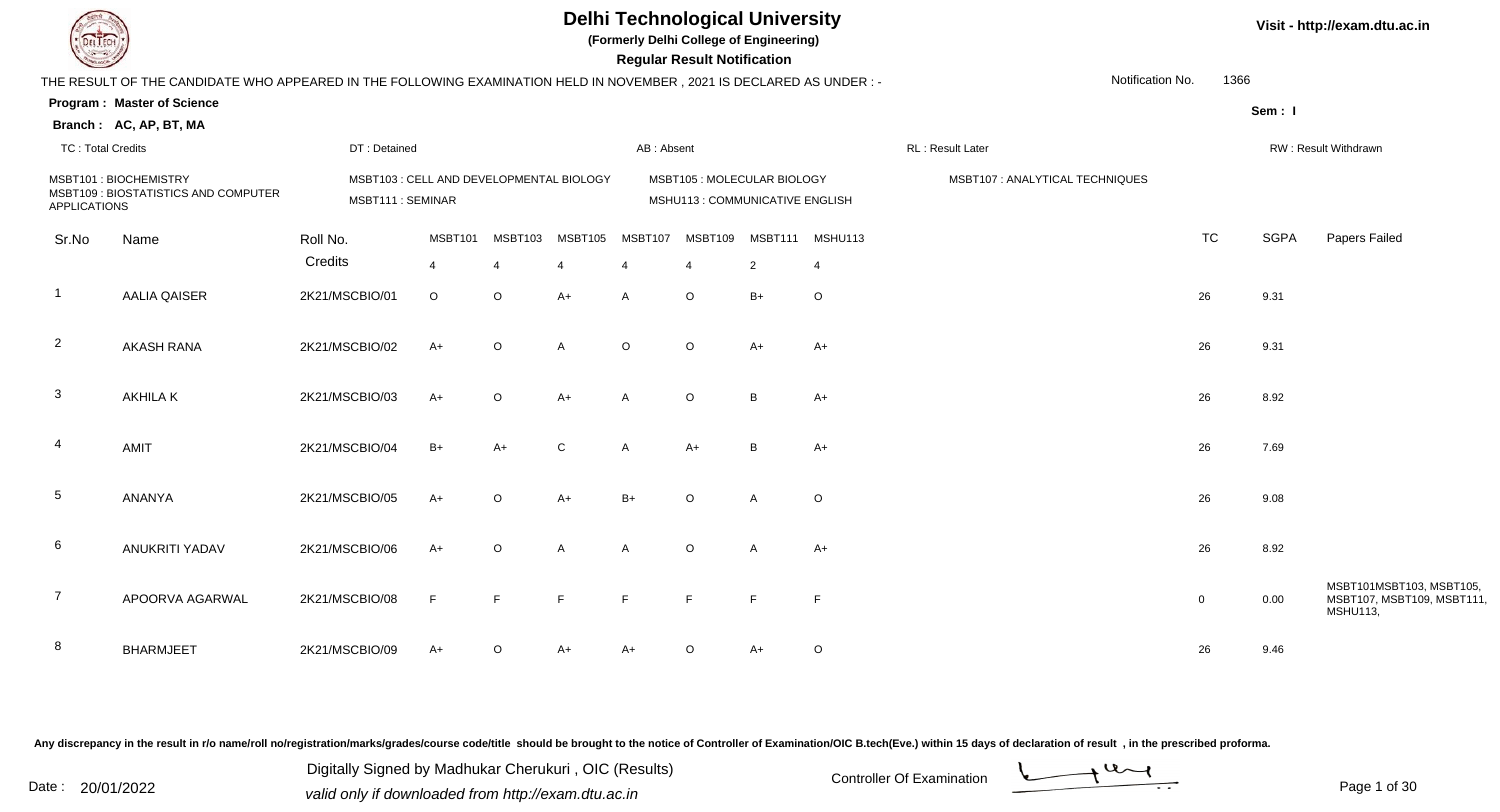**(Formerly Delhi College of Engineering)**

| <b>Courses of J</b>      |                                                                                                                      |                                                              |                |                             |                |                             | <b>Regular Result Notification</b>                             |                |                 |                                 |                  |           |             |                      |
|--------------------------|----------------------------------------------------------------------------------------------------------------------|--------------------------------------------------------------|----------------|-----------------------------|----------------|-----------------------------|----------------------------------------------------------------|----------------|-----------------|---------------------------------|------------------|-----------|-------------|----------------------|
|                          | THE RESULT OF THE CANDIDATE WHO APPEARED IN THE FOLLOWING EXAMINATION HELD IN NOVEMBER, 2021 IS DECLARED AS UNDER :- |                                                              |                |                             |                |                             |                                                                |                |                 |                                 | Notification No. | 1366      |             |                      |
|                          | <b>Program: Master of Science</b>                                                                                    |                                                              |                |                             |                |                             |                                                                |                |                 |                                 |                  |           | Sem: I      |                      |
|                          | Branch: AC, AP, BT, MA                                                                                               |                                                              |                |                             |                |                             |                                                                |                |                 |                                 |                  |           |             |                      |
| <b>TC: Total Credits</b> |                                                                                                                      | DT: Detained                                                 |                |                             |                | AB: Absent                  |                                                                |                |                 | RL: Result Later                |                  |           |             | RW: Result Withdrawn |
| <b>APPLICATIONS</b>      | MSBT101: BIOCHEMISTRY<br>MSBT109 : BIOSTATISTICS AND COMPUTER                                                        | MSBT103 : CELL AND DEVELOPMENTAL BIOLOGY<br>MSBT111: SEMINAR |                |                             |                |                             | MSBT105 : MOLECULAR BIOLOGY<br>MSHU113 : COMMUNICATIVE ENGLISH |                |                 | MSBT107 : ANALYTICAL TECHNIQUES |                  |           |             |                      |
| Sr.No                    | Name                                                                                                                 | Roll No.                                                     | MSBT101        | MSBT103                     | MSBT105        | MSBT107                     | MSBT109                                                        |                | MSBT111 MSHU113 |                                 |                  | <b>TC</b> | <b>SGPA</b> | Papers Failed        |
|                          |                                                                                                                      | Credits                                                      | $\overline{4}$ | $\boldsymbol{\vartriangle}$ | $\overline{4}$ | $\boldsymbol{\vartriangle}$ | $\overline{4}$                                                 | $\overline{2}$ | $\overline{4}$  |                                 |                  |           |             |                      |
| 9                        | <b>DEEPAK KUMAR</b>                                                                                                  | 2K21/MSCBIO/10                                               | $A+$           | $\circ$                     | $\overline{A}$ | $\overline{A}$              | $\circ$                                                        | $\mathsf{A}$   | $A+$            |                                 |                  | 26        | 8.92        |                      |
| 10                       | <b>DEVANSH SHARMA</b>                                                                                                | 2K21/MSCBIO/11                                               | $A+$           | A+                          | $A+$           | $\overline{A}$              | $A+$                                                           | $\mathsf{A}$   | $A+$            |                                 |                  | 26        | 8.77        |                      |
| 11                       | DILKUSH MEENA                                                                                                        | 2K21/MSCBIO/12                                               | $B+$           | $A+$                        | $\, {\bf B}$   | $\overline{A}$              | $A+$                                                           | A              | $A+$            |                                 |                  | 26        | 8.00        |                      |
| 12                       | <b>DIVYANSHI VERMA</b>                                                                                               | 2K21/MSCBIO/13                                               | $A+$           | $\circ$                     | $A+$           | $\mathsf{A}$                | $A+$                                                           | $\circ$        | $A+$            |                                 |                  | 26        | 9.08        |                      |
| 13                       | <b>FIROZ TYAGI</b>                                                                                                   | 2K21/MSCBIO/15                                               | $\mathsf{A}$   | $\circ$                     | A              | $B+$                        | $\circ$                                                        | $B+$           | $A+$            |                                 |                  | 26        | 8.54        |                      |
| 14                       | <b>HARSH AAHRA</b>                                                                                                   | 2K21/MSCBIO/16                                               | $A+$           | $\circ$                     | $A+$           | $\overline{A}$              | $\circ$                                                        | $\circ$        | $A+$            |                                 |                  | 26        | 9.23        |                      |
| 15                       | <b>JYOTI SHARMA</b>                                                                                                  | 2K21/MSCBIO/17                                               | $A+$           | $\circ$                     | $\mathsf{A}$   | $A+$                        | $\circ$                                                        | $A+$           | $A+$            |                                 |                  | 26        | 9.15        |                      |
| 16                       | KAUSHLENDRA KUMAR                                                                                                    | 2K21/MSCBIO/18                                               | $A+$           | $\circ$                     | $A+$           | $\overline{A}$              | $\circ$                                                        | A              | $A+$            |                                 |                  | 26        | 9.08        |                      |
| 17                       | <b>KHYATI RASTOGI</b>                                                                                                | 2K21/MSCBIO/19                                               | A              | $\circ$                     | A+             | B+                          | $\circ$                                                        | $\overline{A}$ | $A+$            |                                 |                  | 26        | 8.77        |                      |

Any discrepancy in the result in r/o name/roll no/registration/marks/grades/course code/title should be brought to the notice of Controller of Examination/OIC B.tech(Eve.) within 15 days of declaration of result, in the pr

Digitally Signed by Madhukar Cherukuri, OIC (Results)<br>Date : 20/01/2022 valid only if downloaded from http://oxam.dtu.ac.in valid only if downloaded from http://exam.dtu.ac.in

Digitally Signed by Madhukar Cherukuri , OIC (Results)

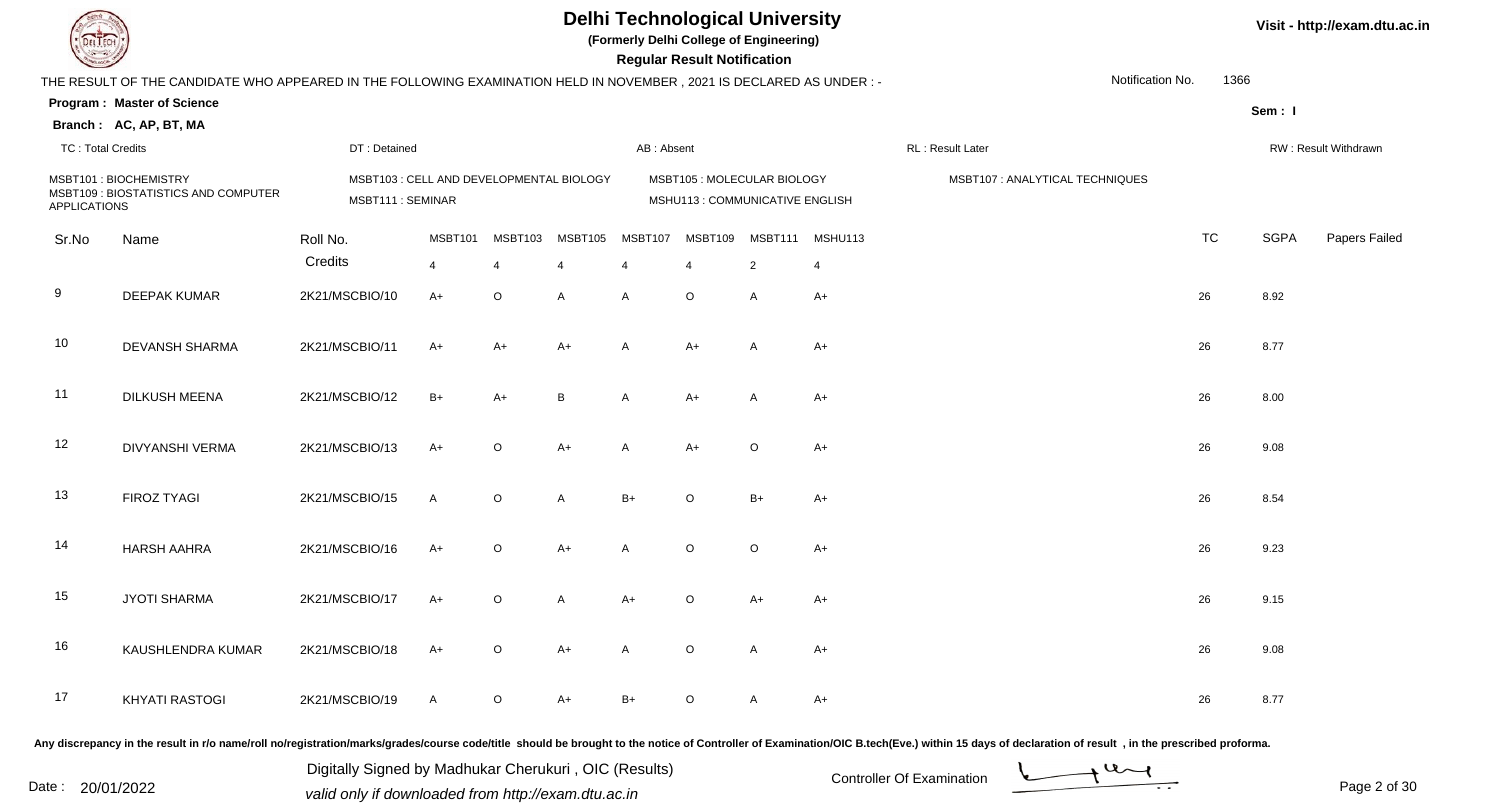| <b>DELIECH</b>           |                                                                                                                      |                                                              |                |         |                | <b>Regular Result Notification</b> |                          | <b>Delhi Technological University</b><br>(Formerly Delhi College of Engineering) |                |                                 |                  |                |             | Visit - http://exam.dtu.ac.in                                            |  |
|--------------------------|----------------------------------------------------------------------------------------------------------------------|--------------------------------------------------------------|----------------|---------|----------------|------------------------------------|--------------------------|----------------------------------------------------------------------------------|----------------|---------------------------------|------------------|----------------|-------------|--------------------------------------------------------------------------|--|
|                          | THE RESULT OF THE CANDIDATE WHO APPEARED IN THE FOLLOWING EXAMINATION HELD IN NOVEMBER, 2021 IS DECLARED AS UNDER :- |                                                              |                |         |                |                                    |                          |                                                                                  |                |                                 | Notification No. | 1366           |             |                                                                          |  |
|                          | Program: Master of Science                                                                                           |                                                              |                |         |                |                                    |                          |                                                                                  |                |                                 |                  |                | Sem: I      |                                                                          |  |
|                          | Branch: AC, AP, BT, MA                                                                                               |                                                              |                |         |                |                                    |                          |                                                                                  |                |                                 |                  |                |             |                                                                          |  |
| <b>TC: Total Credits</b> |                                                                                                                      | DT: Detained                                                 |                |         |                | AB: Absent                         |                          |                                                                                  |                | RL: Result Later                |                  |                |             | RW: Result Withdrawn                                                     |  |
| <b>APPLICATIONS</b>      | MSBT101: BIOCHEMISTRY<br>MSBT109 : BIOSTATISTICS AND COMPUTER                                                        | MSBT103 : CELL AND DEVELOPMENTAL BIOLOGY<br>MSBT111: SEMINAR |                |         |                |                                    |                          | MSBT105: MOLECULAR BIOLOGY<br>MSHU113 : COMMUNICATIVE ENGLISH                    |                | MSBT107 : ANALYTICAL TECHNIQUES |                  |                |             |                                                                          |  |
| Sr.No                    | Name                                                                                                                 | Roll No.                                                     | MSBT101        | MSBT103 | MSBT105        | MSBT107                            | MSBT109                  | MSBT111                                                                          | MSHU113        |                                 |                  | <b>TC</b>      | <b>SGPA</b> | Papers Failed                                                            |  |
|                          |                                                                                                                      | Credits                                                      | $\overline{4}$ | 4       | $\overline{4}$ | $\overline{4}$                     | $\overline{\mathcal{A}}$ | $\overline{2}$                                                                   | $\overline{4}$ |                                 |                  |                |             |                                                                          |  |
|                          |                                                                                                                      |                                                              | $\overline{A}$ | $\circ$ | $A+$           | $B+$                               | $\circ$                  | A                                                                                | $A+$           |                                 |                  | 26             | 8.77        |                                                                          |  |
| 18                       | <b>KUMUD KAUL</b>                                                                                                    | 2K21/MSCBIO/20                                               | $A+$           | $\circ$ | $\circ$        | $\overline{A}$                     | $\circ$                  | $A+$                                                                             | $\circ$        |                                 |                  | 26             | 9.46        |                                                                          |  |
| 19                       | <b>LAVANYA GUPTA</b>                                                                                                 | 2K21/MSCBIO/21                                               | F              | F.      | F              | E                                  | F.                       | F                                                                                | $\mathsf F$    |                                 |                  | $\overline{0}$ | 0.00        | MSBT101MSBT103, MSBT105,<br>MSBT107, MSBT109, MSBT111<br><b>MSHU113,</b> |  |
| 20                       | MAIDNEE GOJA                                                                                                         | 2K21/MSCBIO/22                                               | $A+$           | $\circ$ | $A+$           | $\circ$                            | $\circ$                  | $\circ$                                                                          | $\circ$        |                                 |                  | 26             | 9.69        |                                                                          |  |
| 21                       | <b>MANESH</b>                                                                                                        | 2K21/MSCBIO/23                                               | $A+$           | A+      | $B+$           | $B+$                               | $A+$                     | A                                                                                | $A+$           |                                 |                  | 26             | 8.31        |                                                                          |  |
| 22                       | MANJU                                                                                                                | 2K21/MSCBIO/24                                               | $A+$           | O       | A              | $\overline{A}$                     | $\circ$                  | $A+$                                                                             | $A+$           |                                 |                  | 26             | 9.00        |                                                                          |  |
| 23                       | MEENAKSHI DEVI                                                                                                       | 2K21/MSCBIO/25                                               | F              | F       |                |                                    | E                        | F                                                                                | $\mathsf{F}$   |                                 |                  | $\mathbf 0$    | 0.00        | MSBT101MSBT103, MSBT105,<br>MSBT107, MSBT109, MSBT111<br>MSHU113,        |  |
| 24                       | MIHIR VARDHAN SINGH                                                                                                  | 2K21/MSCBIO/26                                               | $\circ$        | $\circ$ | $\circ$        | $A+$                               | $\circ$                  | A+                                                                               | $A+$           |                                 |                  | 26             | 9.62        |                                                                          |  |
| 25                       | MOHD FARDEEN HUSAIN<br>SHAHANSHAH                                                                                    | 2K21/MSCBIO/27                                               | $\circ$        | $\circ$ | $\circ$        | $A+$                               | $\circ$                  | A+                                                                               | $\circ$        |                                 |                  | 26             | 9.77        |                                                                          |  |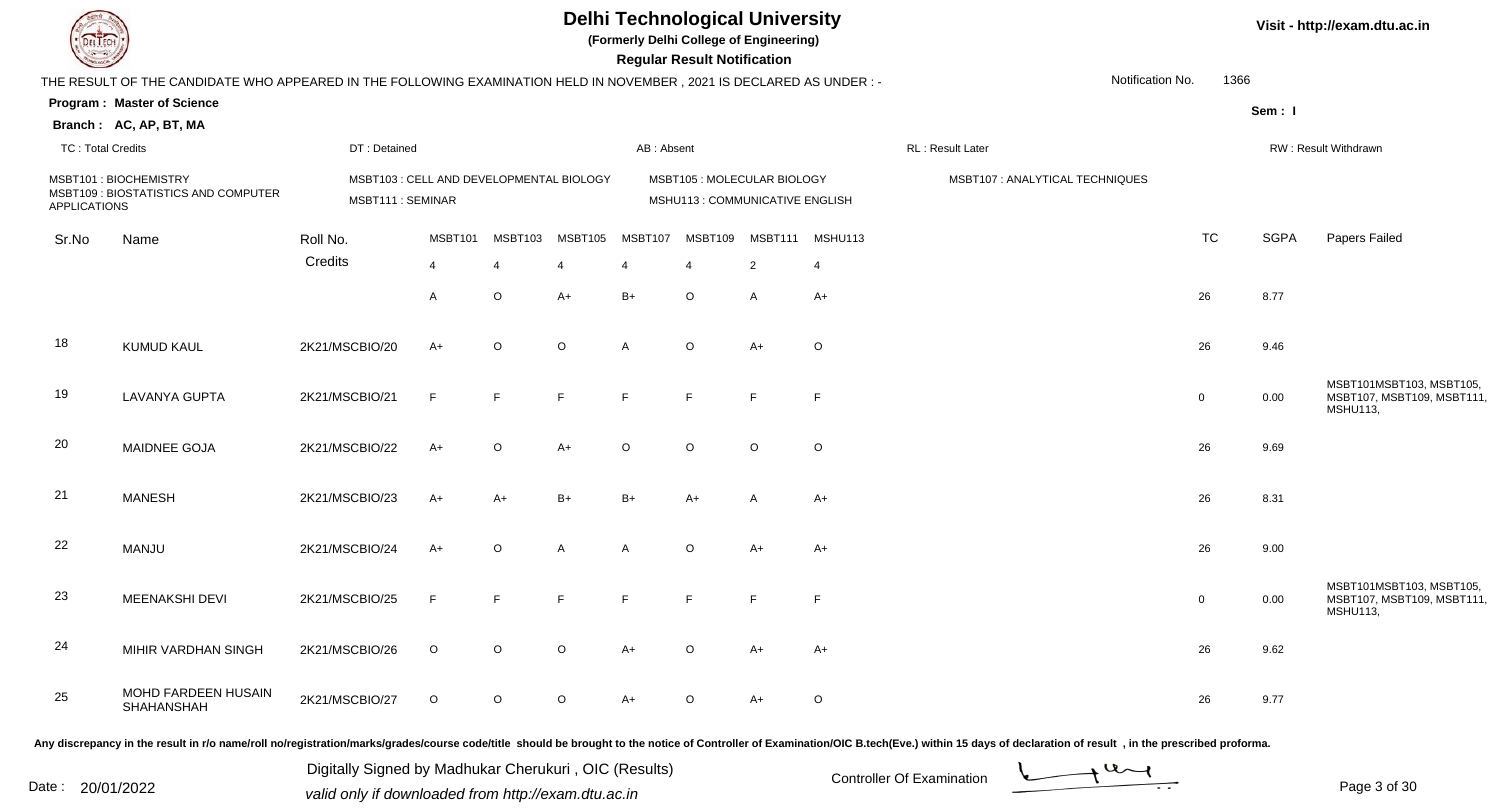|                          |                                                                                                                      |                                                              |         |                |         |                | <b>Regular Result Notification</b> | <b>Delhi Technological University</b><br>(Formerly Delhi College of Engineering) |         |                                 |                  |           |             | Visit - http://exam.dtu.ac.in |
|--------------------------|----------------------------------------------------------------------------------------------------------------------|--------------------------------------------------------------|---------|----------------|---------|----------------|------------------------------------|----------------------------------------------------------------------------------|---------|---------------------------------|------------------|-----------|-------------|-------------------------------|
|                          | THE RESULT OF THE CANDIDATE WHO APPEARED IN THE FOLLOWING EXAMINATION HELD IN NOVEMBER, 2021 IS DECLARED AS UNDER :- |                                                              |         |                |         |                |                                    |                                                                                  |         |                                 | Notification No. | 1366      |             |                               |
|                          | <b>Program: Master of Science</b>                                                                                    |                                                              |         |                |         |                |                                    |                                                                                  |         |                                 |                  |           | Sem: I      |                               |
|                          | Branch: AC, AP, BT, MA                                                                                               |                                                              |         |                |         |                |                                    |                                                                                  |         |                                 |                  |           |             |                               |
| <b>TC: Total Credits</b> |                                                                                                                      | DT: Detained                                                 |         |                |         | AB: Absent     |                                    |                                                                                  |         | RL : Result Later               |                  |           |             | RW: Result Withdrawn          |
| <b>APPLICATIONS</b>      | MSBT101: BIOCHEMISTRY<br>MSBT109 : BIOSTATISTICS AND COMPUTER                                                        | MSBT103 : CELL AND DEVELOPMENTAL BIOLOGY<br>MSBT111: SEMINAR |         |                |         |                |                                    | MSBT105: MOLECULAR BIOLOGY<br>MSHU113 : COMMUNICATIVE ENGLISH                    |         | MSBT107 : ANALYTICAL TECHNIQUES |                  |           |             |                               |
| Sr.No                    | Name                                                                                                                 | Roll No.                                                     | MSBT101 | MSBT103        | MSBT105 | MSBT107        | MSBT109                            | MSBT111                                                                          | MSHU113 |                                 |                  | <b>TC</b> | <b>SGPA</b> | Papers Failed                 |
|                          |                                                                                                                      | Credits                                                      | 4       | $\overline{4}$ | 4       | $\overline{4}$ | $\overline{4}$                     | $\overline{2}$                                                                   | 4       |                                 |                  |           |             |                               |
|                          |                                                                                                                      |                                                              | $\circ$ | $\circ$        | $\circ$ | $A+$           | $\circ$                            | $A+$                                                                             | $\circ$ |                                 |                  | 26        | 9.77        |                               |
| 26                       | <b>NEHA</b>                                                                                                          | 2K21/MSCBIO/29                                               | A       | $\mathsf O$    | $A+$    | $\mathsf{A}$   | $\circ$                            | B                                                                                | $A+$    |                                 |                  | 26        | 8.77        |                               |
| 27                       | NEHA YADAV                                                                                                           | 2K21/MSCBIO/30                                               | A       | $\mathsf O$    | $B+$    | $\mathsf{A}$   | $\circ$                            | $A+$                                                                             | F       |                                 |                  | 22        | 7.31        | <b>MSHU113,</b>               |
| 28                       | POOJA                                                                                                                | 2K21/MSCBIO/31                                               | A       | $\mathsf O$    | B       | $\mathsf{A}$   | $A+$                               | Α                                                                                | $A+$    |                                 |                  | 26        | 8.31        |                               |
| 29                       | PRACHI CHOUDHARY                                                                                                     | 2K21/MSCBIO/32                                               | $A+$    | $\mathsf O$    | $\circ$ | $\mathsf{A}$   | $\circ$                            | A                                                                                | $A+$    |                                 |                  | 26        | 9.23        |                               |
| 30                       | PRATIBHA YADAV                                                                                                       | 2K21/MSCBIO/33                                               | A+      | $\circ$        | $A+$    | $A+$           | O                                  | Α                                                                                | $A+$    |                                 |                  | 26        | 9.23        |                               |
| 31                       | RATI BHARDWAJ                                                                                                        | 2K21/MSCBIO/34                                               | A+      | $\circ$        | $\circ$ | B+             | A+                                 | Α                                                                                | $A+$    |                                 |                  | 26        | 8.92        |                               |
| 32                       | <b>ROHAN</b>                                                                                                         | 2K21/MSCBIO/35                                               | $A+$    | $\circ$        | $A+$    | $\mathsf{A}$   | $\circ$                            | $B+$                                                                             | $A+$    |                                 |                  | 26        | 9.00        |                               |
| 33                       | <b>RUCHI TIRKEY</b>                                                                                                  | 2K21/MSCBIO/36                                               | $A+$    | $\circ$        | A       | $A+$           | $A+$                               | A                                                                                | $A+$    |                                 |                  | 26        | 8.92        |                               |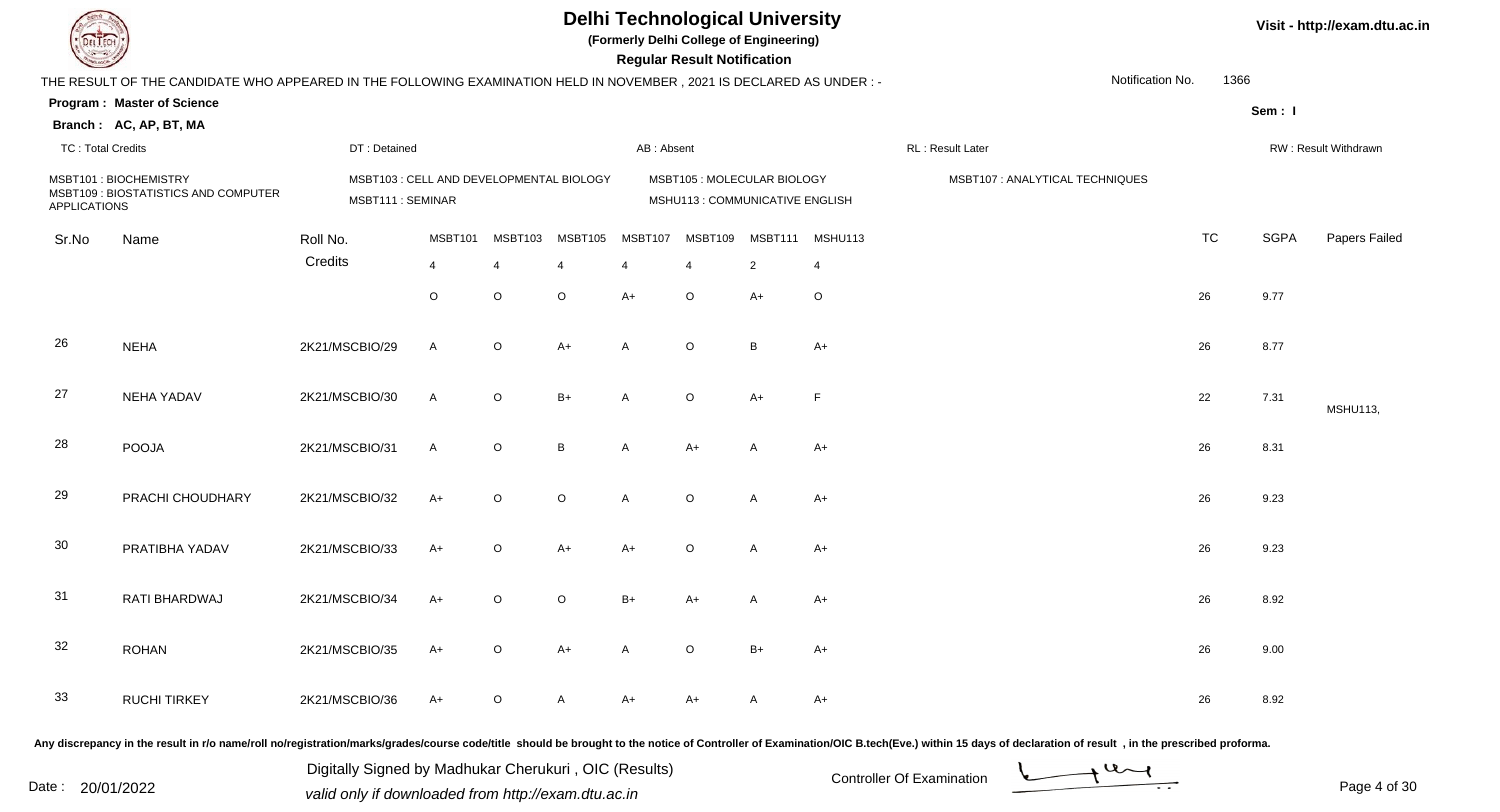| <b>DELTECH</b>           |                                                                                                                      |                  |                                          |                |                | <b>Regular Result Notification</b> |             | <b>Delhi Technological University</b><br>(Formerly Delhi College of Engineering) |                |                                 |                  |             | Visit - http://exam.dtu.ac.in |                                                                          |  |
|--------------------------|----------------------------------------------------------------------------------------------------------------------|------------------|------------------------------------------|----------------|----------------|------------------------------------|-------------|----------------------------------------------------------------------------------|----------------|---------------------------------|------------------|-------------|-------------------------------|--------------------------------------------------------------------------|--|
|                          | THE RESULT OF THE CANDIDATE WHO APPEARED IN THE FOLLOWING EXAMINATION HELD IN NOVEMBER, 2021 IS DECLARED AS UNDER :- |                  |                                          |                |                |                                    |             |                                                                                  |                |                                 | Notification No. | 1366        |                               |                                                                          |  |
|                          | <b>Program: Master of Science</b>                                                                                    |                  |                                          |                |                |                                    |             |                                                                                  |                |                                 |                  |             | Sem: I                        |                                                                          |  |
|                          | Branch: AC, AP, BT, MA                                                                                               |                  |                                          |                |                |                                    |             |                                                                                  |                |                                 |                  |             |                               |                                                                          |  |
| <b>TC: Total Credits</b> |                                                                                                                      | DT: Detained     |                                          |                |                | AB: Absent                         |             |                                                                                  |                | RL: Result Later                |                  |             |                               | RW: Result Withdrawn                                                     |  |
| <b>APPLICATIONS</b>      | MSBT101: BIOCHEMISTRY<br>MSBT109 : BIOSTATISTICS AND COMPUTER                                                        | MSBT111: SEMINAR | MSBT103 : CELL AND DEVELOPMENTAL BIOLOGY |                |                |                                    |             | MSBT105: MOLECULAR BIOLOGY<br>MSHU113 : COMMUNICATIVE ENGLISH                    |                | MSBT107 : ANALYTICAL TECHNIQUES |                  |             |                               |                                                                          |  |
| Sr.No                    | Name                                                                                                                 | Roll No.         | MSBT101                                  | MSBT103        | MSBT105        | MSBT107                            | MSBT109     | MSBT111                                                                          | MSHU113        |                                 |                  | <b>TC</b>   | <b>SGPA</b>                   | Papers Failed                                                            |  |
|                          |                                                                                                                      | Credits          | $\overline{4}$                           | $\overline{4}$ | $\overline{4}$ | $\overline{4}$                     | 4           | $\overline{2}$                                                                   | $\overline{4}$ |                                 |                  |             |                               |                                                                          |  |
|                          |                                                                                                                      |                  | $A+$                                     | $\mathsf O$    | A              | $A+$                               | $A+$        | A                                                                                | $A+$           |                                 |                  | 26          | 8.92                          |                                                                          |  |
| 34                       | SAKSHI RAJESH KUMAR                                                                                                  | 2K21/MSCBIO/37   | $\overline{A}$                           | $\mathsf O$    | $A+$           | $\mathsf{A}$                       | $\circ$     | A                                                                                | $A+$           |                                 |                  | 26          | 8.92                          |                                                                          |  |
| 35                       | SALEHA SIDDIQUI                                                                                                      | 2K21/MSCBIO/38   | $A+$                                     | A              | $\circ$        | $\circ$                            | $\circ$     | A                                                                                | $\circ$        |                                 |                  | 26          | 9.38                          |                                                                          |  |
| 36                       | <b>SAMYAK JAIN</b>                                                                                                   | 2K21/MSCBIO/39   | $A+$                                     | O              | $A+$           | $\mathsf{A}$                       | $\circ$     | A                                                                                | $A+$           |                                 |                  | 26          | 9.08                          |                                                                          |  |
| 37                       | SANJOLI KHARE                                                                                                        | 2K21/MSCBIO/40   | $\overline{A}$                           | $\mathsf O$    | $A+$           | $B+$                               | $\circ$     | A                                                                                | $A+$           |                                 |                  | 26          | 8.77                          |                                                                          |  |
| 38                       | SANYA                                                                                                                | 2K21/MSCBIO/41   | $A+$                                     | $\circ$        | A+             | $\overline{A}$                     | $\circ$     | $B+$                                                                             | $A+$           |                                 |                  | 26          | 9.00                          |                                                                          |  |
| 39                       | SHABNAM                                                                                                              | 2K21/MSCBIO/42   | F                                        | F              |                |                                    | $\mathbf C$ | F                                                                                | $\mathsf{F}$   |                                 |                  | 4           | 0.77                          | MSBT101MSBT103, MSBT105,<br>MSBT107, MSBT111,<br><b>MSHU113,</b>         |  |
| 40                       | SHALLU                                                                                                               | 2K21/MSCBIO/43   | $A+$                                     | $\circ$        | $A+$           | $A+$                               | $\circ$     | $B+$                                                                             | $\circ$        |                                 |                  | 26          | 9.31                          |                                                                          |  |
| -41                      | SHAMBHAVI MISHRA                                                                                                     | 2K21/MSCBIO/44   | $\mathsf F$                              | F              | F              | F                                  | F           | F                                                                                | F              |                                 |                  | $\mathbf 0$ | 0.00                          | MSBT101MSBT103, MSBT105,<br>MSBT107, MSBT109, MSBT111<br><b>MSHU113,</b> |  |

Digitally Signed by Madhukar Cherukuri, OIC (Results)<br>Date : 20/01/2022 valid only if downloaded from http://oxam.dtu.ac.in Digitally Signed by Madhukar Cherukuri , OIC (Results)valid only if downloaded from http://exam.dtu.ac.in

Page 5 of 30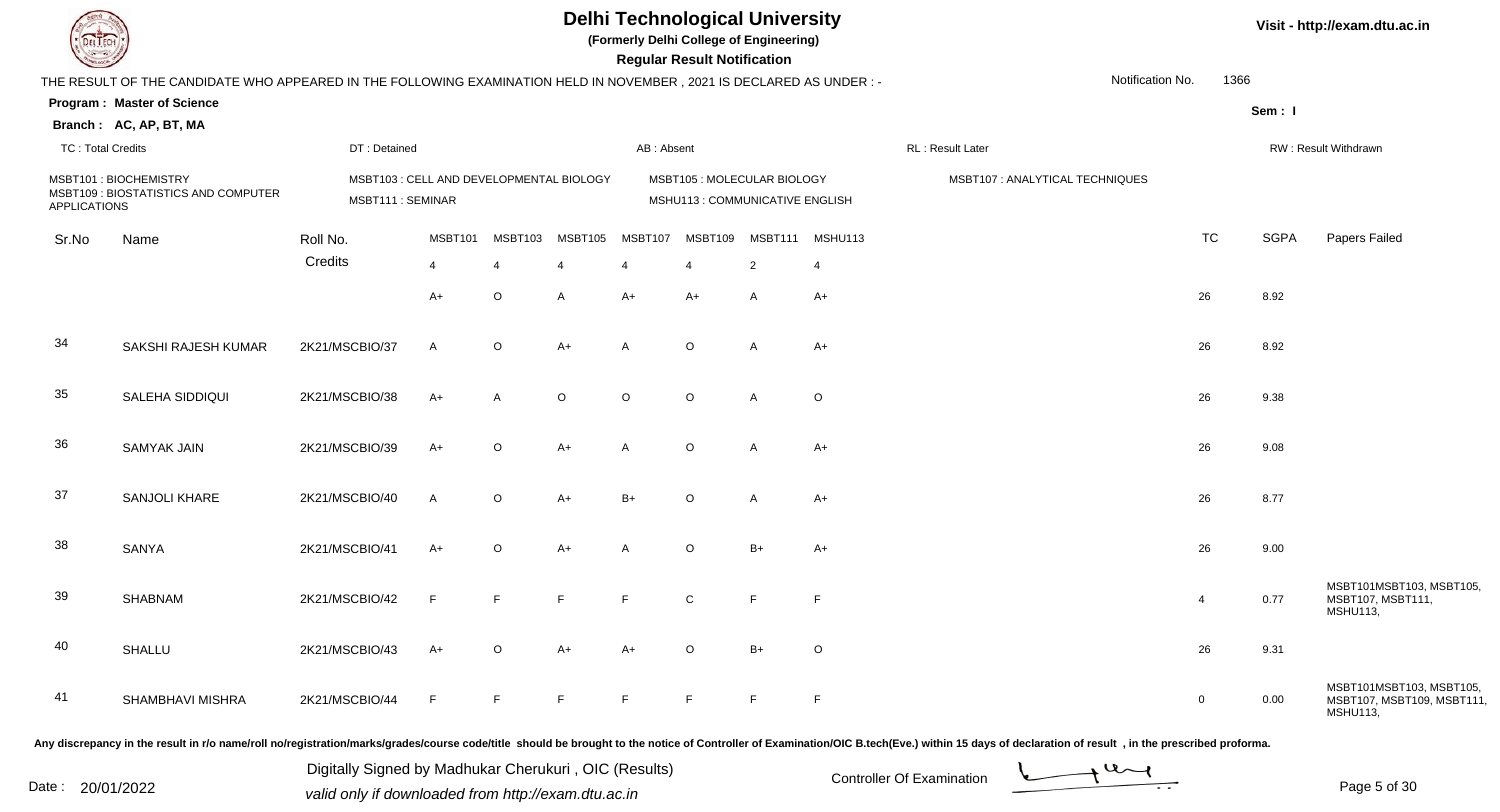|                     | DEL TECH                                                                                                             |                  |                                          |                |                       | <b>Delhi Technological University</b><br>(Formerly Delhi College of Engineering) | <b>Regular Result Notification</b>                            |              |                 |                                 |                  |                |             | Visit - http://exam.dtu.ac.in                                            |
|---------------------|----------------------------------------------------------------------------------------------------------------------|------------------|------------------------------------------|----------------|-----------------------|----------------------------------------------------------------------------------|---------------------------------------------------------------|--------------|-----------------|---------------------------------|------------------|----------------|-------------|--------------------------------------------------------------------------|
|                     | THE RESULT OF THE CANDIDATE WHO APPEARED IN THE FOLLOWING EXAMINATION HELD IN NOVEMBER, 2021 IS DECLARED AS UNDER :- |                  |                                          |                |                       |                                                                                  |                                                               |              |                 |                                 | Notification No. | 1366           |             |                                                                          |
|                     | <b>Program: Master of Science</b>                                                                                    |                  |                                          |                |                       |                                                                                  |                                                               |              |                 |                                 |                  |                |             |                                                                          |
|                     | Branch: AC, AP, BT, MA                                                                                               |                  |                                          |                |                       |                                                                                  |                                                               |              |                 |                                 |                  |                | Sem: I      |                                                                          |
|                     | <b>TC: Total Credits</b>                                                                                             | DT: Detained     |                                          |                |                       | AB: Absent                                                                       |                                                               |              |                 | RL : Result Later               |                  |                |             | RW: Result Withdrawn                                                     |
| <b>APPLICATIONS</b> | MSBT101: BIOCHEMISTRY<br>MSBT109 : BIOSTATISTICS AND COMPUTER                                                        | MSBT111: SEMINAR | MSBT103 : CELL AND DEVELOPMENTAL BIOLOGY |                |                       |                                                                                  | MSBT105: MOLECULAR BIOLOGY<br>MSHU113 : COMMUNICATIVE ENGLISH |              |                 | MSBT107 : ANALYTICAL TECHNIQUES |                  |                |             |                                                                          |
| Sr.No               | Name                                                                                                                 | Roll No.         | MSBT101                                  | MSBT103        | MSBT105               | MSBT107                                                                          | MSBT109                                                       |              | MSBT111 MSHU113 |                                 |                  | <b>TC</b>      | <b>SGPA</b> | Papers Failed                                                            |
|                     |                                                                                                                      | Credits          | $\overline{4}$                           |                | $\boldsymbol{\Delta}$ | $\overline{4}$                                                                   | $\overline{4}$                                                | 2            | $\overline{4}$  |                                 |                  |                |             |                                                                          |
|                     |                                                                                                                      |                  | E                                        | E              | E                     | F                                                                                | F                                                             | E            | $\mathsf{F}$    |                                 |                  | $\overline{0}$ | 0.00        | MSBT101MSBT103, MSBT105,<br>MSBT107, MSBT109, MSBT111<br><b>MSHU113,</b> |
| 42                  | SHANU BHARDWAJ                                                                                                       | 2K21/MSCBIO/45   | $A+$                                     | $\circ$        | $A+$                  | $A+$                                                                             | $\circ$                                                       | $\circ$      | $A+$            |                                 |                  | 26             | 9.38        |                                                                          |
| 43                  | SHILPA SHARMA                                                                                                        | 2K21/MSCBIO/46   | $\overline{A}$                           | $A+$           | $\overline{A}$        | A                                                                                | $A+$                                                          | $B+$         | $A+$            |                                 |                  | 26             | 8.38        |                                                                          |
| 44                  | SHIPRA RATHOUR                                                                                                       | 2K21/MSCBIO/47   | $A+$                                     | $\mathsf{A}$   | $B+$                  | A                                                                                | $\circ$                                                       | $B+$         | $A+$            |                                 |                  | 26             | 8.38        |                                                                          |
| 45                  | SHIVAM SHARMA                                                                                                        | 2K21/MSCBIO/48   | $\mathsf{A}$                             | $\overline{A}$ | $\overline{A}$        | $B+$                                                                             | $\circ$                                                       | $\mathsf{A}$ | $A+$            |                                 |                  | 26             | 8.31        |                                                                          |
| 46                  | SHREYA KAPOOR                                                                                                        | 2K21/MSCBIO/49   | $\mathsf{A}$                             | $\circ$        | $\mathsf{A}$          | A                                                                                | $\circ$                                                       | $\circ$      | $A+$            |                                 |                  | 26             | 8.92        |                                                                          |
| 47                  | <b>SONIYA</b>                                                                                                        | 2K21/MSCBIO/50   | $A+$                                     | $\circ$        | $\overline{A}$        | A                                                                                | $\circ$                                                       | $\circ$      | $A+$            |                                 |                  | 26             | 9.08        |                                                                          |
| 48                  | <b>SUKIRTI KHANTWAL</b>                                                                                              | 2K21/MSCBIO/51   | $\mathsf{F}$                             | E              | $\blacksquare$        | F                                                                                | F                                                             | F            | F               |                                 |                  | $\mathbf 0$    | 0.00        | MSBT101MSBT103, MSBT105,<br>MSBT107, MSBT109, MSBT111<br><b>MSHU113,</b> |

 SWATI SHANDILAYY 2K21/MSCBIO/52 A+ O A+ O O A A+  $+$  O O A C+ 26 9.38

Any discrepancy in the result in r/o name/roll no/registration/marks/grades/course code/title should be brought to the notice of Controller of Examination/OIC B.tech(Eve.) within 15 days of declaration of result, in the pr

49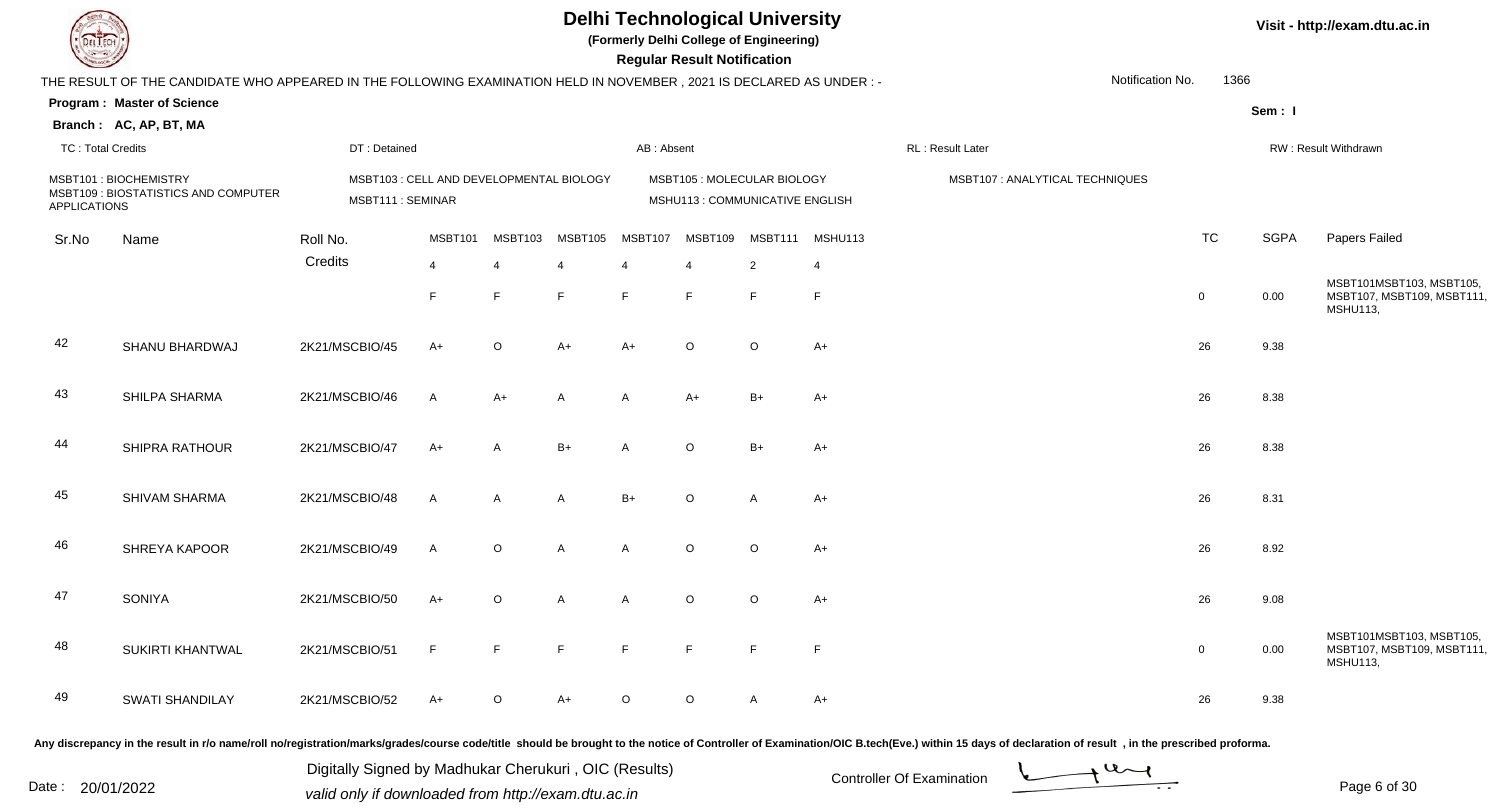|                          |                                                                                                                      |                                                               |                |                |         |              | <b>Regular Result Notification</b> | <b>Delhi Technological University</b><br>(Formerly Delhi College of Engineering) |         |                                 |                  | Visit - http://exam.dtu.ac.in |             |                      |
|--------------------------|----------------------------------------------------------------------------------------------------------------------|---------------------------------------------------------------|----------------|----------------|---------|--------------|------------------------------------|----------------------------------------------------------------------------------|---------|---------------------------------|------------------|-------------------------------|-------------|----------------------|
|                          | THE RESULT OF THE CANDIDATE WHO APPEARED IN THE FOLLOWING EXAMINATION HELD IN NOVEMBER, 2021 IS DECLARED AS UNDER :- |                                                               |                |                |         |              |                                    |                                                                                  |         |                                 | Notification No. | 1366                          |             |                      |
|                          | <b>Program: Master of Science</b>                                                                                    |                                                               |                |                |         |              |                                    |                                                                                  |         |                                 |                  |                               | Sem: I      |                      |
|                          | Branch: AC, AP, BT, MA                                                                                               |                                                               |                |                |         |              |                                    |                                                                                  |         |                                 |                  |                               |             |                      |
| <b>TC: Total Credits</b> |                                                                                                                      | DT: Detained                                                  |                |                |         | AB: Absent   |                                    |                                                                                  |         | RL: Result Later                |                  |                               |             | RW: Result Withdrawn |
| <b>APPLICATIONS</b>      | MSBT101: BIOCHEMISTRY<br>MSBT109 : BIOSTATISTICS AND COMPUTER                                                        | MSBT103 : CELL AND DEVELOPMENTAL BIOLOGY<br>MSBT111 : SEMINAR |                |                |         |              |                                    | MSBT105: MOLECULAR BIOLOGY<br>MSHU113 : COMMUNICATIVE ENGLISH                    |         | MSBT107 : ANALYTICAL TECHNIQUES |                  |                               |             |                      |
| Sr.No                    | Name                                                                                                                 | Roll No.                                                      | MSBT101        | MSBT103        | MSBT105 | MSBT107      | MSBT109                            | MSBT111                                                                          | MSHU113 |                                 |                  | <b>TC</b>                     | <b>SGPA</b> | Papers Failed        |
|                          |                                                                                                                      | Credits                                                       | $\overline{4}$ | $\overline{4}$ |         | 4            | $\overline{4}$                     | $\overline{2}$                                                                   | 4       |                                 |                  |                               |             |                      |
|                          |                                                                                                                      |                                                               | A+             | $\circ$        | $A+$    | $\circ$      | $\circ$                            | $\overline{A}$                                                                   | $A+$    |                                 |                  | 26                            | 9.38        |                      |
| 50                       | <b>SWATI SINGH</b>                                                                                                   | 2K21/MSCBIO/53                                                | A              | $A+$           | $B+$    | $B+$         | $\circ$                            | $B+$                                                                             | A+      |                                 |                  | 26                            | 8.23        |                      |
| 51                       | SWATI YADAV                                                                                                          | 2K21/MSCBIO/54                                                | $\mathsf{A}$   | $\circ$        | $B+$    | $B+$         | $\circ$                            | $\overline{A}$                                                                   | $A+$    |                                 |                  | 26                            | 8.46        |                      |
| 52                       | <b>TANYA KALRA</b>                                                                                                   | 2K21/MSCBIO/55                                                | $\circ$        | $\circ$        | $A+$    | $A+$         | $\circ$                            | $A+$                                                                             | $A+$    |                                 |                  | 26                            | 9.46        |                      |
| 53                       | TANYA SRIVASTAVA                                                                                                     | 2K21/MSCBIO/56                                                | $\circ$        | $\circ$        | $A+$    | $A+$         | $\circ$                            | $A+$                                                                             | $\circ$ |                                 |                  | 26                            | 9.62        |                      |
| 54                       | <b>TWINKLE</b>                                                                                                       | 2K21/MSCBIO/57                                                | A              | $\mathsf O$    | A       | $\mathsf{A}$ | $\circ$                            | $B+$                                                                             | $A+$    |                                 |                  | 26                            | 8.69        |                      |
| 55                       | <b>VIDHI</b>                                                                                                         | 2K21/MSCBIO/59                                                | A              | $A+$           | A       | A            | A+                                 | A                                                                                | $A+$    |                                 |                  | 26                            | 8.46        |                      |
| 56                       | NIDA E FALAK                                                                                                         | 2K21/MSCBIO/61                                                | $\circ$        | $A+$           | A       | $A+$         | $\circ$                            | $\mathsf{A}$                                                                     | $\circ$ |                                 |                  | 26                            | 9.23        |                      |
| 57                       | <b>ANJALI SINHA</b>                                                                                                  | 2K21/MSCBIO/62                                                | A+             | $A+$           | B+      | A            | $\circ$                            | $A+$                                                                             | $\circ$ |                                 |                  | 26                            | 8.85        |                      |
|                          |                                                                                                                      |                                                               |                |                |         |              |                                    |                                                                                  |         |                                 |                  |                               |             |                      |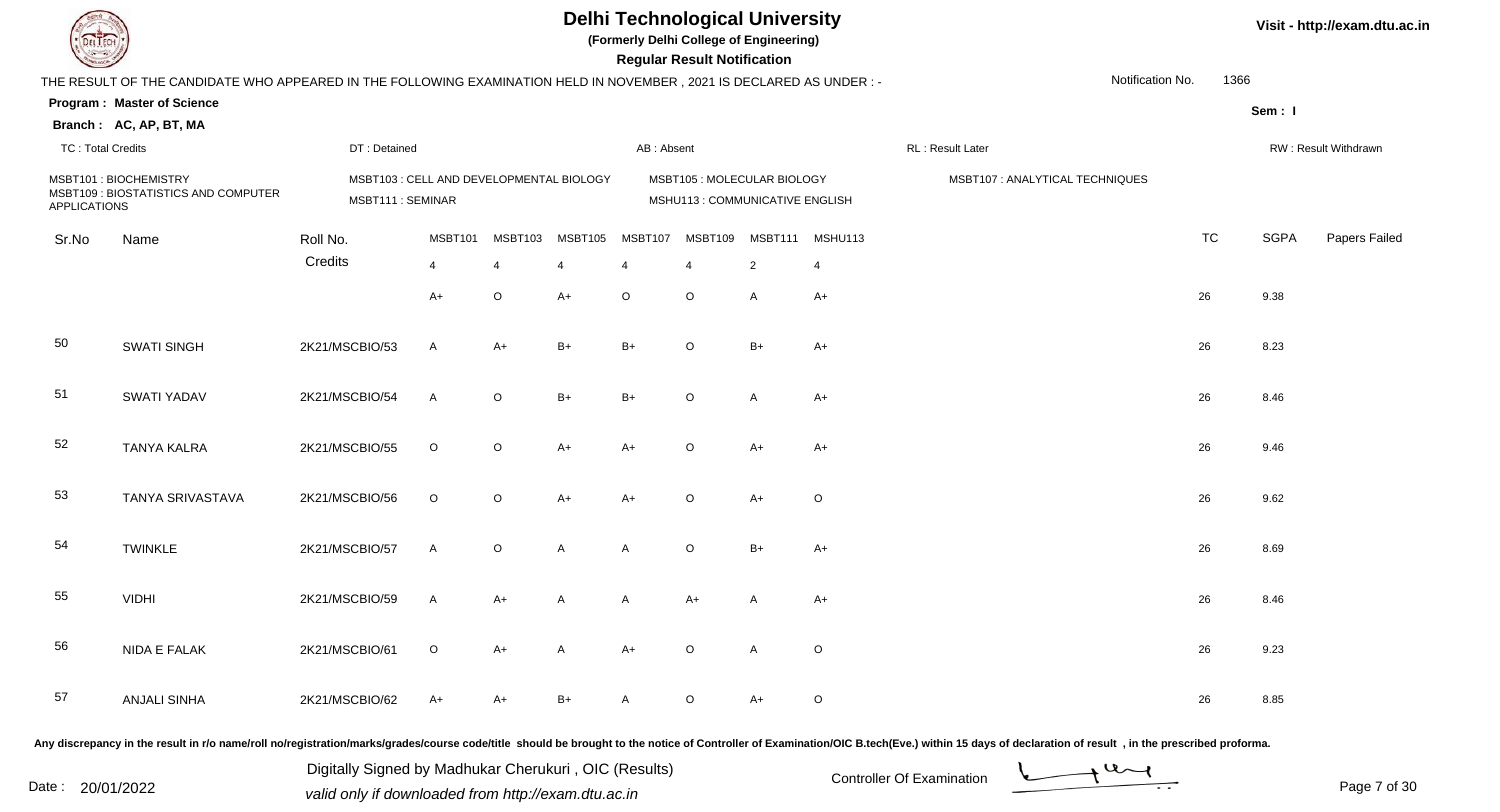| $\sim$                   |                                                                                                                       |                                                               |         |         |         |              | <b>Delhi Technological University</b><br>(Formerly Delhi College of Engineering)<br><b>Regular Result Notification</b> |         |                |                                |                  |      |             | Visit - http://exam.dtu.ac.in |
|--------------------------|-----------------------------------------------------------------------------------------------------------------------|---------------------------------------------------------------|---------|---------|---------|--------------|------------------------------------------------------------------------------------------------------------------------|---------|----------------|--------------------------------|------------------|------|-------------|-------------------------------|
|                          | THE RESULT OF THE CANDIDATE WHO APPEARED IN THE FOLLOWING EXAMINATION HELD IN NOVEMBER , 2021 IS DECLARED AS UNDER :- |                                                               |         |         |         |              |                                                                                                                        |         |                |                                | Notification No. | 1366 |             |                               |
|                          | <b>Program: Master of Science</b><br>Branch: AC, AP, BT, MA                                                           |                                                               |         |         |         |              |                                                                                                                        |         |                |                                |                  |      | Sem: I      |                               |
| <b>TC: Total Credits</b> |                                                                                                                       | DT: Detained                                                  |         |         |         | AB: Absent   |                                                                                                                        |         |                | <b>RL: Result Later</b>        |                  |      |             | RW: Result Withdrawn          |
| <b>APPLICATIONS</b>      | MSBT101: BIOCHEMISTRY<br>MSBT109 : BIOSTATISTICS AND COMPUTER                                                         | MSBT103 : CELL AND DEVELOPMENTAL BIOLOGY<br>MSBT111 : SEMINAR |         |         |         |              | MSBT105 : MOLECULAR BIOLOGY<br>MSHU113 : COMMUNICATIVE ENGLISH                                                         |         |                | MSBT107: ANALYTICAL TECHNIQUES |                  |      |             |                               |
| Sr.No                    | Name                                                                                                                  | Roll No.                                                      | MSBT101 | MSBT103 | MSBT105 | MSBT107      | MSBT109                                                                                                                | MSBT111 | MSHU113        |                                |                  | TC   | <b>SGPA</b> | Papers Failed                 |
|                          |                                                                                                                       | Credits                                                       |         | 4       |         | 4            |                                                                                                                        | 2       | $\overline{4}$ |                                |                  |      |             |                               |
|                          |                                                                                                                       |                                                               | $A+$    | A+      | $B+$    | $\mathsf{A}$ | $\circ$                                                                                                                | $A+$    | $\circ$        |                                |                  | 26   | 8.85        |                               |
| 58                       | <b>SIMRAN SINGH</b>                                                                                                   | 2K21/MSCBIO/63                                                | A+      | $\circ$ | $B+$    | A            | $\circ$                                                                                                                | $A+$    | $A+$           |                                |                  | 26   | 8.85        |                               |

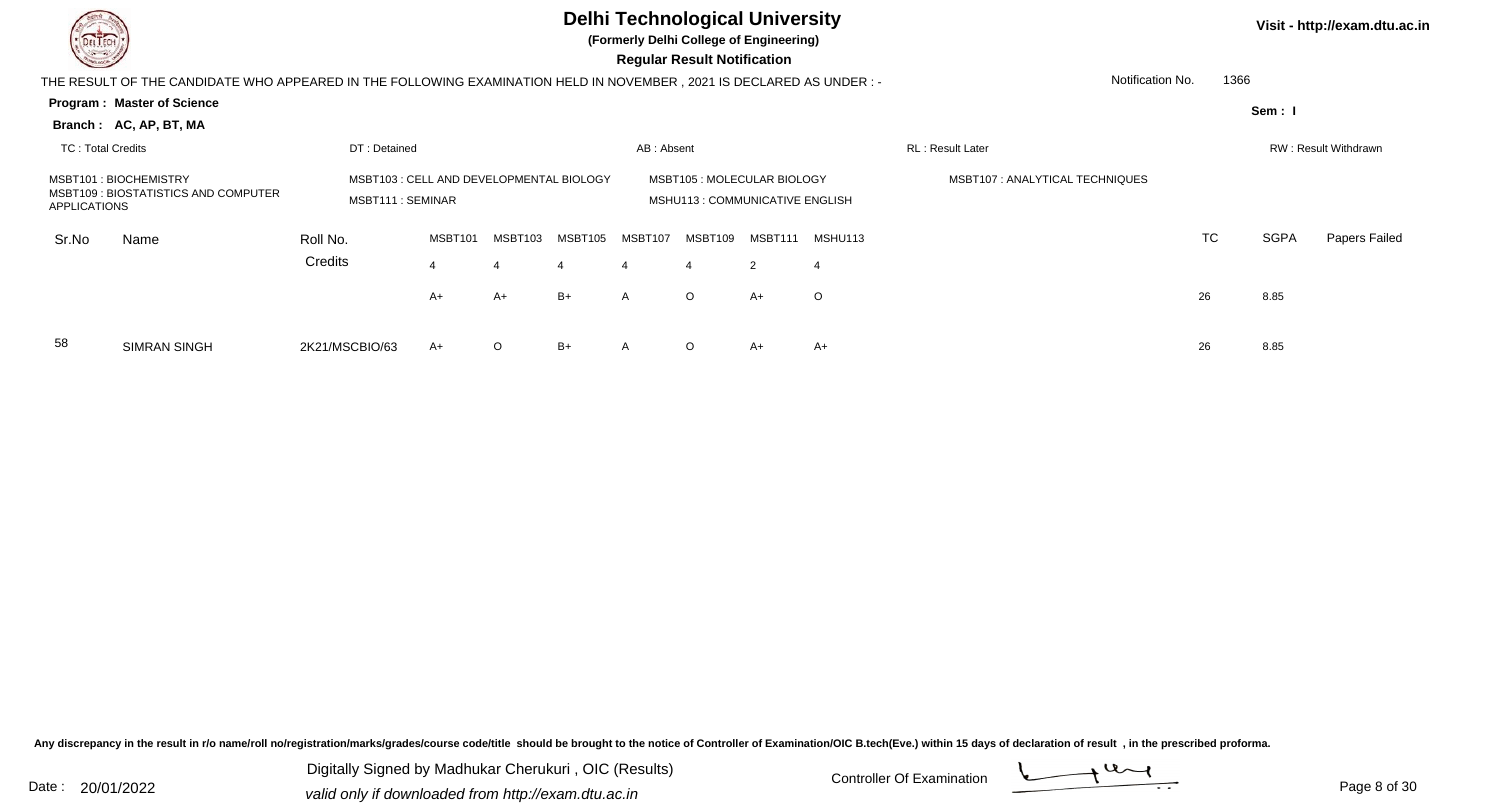**(Formerly Delhi College of Engineering)**

 **Regular Result Notification**

**Visit - http://exam.dtu.ac.in**

|                     |                                                                                         |                                                                                                                                               |                                                                                                                                                                                                                    |                          |      |                                 |                |                                        |                                                                                                                                                                              | Notification No.                                                                                                                | 1366                                     |                                                    |                      |
|---------------------|-----------------------------------------------------------------------------------------|-----------------------------------------------------------------------------------------------------------------------------------------------|--------------------------------------------------------------------------------------------------------------------------------------------------------------------------------------------------------------------|--------------------------|------|---------------------------------|----------------|----------------------------------------|------------------------------------------------------------------------------------------------------------------------------------------------------------------------------|---------------------------------------------------------------------------------------------------------------------------------|------------------------------------------|----------------------------------------------------|----------------------|
|                     |                                                                                         |                                                                                                                                               |                                                                                                                                                                                                                    |                          |      |                                 |                |                                        |                                                                                                                                                                              |                                                                                                                                 |                                          |                                                    |                      |
|                     |                                                                                         |                                                                                                                                               |                                                                                                                                                                                                                    |                          |      |                                 |                |                                        |                                                                                                                                                                              |                                                                                                                                 |                                          |                                                    |                      |
|                     |                                                                                         |                                                                                                                                               |                                                                                                                                                                                                                    |                          |      |                                 |                |                                        |                                                                                                                                                                              |                                                                                                                                 |                                          |                                                    | RW: Result Withdrawn |
|                     |                                                                                         |                                                                                                                                               |                                                                                                                                                                                                                    |                          |      |                                 |                |                                        |                                                                                                                                                                              |                                                                                                                                 |                                          |                                                    |                      |
| Name                |                                                                                         |                                                                                                                                               |                                                                                                                                                                                                                    |                          |      |                                 |                |                                        |                                                                                                                                                                              |                                                                                                                                 | <b>TC</b>                                | <b>SGPA</b>                                        | Papers Failed        |
|                     |                                                                                         |                                                                                                                                               | $\overline{4}$                                                                                                                                                                                                     | $\boldsymbol{\varDelta}$ | 4    | 4                               | 6              | $\overline{4}$                         |                                                                                                                                                                              |                                                                                                                                 |                                          |                                                    |                      |
| ABHISHEK MISHRA     |                                                                                         |                                                                                                                                               | A                                                                                                                                                                                                                  | A                        | $B+$ | A                               | $B+$           | $\circ$                                |                                                                                                                                                                              |                                                                                                                                 |                                          | 7.92                                               |                      |
| ADITYA DAM          |                                                                                         |                                                                                                                                               | $A+$                                                                                                                                                                                                               | $A+$                     | $B+$ | $A+$                            | $A+$           | $\mathsf{A}$                           |                                                                                                                                                                              |                                                                                                                                 |                                          | 8.54                                               |                      |
| <b>AIZAK</b>        |                                                                                         |                                                                                                                                               | A                                                                                                                                                                                                                  | $B+$                     | $B+$ | $A+$                            | $B+$           | $\circ$                                |                                                                                                                                                                              |                                                                                                                                 |                                          | 7.92                                               |                      |
| <b>AKANKSHA</b>     |                                                                                         |                                                                                                                                               | $A+$                                                                                                                                                                                                               | $A+$                     | $B+$ | $\circ$                         | Α              | $\circ$                                |                                                                                                                                                                              |                                                                                                                                 |                                          | 8.77                                               |                      |
| AKSHITA SRIVASTAVA  |                                                                                         |                                                                                                                                               | $A+$                                                                                                                                                                                                               | $A+$                     | A    | $\circ$                         | $A+$           | $\circ$                                |                                                                                                                                                                              |                                                                                                                                 |                                          | 9.15                                               |                      |
| <b>ANKITA</b>       |                                                                                         |                                                                                                                                               | $A+$                                                                                                                                                                                                               | $B+$                     | $A+$ | A                               | B              | $A+$                                   |                                                                                                                                                                              |                                                                                                                                 |                                          | 7.85                                               |                      |
| <b>ARVIND YADAV</b> |                                                                                         |                                                                                                                                               | $A+$                                                                                                                                                                                                               | $\mathsf{A}$             | $B+$ | $A+$                            | $\overline{A}$ | $\mathsf{A}$                           |                                                                                                                                                                              |                                                                                                                                 |                                          | 8.15                                               |                      |
| <b>ATUL PATEL</b>   |                                                                                         |                                                                                                                                               | A                                                                                                                                                                                                                  | $\mathsf{A}$             | $B+$ | $A+$                            | B              | $\circ$                                |                                                                                                                                                                              |                                                                                                                                 |                                          | 7.85                                               |                      |
| <b>AYUSH</b>        |                                                                                         |                                                                                                                                               | $A+$                                                                                                                                                                                                               | A                        | $B+$ | A+                              | A              | $A+$                                   |                                                                                                                                                                              |                                                                                                                                 |                                          | 8.31                                               |                      |
|                     | <b>Program: Master of Science</b><br>Branch: AC, AP, BT, MA<br><b>TC: Total Credits</b> | MSCH-101 : Chemical Bonding, Stability Constant and<br>Supramolecular Chemistry<br>MSCH-109 : Chemistry Practical(Inorganic/Organic/Physical) | DT: Detained<br>Mechanism<br>Roll No.<br>Credits<br>2K21/MSCCHE/01<br>2K21/MSCCHE/02<br>2K21/MSCCHE/03<br>2K21/MSCCHE/04<br>2K21/MSCCHE/05<br>2K21/MSCCHE/06<br>2K21/MSCCHE/07<br>2K21/MSCCHE/08<br>2K21/MSCCHE/09 |                          |      | MSHU113 : COMMUNICATIVE ENGLISH |                | AB: Absent<br><b>Chemical Kinetics</b> | THE RESULT OF THE CANDIDATE WHO APPEARED IN THE FOLLOWING EXAMINATION HELD IN NOVEMBER, 2021 IS DECLARED AS UNDER :-<br>MSCH-101 MSCH-103 MSCH-105 MSCH-107 MSCH-109 MSHU113 | RL: Result Later<br>MSCH-103 : Sterecochemistry and Reaction Intermediates & MSCH-105 : Quantum Chemistry, Electrochemistry and | MSCH-107 : Elementary Topics for Chemist | 26<br>26<br>26<br>26<br>26<br>26<br>26<br>26<br>26 | Sem: I               |

Any discrepancy in the result in r/o name/roll no/registration/marks/grades/course code/title should be brought to the notice of Controller of Examination/OIC B.tech(Eve.) within 15 days of declaration of result, in the pr

Date : 20/01/2022 Valid only if downloaded from http://exam.dtu.ac.in<br>Valid only if downloaded from http://exam.dtu.ac.in

Digitally Signed by Madhukar Cherukuri , OIC (Results)

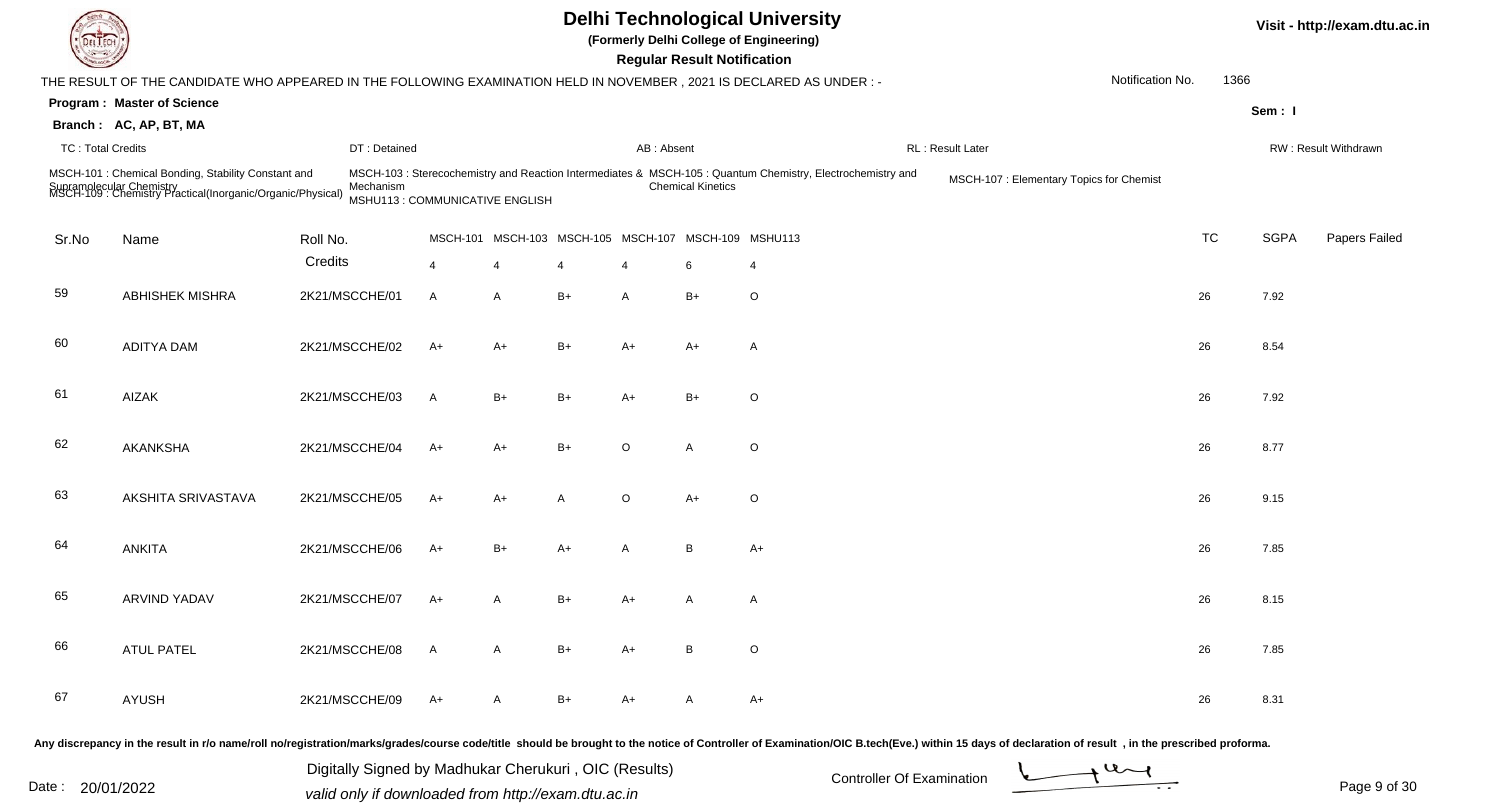| DEL ECH                  |                                                                                                                                               |                |                                              |              |                                                      |      |                | <b>Regular Result Notification</b> | <b>Delhi Technological University</b><br>(Formerly Delhi College of Engineering)                            |                                                                                                                                                                                                                                |                  |           |             | Visit - http://exam.dtu.ac.in   |
|--------------------------|-----------------------------------------------------------------------------------------------------------------------------------------------|----------------|----------------------------------------------|--------------|------------------------------------------------------|------|----------------|------------------------------------|-------------------------------------------------------------------------------------------------------------|--------------------------------------------------------------------------------------------------------------------------------------------------------------------------------------------------------------------------------|------------------|-----------|-------------|---------------------------------|
|                          | THE RESULT OF THE CANDIDATE WHO APPEARED IN THE FOLLOWING EXAMINATION HELD IN NOVEMBER, 2021 IS DECLARED AS UNDER :-                          |                |                                              |              |                                                      |      |                |                                    |                                                                                                             |                                                                                                                                                                                                                                | Notification No. | 1366      |             |                                 |
|                          | <b>Program: Master of Science</b>                                                                                                             |                |                                              |              |                                                      |      |                |                                    |                                                                                                             |                                                                                                                                                                                                                                |                  |           | Sem: I      |                                 |
|                          | Branch: AC, AP, BT, MA                                                                                                                        |                |                                              |              |                                                      |      |                |                                    |                                                                                                             |                                                                                                                                                                                                                                |                  |           |             |                                 |
| <b>TC: Total Credits</b> |                                                                                                                                               |                | DT: Detained                                 |              |                                                      |      | AB: Absent     |                                    |                                                                                                             | RL: Result Later                                                                                                                                                                                                               |                  |           |             | RW: Result Withdrawn            |
|                          | MSCH-101 : Chemical Bonding, Stability Constant and<br>Supramolecular Chemistry<br>MSCH-109 : Chemistry Practical(Inorganic/Organic/Physical) |                | Mechanism<br>MSHU113 : COMMUNICATIVE ENGLISH |              |                                                      |      |                | <b>Chemical Kinetics</b>           | MSCH-103 : Sterecochemistry and Reaction Intermediates & MSCH-105 : Quantum Chemistry, Electrochemistry and | MSCH-107 : Elementary Topics for Chemist                                                                                                                                                                                       |                  |           |             |                                 |
| Sr.No                    | Name                                                                                                                                          | Roll No.       |                                              |              | MSCH-101 MSCH-103 MSCH-105 MSCH-107 MSCH-109 MSHU113 |      |                |                                    |                                                                                                             |                                                                                                                                                                                                                                |                  | <b>TC</b> | <b>SGPA</b> | Papers Failed                   |
|                          |                                                                                                                                               | Credits        |                                              | 4            | $\overline{4}$                                       | 4    | $\overline{4}$ | 6                                  | $\overline{4}$                                                                                              |                                                                                                                                                                                                                                |                  |           |             |                                 |
|                          |                                                                                                                                               |                |                                              | A+           | A                                                    | $B+$ | $A+$           | A                                  | $A+$                                                                                                        |                                                                                                                                                                                                                                |                  | 26        | 8.31        |                                 |
| 68                       | <b>BHARTI</b>                                                                                                                                 | 2K21/MSCCHE/10 |                                              | A+           | $A+$                                                 | $B+$ | $A+$           | A                                  | A                                                                                                           |                                                                                                                                                                                                                                |                  | 26        | 8.31        |                                 |
| 69                       | <b>BRIJESH</b>                                                                                                                                | 2K21/MSCCHE/11 |                                              | C            | ${\bf C}$                                            | F    | F              | P                                  | F                                                                                                           |                                                                                                                                                                                                                                |                  | 14        | 2.46        | MSCH-105,<br>MSCH-107, MSHU113, |
| 70                       | CHAHAT                                                                                                                                        | 2K21/MSCCHE/12 |                                              | A+           | $\circ$                                              | $A+$ | $\circ$        | $\circ$                            | A+                                                                                                          |                                                                                                                                                                                                                                |                  | 26        | 9.54        |                                 |
| 71                       | DIPENDRA MEEL                                                                                                                                 | 2K21/MSCCHE/13 |                                              | A+           | $\mathsf{A}$                                         | $B+$ | $A+$           | $A+$                               | $\mathsf{A}$                                                                                                |                                                                                                                                                                                                                                |                  | 26        | 8.38        |                                 |
| 72                       | <b>DISHIKA GARG</b>                                                                                                                           | 2K21/MSCCHE/14 |                                              | $\circ$      | $A+$                                                 | A    | $\circ$        | $\circ$                            | $\circ$                                                                                                     |                                                                                                                                                                                                                                |                  | 26        | 9.54        |                                 |
| 73                       | <b>DIVYA GARG</b>                                                                                                                             | 2K21/MSCCHE/15 |                                              | A+           | A                                                    | A    | $\circ$        | A                                  | $A+$                                                                                                        |                                                                                                                                                                                                                                |                  | 26        | 8.62        |                                 |
| 74                       | <b>EKTA</b>                                                                                                                                   | 2K21/MSCCHE/16 |                                              | $\mathsf{A}$ | $\mathsf{A}$                                         | B+   | A+             | B+                                 | A+                                                                                                          |                                                                                                                                                                                                                                |                  | 26        | 7.92        |                                 |
| 75                       | <b>EKTA YADAV</b>                                                                                                                             | 2K21/MSCCHE/17 |                                              | $\mathsf{A}$ | A                                                    | B+   | A+             | A+                                 | $A+$                                                                                                        |                                                                                                                                                                                                                                |                  | 26        | 8.38        |                                 |
|                          |                                                                                                                                               |                |                                              |              |                                                      |      |                |                                    |                                                                                                             | Any discrepancy in the result in r/o name/roll no/registration/marks/grades/course code/title should be brought to the notice of Controller of Examination/OIC B.tech(Eve.) within 15 days of declaration of result , in the p |                  |           |             |                                 |

Date : 20/01/2022 Valid only if downloaded from http://exam.dtu.ac.in<br>Valid only if downloaded from http://exam.dtu.ac.in Digitally Signed by Madhukar Cherukuri , OIC (Results)

Page 10 of 30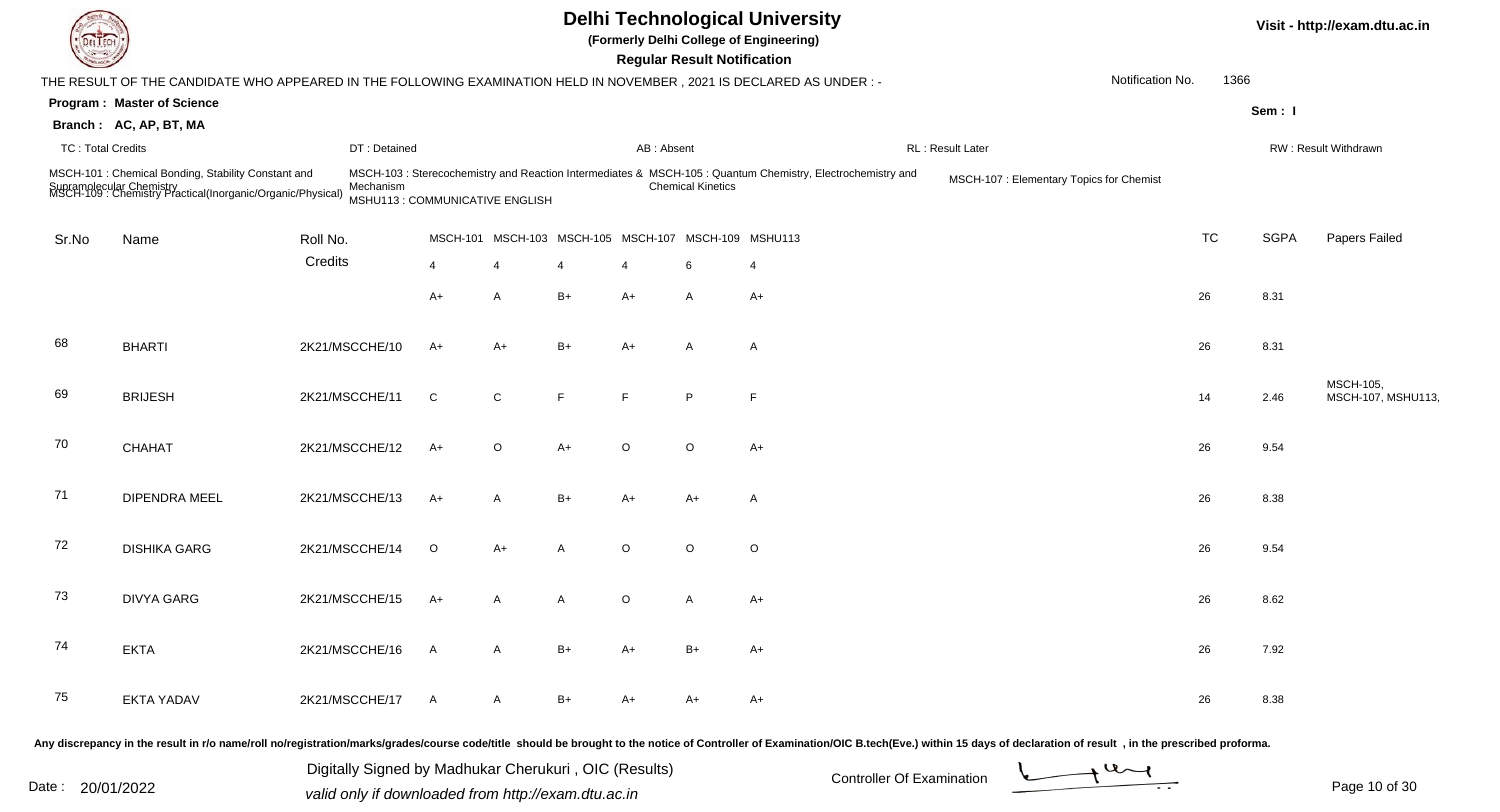|                          |                                                                                                                                               |                |                                |         |                                                      |            | <b>Regular Result Notification</b> | <b>Delhi Technological University</b><br>(Formerly Delhi College of Engineering)                            |                                          |                  |             |             | Visit - http://exam.dtu.ac.in                              |
|--------------------------|-----------------------------------------------------------------------------------------------------------------------------------------------|----------------|--------------------------------|---------|------------------------------------------------------|------------|------------------------------------|-------------------------------------------------------------------------------------------------------------|------------------------------------------|------------------|-------------|-------------|------------------------------------------------------------|
|                          | THE RESULT OF THE CANDIDATE WHO APPEARED IN THE FOLLOWING EXAMINATION HELD IN NOVEMBER, 2021 IS DECLARED AS UNDER :-                          |                |                                |         |                                                      |            |                                    |                                                                                                             |                                          | Notification No. | 1366        |             |                                                            |
|                          | <b>Program: Master of Science</b>                                                                                                             |                |                                |         |                                                      |            |                                    |                                                                                                             |                                          |                  |             | Sem: I      |                                                            |
|                          | Branch: AC, AP, BT, MA                                                                                                                        |                |                                |         |                                                      |            |                                    |                                                                                                             |                                          |                  |             |             |                                                            |
| <b>TC: Total Credits</b> |                                                                                                                                               | DT: Detained   |                                |         |                                                      | AB: Absent |                                    |                                                                                                             | RL: Result Later                         |                  |             |             | RW: Result Withdrawn                                       |
|                          | MSCH-101 : Chemical Bonding, Stability Constant and<br>Supramolecular Chemistry<br>MSCH-109 : Chemistry Practical(Inorganic/Organic/Physical) | Mechanism      | MSHU113: COMMUNICATIVE ENGLISH |         |                                                      |            | <b>Chemical Kinetics</b>           | MSCH-103 : Sterecochemistry and Reaction Intermediates & MSCH-105 : Quantum Chemistry, Electrochemistry and | MSCH-107 : Elementary Topics for Chemist |                  |             |             |                                                            |
| Sr.No                    | Name                                                                                                                                          | Roll No.       |                                |         | MSCH-101 MSCH-103 MSCH-105 MSCH-107 MSCH-109 MSHU113 |            |                                    |                                                                                                             |                                          |                  | <b>TC</b>   | <b>SGPA</b> | Papers Failed                                              |
|                          |                                                                                                                                               | Credits        | $\overline{4}$                 | 4       | 4                                                    |            | 6                                  | $\overline{4}$                                                                                              |                                          |                  |             |             |                                                            |
|                          |                                                                                                                                               |                | A                              | A       | $B+$                                                 | $A+$       | $A+$                               | A+                                                                                                          |                                          |                  | 26          | 8.38        |                                                            |
| 76                       | <b>ESHITA PASREJA</b>                                                                                                                         | 2K21/MSCCHE/18 | A+                             | $\circ$ | $A+$                                                 | $\circ$    | $A+$                               | $\circ$                                                                                                     |                                          |                  | 26          | 9.46        |                                                            |
| 77                       | <b>HEMA TEWATIA</b>                                                                                                                           | 2K21/MSCCHE/19 | A                              | A       | $B+$                                                 | $A+$       | $\mathsf{A}$                       | A                                                                                                           |                                          |                  | 26          | 8.00        |                                                            |
| 78                       | HIMANSHI CHAUDHARY                                                                                                                            | 2K21/MSCCHE/20 | A                              | $B+$    | $B+$                                                 | A          | B                                  | $A+$                                                                                                        |                                          |                  | 26          | 7.38        |                                                            |
| 79                       | <b>HIMANSHI KHARB</b>                                                                                                                         | 2K21/MSCCHE/21 | A                              | A       | $B+$                                                 | $A+$       | B                                  | $A+$                                                                                                        |                                          |                  | 26          | 7.69        |                                                            |
| 80                       | HIMANSHU MEENA                                                                                                                                | 2K21/MSCCHE/22 | A                              | $B+$    | $B+$                                                 | A          | $B+$                               | Α                                                                                                           |                                          |                  | 26          | 7.46        |                                                            |
| 81                       | <b>JASMINE KAUR</b>                                                                                                                           | 2K21/MSCCHE/23 | A+                             |         | $B+$                                                 | A+         | $\circ$                            | $\mathsf O$                                                                                                 |                                          |                  | 26          | 8.92        |                                                            |
| 82                       | KAJAL                                                                                                                                         | 2K21/MSCCHE/24 | A                              | A+      | $\mathsf{A}$                                         | $A+$       | A+                                 | A+                                                                                                          |                                          |                  | 26          | 8.69        |                                                            |
| 83                       | <b>KETI SINGH</b>                                                                                                                             | 2K21/MSCCHE/25 | F.                             | F.      | F.                                                   | F          | F                                  | F                                                                                                           |                                          |                  | $\mathbf 0$ | 0.00        | MSCH-101MSCH-103, MSCH-105,<br>MSCH-107, MSCH-109, MSHU113 |

Digitally Signed by Madhukar Cherukuri, OIC (Results)<br>Date : 20/01/2022 valid only if downloaded from http://oxam.dtu.ac.in Digitally Signed by Madhukar Cherukuri , OIC (Results)valid only if downloaded from http://exam.dtu.ac.in

Page 11 of 30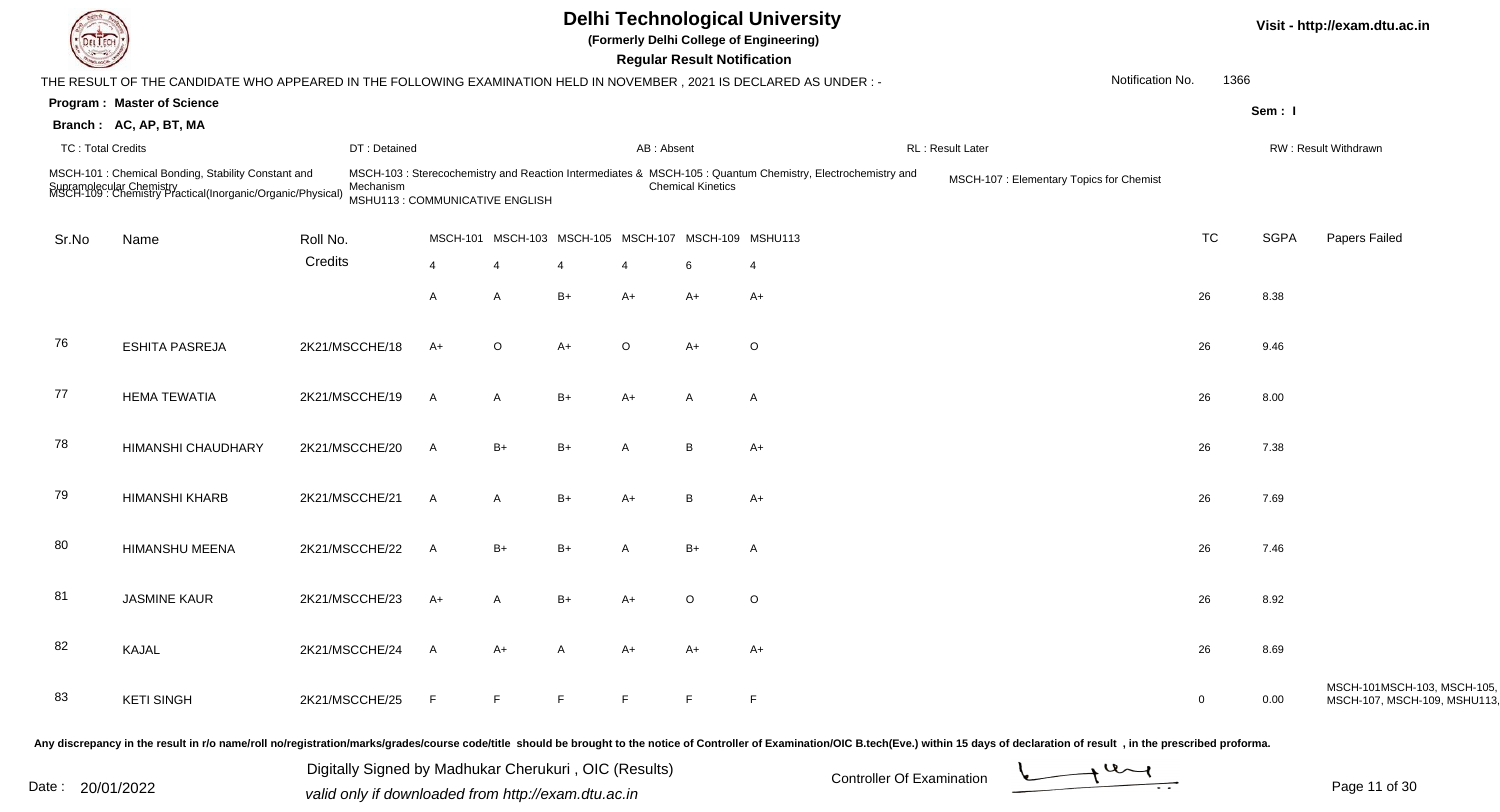| DEL ECH                  |                                                                                                                                                                                                                                |                                                       |              |                                                      |      |              | <b>Regular Result Notification</b> | <b>Delhi Technological University</b><br>(Formerly Delhi College of Engineering)                            |                  |                                          |                  |             | Visit - http://exam.dtu.ac.in                              |
|--------------------------|--------------------------------------------------------------------------------------------------------------------------------------------------------------------------------------------------------------------------------|-------------------------------------------------------|--------------|------------------------------------------------------|------|--------------|------------------------------------|-------------------------------------------------------------------------------------------------------------|------------------|------------------------------------------|------------------|-------------|------------------------------------------------------------|
|                          | THE RESULT OF THE CANDIDATE WHO APPEARED IN THE FOLLOWING EXAMINATION HELD IN NOVEMBER, 2021 IS DECLARED AS UNDER :-                                                                                                           |                                                       |              |                                                      |      |              |                                    |                                                                                                             |                  |                                          | Notification No. | 1366        |                                                            |
|                          | <b>Program: Master of Science</b>                                                                                                                                                                                              |                                                       |              |                                                      |      |              |                                    |                                                                                                             |                  |                                          |                  | Sem: I      |                                                            |
|                          | Branch: AC, AP, BT, MA                                                                                                                                                                                                         |                                                       |              |                                                      |      |              |                                    |                                                                                                             |                  |                                          |                  |             |                                                            |
| <b>TC: Total Credits</b> |                                                                                                                                                                                                                                | DT: Detained                                          |              |                                                      |      | AB: Absent   |                                    |                                                                                                             | RL: Result Later |                                          |                  |             | RW: Result Withdrawn                                       |
|                          | MSCH-101 : Chemical Bonding, Stability Constant and<br>Supramolecular Chemistry<br>MSCH-109 : Chemistry Practical(Inorganic/Organic/Physical)                                                                                  | Mechanism<br>MSHU113 : COMMUNICATIVE ENGLISH          |              |                                                      |      |              | <b>Chemical Kinetics</b>           | MSCH-103 : Sterecochemistry and Reaction Intermediates & MSCH-105 : Quantum Chemistry, Electrochemistry and |                  | MSCH-107 : Elementary Topics for Chemist |                  |             |                                                            |
| Sr.No                    | Name                                                                                                                                                                                                                           | Roll No.                                              |              | MSCH-101 MSCH-103 MSCH-105 MSCH-107 MSCH-109 MSHU113 |      |              |                                    |                                                                                                             |                  |                                          | TC               | <b>SGPA</b> | Papers Failed                                              |
|                          |                                                                                                                                                                                                                                | Credits                                               | 4            |                                                      |      |              |                                    | $\overline{4}$                                                                                              |                  |                                          |                  |             |                                                            |
|                          |                                                                                                                                                                                                                                |                                                       | F            | F                                                    | F    | E            | F                                  | F                                                                                                           |                  |                                          | $\Omega$         | 0.00        | MSCH-101MSCH-103, MSCH-105,<br>MSCH-107, MSCH-109, MSHU113 |
| 84                       | KHYATI TRIPATHI                                                                                                                                                                                                                | 2K21/MSCCHE/26                                        | C            | F                                                    | F    | E            | F                                  | F                                                                                                           |                  |                                          | $\overline{4}$   | 0.77        | MSCH-103, MSCH-105,<br>MSCH-107, MSCH-109, MSHU113         |
| 85                       | <b>KOMAL PANDEY</b>                                                                                                                                                                                                            | 2K21/MSCCHE/27                                        | $\mathsf{A}$ | A                                                    | $B+$ | $A+$         | $\circ$                            | A+                                                                                                          |                  |                                          | 26               | 8.62        |                                                            |
| 86                       | KUNSHI RAZDAN                                                                                                                                                                                                                  | 2K21/MSCCHE/28                                        | F            | F                                                    | F    | E            | F                                  | F                                                                                                           |                  |                                          | $\overline{0}$   | 0.00        | MSCH-101MSCH-103, MSCH-105,<br>MSCH-107, MSCH-109, MSHU113 |
| 87                       | <b>MANIK PULYANI</b>                                                                                                                                                                                                           | 2K21/MSCCHE/29                                        | $\mathsf{A}$ | A                                                    | $B+$ | A            | A                                  | A+                                                                                                          |                  |                                          | 26               | 8.00        |                                                            |
| 88                       | <b>MANSI SHARMA</b>                                                                                                                                                                                                            | 2K21/MSCCHE/30                                        | $\mathsf{A}$ | $B+$                                                 | $B+$ | $\mathsf{A}$ | A+                                 | A+                                                                                                          |                  |                                          | 26               | 8.08        |                                                            |
| 89                       | <b>NISHTHA</b>                                                                                                                                                                                                                 | 2K21/MSCCHE/31                                        | A            | A                                                    |      | $\circ$      | A                                  | A+                                                                                                          |                  |                                          | 26               | 8.46        |                                                            |
| 90                       | PRASHANSA GUPTA                                                                                                                                                                                                                | 2K21/MSCCHE/32                                        | A            | $\circ$                                              |      | A+           | A                                  | A+                                                                                                          |                  |                                          | 26               | 8.62        |                                                            |
| 91                       | PRINCI SINGH                                                                                                                                                                                                                   | 2K21/MSCCHE/33                                        | $\circ$      | $\circ$                                              | A    | $\circ$      | $A+$                               | $A+$                                                                                                        |                  |                                          | 26               | 9.31        |                                                            |
|                          | Any discrepancy in the result in r/o name/roll no/registration/marks/grades/course code/title should be brought to the notice of Controller of Examination/OIC B.tech(Eve.) within 15 days of declaration of result , in the p |                                                       |              |                                                      |      |              |                                    |                                                                                                             |                  |                                          |                  |             |                                                            |
|                          |                                                                                                                                                                                                                                | Digitally Signed by Madhukar Cherukuri, OIC (Results) |              |                                                      |      |              |                                    | Controller Of Evamination                                                                                   |                  |                                          | $\rightarrow$ U  |             |                                                            |

Date : 20/01/2022 Valid only if downloaded from http://exam.dtu.ac.in<br>valid only if downloaded from http://exam.dtu.ac.in

Page 12 of 30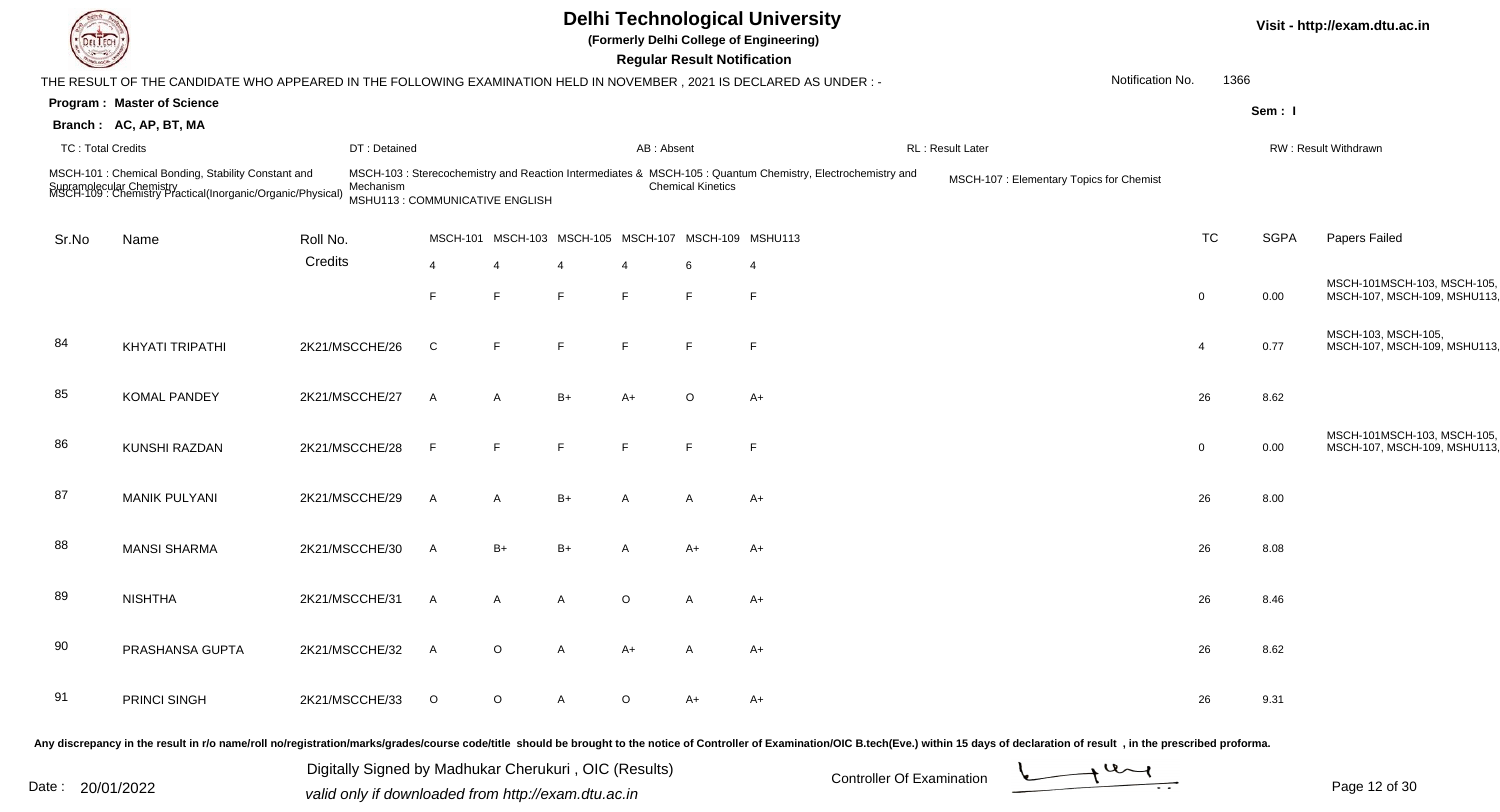|                          |                                                                                                                                               |                |                                 |                |                                             |                | <b>Regular Result Notification</b> | <b>Delhi Technological University</b><br>(Formerly Delhi College of Engineering)                            |                                          |                  |           |             | Visit - http://exam.dtu.ac.in |
|--------------------------|-----------------------------------------------------------------------------------------------------------------------------------------------|----------------|---------------------------------|----------------|---------------------------------------------|----------------|------------------------------------|-------------------------------------------------------------------------------------------------------------|------------------------------------------|------------------|-----------|-------------|-------------------------------|
|                          | THE RESULT OF THE CANDIDATE WHO APPEARED IN THE FOLLOWING EXAMINATION HELD IN NOVEMBER, 2021 IS DECLARED AS UNDER :-                          |                |                                 |                |                                             |                |                                    |                                                                                                             |                                          | Notification No. | 1366      |             |                               |
|                          | <b>Program: Master of Science</b>                                                                                                             |                |                                 |                |                                             |                |                                    |                                                                                                             |                                          |                  |           | Sem: I      |                               |
|                          | Branch: AC, AP, BT, MA                                                                                                                        |                |                                 |                |                                             |                |                                    |                                                                                                             |                                          |                  |           |             |                               |
| <b>TC: Total Credits</b> |                                                                                                                                               | DT: Detained   |                                 |                |                                             | AB: Absent     |                                    |                                                                                                             | RL: Result Later                         |                  |           |             | RW: Result Withdrawn          |
|                          | MSCH-101 : Chemical Bonding, Stability Constant and<br>Supramolecular Chemistry<br>MSCH-109 : Chemistry Practical(Inorganic/Organic/Physical) | Mechanism      | MSHU113 : COMMUNICATIVE ENGLISH |                |                                             |                | <b>Chemical Kinetics</b>           | MSCH-103 : Sterecochemistry and Reaction Intermediates & MSCH-105 : Quantum Chemistry, Electrochemistry and | MSCH-107 : Elementary Topics for Chemist |                  |           |             |                               |
| Sr.No                    | Name                                                                                                                                          | Roll No.       | <b>MSCH-101</b>                 |                | MSCH-103 MSCH-105 MSCH-107 MSCH-109 MSHU113 |                |                                    |                                                                                                             |                                          |                  | <b>TC</b> | <b>SGPA</b> | Papers Failed                 |
|                          |                                                                                                                                               | Credits        | 4                               | $\overline{4}$ |                                             | $\overline{4}$ | 6                                  | $\overline{4}$                                                                                              |                                          |                  |           |             |                               |
|                          |                                                                                                                                               |                | O                               | $\circ$        | A                                           | $\circ$        | A+                                 | $A+$                                                                                                        |                                          |                  | 26        | 9.31        |                               |
| 92                       | <b>PURVA</b>                                                                                                                                  | 2K21/MSCCHE/34 | A+                              | A+             | A                                           | $A+$           | A+                                 | A+                                                                                                          |                                          |                  | 26        | 8.85        |                               |
| 93                       | RAHUL YADAV                                                                                                                                   | 2K21/MSCCHE/35 | A                               | $\mathsf{A}$   | A                                           | A              | A                                  | $\overline{A}$                                                                                              |                                          |                  | 26        | 8.00        |                               |
| 94                       | <b>RAMENDER KUMAR</b>                                                                                                                         | 2K21/MSCCHE/36 | A                               | $B+$           | $B+$                                        | $A+$           | $B+$                               | $\overline{A}$                                                                                              |                                          |                  | 26        | 7.62        |                               |
| 95                       | RIYANSHA VERMA                                                                                                                                | 2K21/MSCCHE/38 | A+                              | $\mathsf{A}$   | A                                           | $A+$           | A+                                 | $A+$                                                                                                        |                                          |                  | 26        | 8.69        |                               |
| 96                       | <b>SACHIN KUMAR</b>                                                                                                                           | 2K21/MSCCHE/39 | A                               | $\mathsf{A}$   | $B+$                                        | $A+$           | A+                                 | A+                                                                                                          |                                          |                  | 26        | 8.38        |                               |
| 97                       | <b>SAKSHI</b>                                                                                                                                 | 2K21/MSCCHE/40 | $\circ$                         | A              | B+                                          | $\Omega$       | A+                                 | $\circ$                                                                                                     |                                          |                  | 26        | 9.00        |                               |
| 98                       | SANYA GULATI                                                                                                                                  | 2K21/MSCCHE/41 | A+                              | $A+$           | B+                                          | A+             | A+                                 | $A+$                                                                                                        |                                          |                  | 26        | 8.69        |                               |
| 99                       | SARIKA YADAV                                                                                                                                  | 2K21/MSCCHE/42 | A+                              | A              | $B+$                                        | A+             | A                                  | $\mathsf{A}$                                                                                                |                                          |                  | 26        | 8.15        |                               |
|                          |                                                                                                                                               |                |                                 |                |                                             |                |                                    |                                                                                                             |                                          |                  |           |             |                               |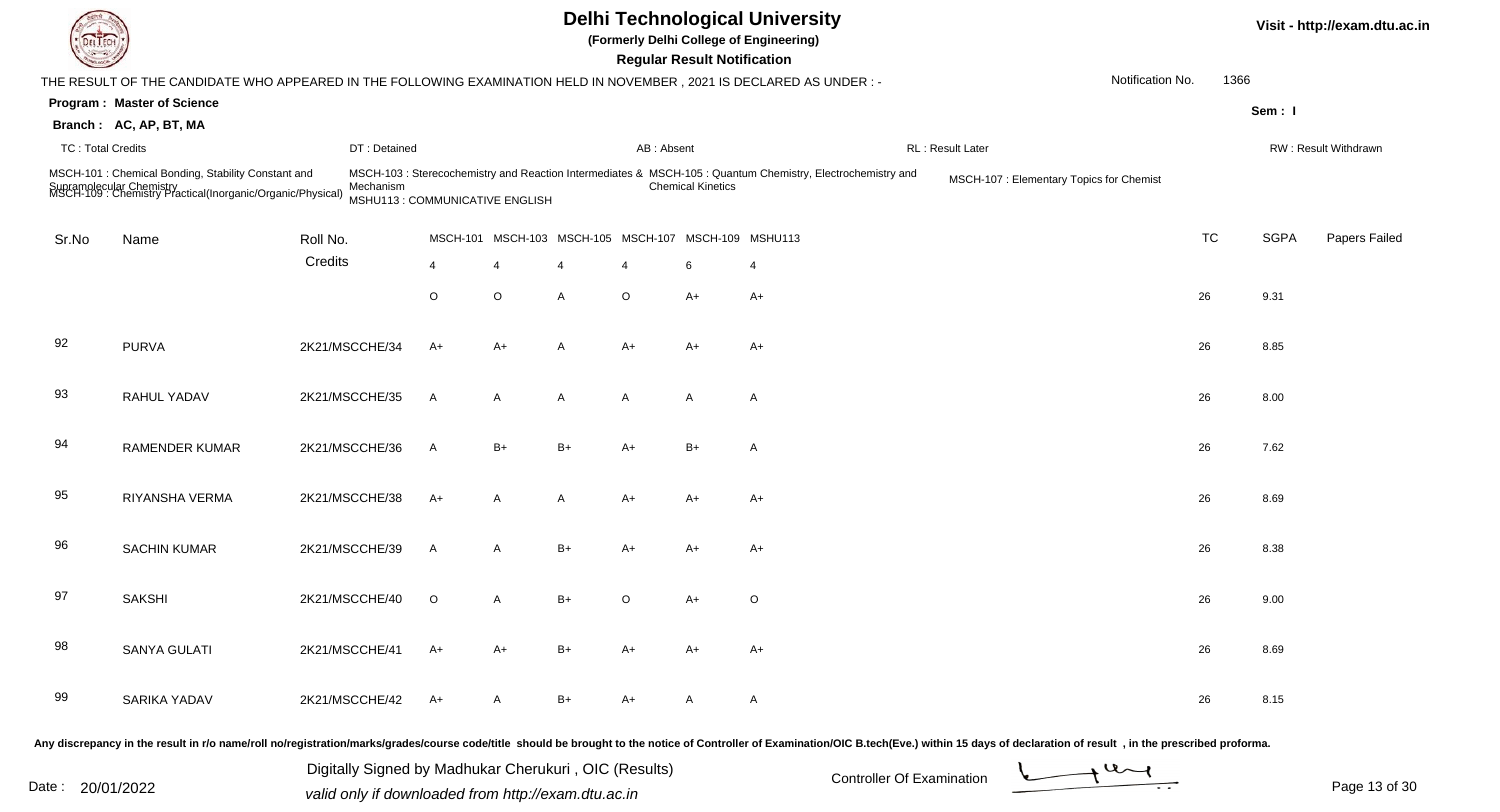| <b>DELTECH</b>           |                                                                                                                                                                                                                                |                                                       |                 |          |              |            | <b>Regular Result Notification</b> | <b>Delhi Technological University</b><br>(Formerly Delhi College of Engineering)                            |                   |                                          |                  |             |             | Visit - http://exam.dtu.ac.in                              |
|--------------------------|--------------------------------------------------------------------------------------------------------------------------------------------------------------------------------------------------------------------------------|-------------------------------------------------------|-----------------|----------|--------------|------------|------------------------------------|-------------------------------------------------------------------------------------------------------------|-------------------|------------------------------------------|------------------|-------------|-------------|------------------------------------------------------------|
|                          | THE RESULT OF THE CANDIDATE WHO APPEARED IN THE FOLLOWING EXAMINATION HELD IN NOVEMBER, 2021 IS DECLARED AS UNDER :-                                                                                                           |                                                       |                 |          |              |            |                                    |                                                                                                             |                   |                                          | Notification No. | 1366        |             |                                                            |
|                          | <b>Program: Master of Science</b>                                                                                                                                                                                              |                                                       |                 |          |              |            |                                    |                                                                                                             |                   |                                          |                  |             | Sem: I      |                                                            |
|                          | Branch: AC, AP, BT, MA                                                                                                                                                                                                         |                                                       |                 |          |              |            |                                    |                                                                                                             |                   |                                          |                  |             |             |                                                            |
| <b>TC: Total Credits</b> |                                                                                                                                                                                                                                | DT: Detained                                          |                 |          |              | AB: Absent |                                    |                                                                                                             | RL : Result Later |                                          |                  |             |             | RW: Result Withdrawn                                       |
|                          | MSCH-101 : Chemical Bonding, Stability Constant and<br>Supramolecular Chemistry<br>MSCH-109 : Chemistry Practical(Inorganic/Organic/Physical)                                                                                  | Mechanism<br>MSHU113 : COMMUNICATIVE ENGLISH          |                 |          |              |            | <b>Chemical Kinetics</b>           | MSCH-103 : Sterecochemistry and Reaction Intermediates & MSCH-105 : Quantum Chemistry, Electrochemistry and |                   | MSCH-107 : Elementary Topics for Chemist |                  |             |             |                                                            |
| Sr.No                    | Name                                                                                                                                                                                                                           | Roll No.                                              | <b>MSCH-101</b> | MSCH-103 |              |            | MSCH-105 MSCH-107 MSCH-109 MSHU113 |                                                                                                             |                   |                                          |                  | <b>TC</b>   | <b>SGPA</b> | Papers Failed                                              |
|                          |                                                                                                                                                                                                                                | Credits                                               | $\overline{4}$  | -4       |              | 4          | 6                                  | 4                                                                                                           |                   |                                          |                  |             |             |                                                            |
|                          |                                                                                                                                                                                                                                |                                                       | $A+$            | A        | $B+$         | $A+$       | $\mathsf{A}$                       | $\mathsf{A}$                                                                                                |                   |                                          |                  | 26          | 8.15        |                                                            |
| 100                      | <b>TAMANNA BENIWAL</b>                                                                                                                                                                                                         | 2K21/MSCCHE/43                                        | $\circ$         | A        | $B+$         | $\circ$    | $A+$                               | $\circ$                                                                                                     |                   |                                          |                  | 26          | 9.00        |                                                            |
| 101                      | TANU RAJPUT                                                                                                                                                                                                                    | 2K21/MSCCHE/44                                        | A+              | A+       | $B+$         | $A+$       | A                                  | $\circ$                                                                                                     |                   |                                          |                  | 26          | 8.62        |                                                            |
| 102                      | <b>TANVI SINGH</b>                                                                                                                                                                                                             | 2K21/MSCCHE/45                                        | $A+$            | A        | $B+$         | $A+$       | $B+$                               | A                                                                                                           |                   |                                          |                  | 26          | 7.92        |                                                            |
| 103                      | <b>TUSHAR</b>                                                                                                                                                                                                                  | 2K21/MSCCHE/47                                        | $A+$            | A        | $B+$         | A          | $B+$                               | $\overline{A}$                                                                                              |                   |                                          |                  | 26          | 7.77        |                                                            |
| 104                      | <b>UDITA CHOUDHURY</b>                                                                                                                                                                                                         | 2K21/MSCCHE/48                                        | F.              | E        | F            | E          | F                                  | F                                                                                                           |                   |                                          |                  | $\mathbf 0$ | 0.00        | MSCH-101MSCH-103, MSCH-105,<br>MSCH-107, MSCH-109, MSHU113 |
| 105                      | <b>VIPUL KUMAR</b>                                                                                                                                                                                                             | 2K21/MSCCHE/49                                        | $\circ$         | A+       |              | O          | A+                                 | A+                                                                                                          |                   |                                          |                  | 26          | 9.15        |                                                            |
| 106                      | YASH SARASWAT                                                                                                                                                                                                                  | 2K21/MSCCHE/50                                        | A+              | $B+$     | $B+$         | A          | A                                  | A                                                                                                           |                   |                                          |                  | 26          | 7.85        |                                                            |
| 107                      | YASHASWY                                                                                                                                                                                                                       | 2K21/MSCCHE/51                                        | A+              | A        | $\mathsf{A}$ | $\circ$    | $\circ$                            | $\circ$                                                                                                     |                   |                                          |                  | 26          | 9.23        |                                                            |
|                          | Any discrepancy in the result in r/o name/roll no/registration/marks/grades/course code/title should be brought to the notice of Controller of Examination/OIC B.tech(Eve.) within 15 days of declaration of result , in the p |                                                       |                 |          |              |            |                                    |                                                                                                             |                   |                                          |                  |             |             |                                                            |
|                          |                                                                                                                                                                                                                                | Digitally Signed by Madhukar Cherukuri, OIC (Results) |                 |          |              |            |                                    | Controller Of Evamination                                                                                   |                   |                                          | $+u$             |             |             |                                                            |

Date : 20/01/2022 Valid only if downloaded from http://exam.dtu.ac.in<br>valid only if downloaded from http://exam.dtu.ac.in

Page 14 of 30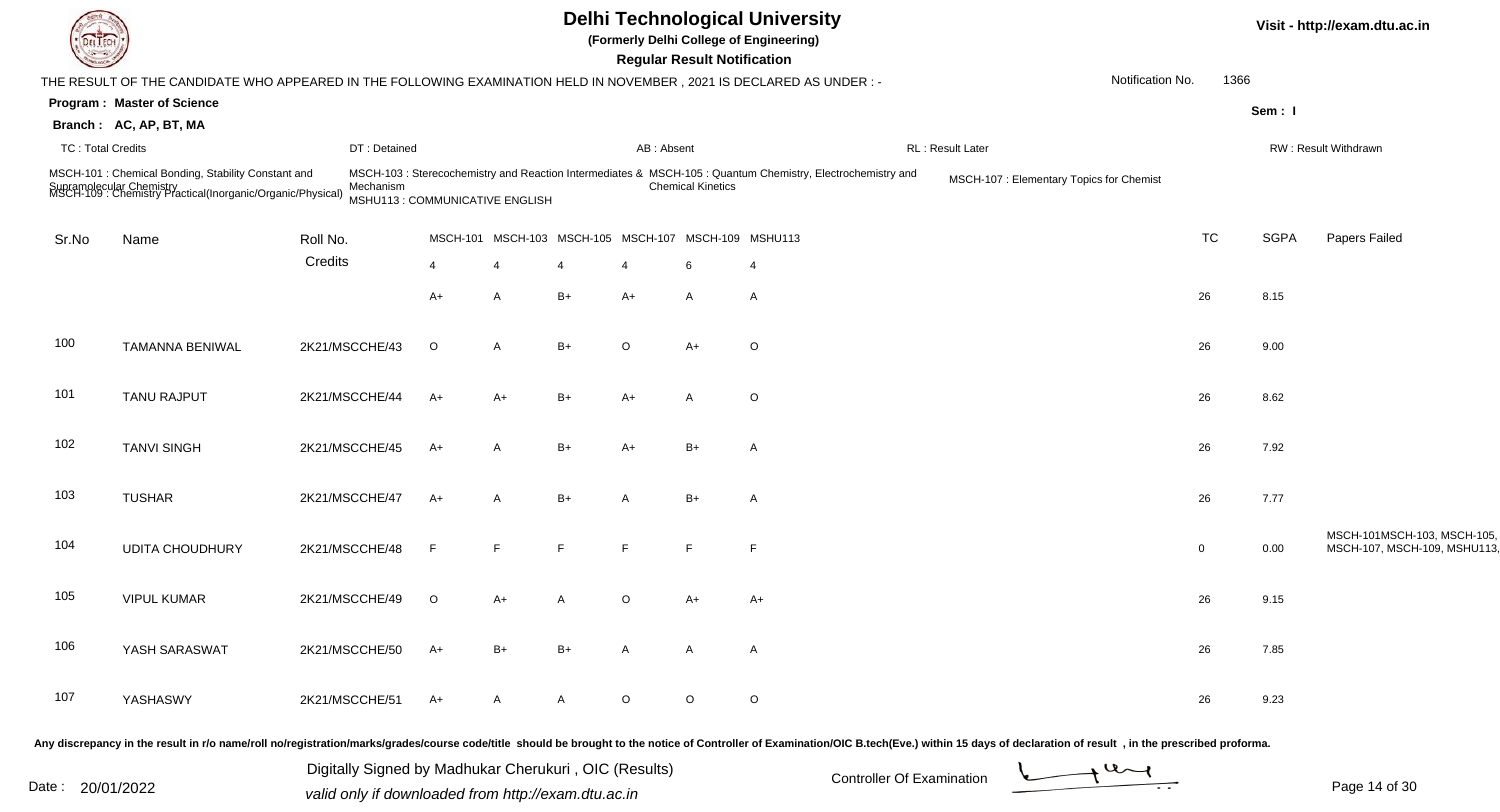|                          |                                                                                                                                               |                                             |                 |                          |                                             | <b>Regular Result Notification</b> |                          | <b>Delhi Technological University</b><br>(Formerly Delhi College of Engineering)                            |                                          |                  |           |             | Visit - http://exam.dtu.ac.in |
|--------------------------|-----------------------------------------------------------------------------------------------------------------------------------------------|---------------------------------------------|-----------------|--------------------------|---------------------------------------------|------------------------------------|--------------------------|-------------------------------------------------------------------------------------------------------------|------------------------------------------|------------------|-----------|-------------|-------------------------------|
|                          | THE RESULT OF THE CANDIDATE WHO APPEARED IN THE FOLLOWING EXAMINATION HELD IN NOVEMBER, 2021 IS DECLARED AS UNDER :-                          |                                             |                 |                          |                                             |                                    |                          |                                                                                                             |                                          | Notification No. | 1366      |             |                               |
|                          | <b>Program: Master of Science</b><br>Branch: AC, AP, BT, MA                                                                                   |                                             |                 |                          |                                             |                                    |                          |                                                                                                             |                                          |                  |           | Sem: I      |                               |
| <b>TC: Total Credits</b> |                                                                                                                                               | DT: Detained                                |                 |                          |                                             | AB: Absent                         |                          |                                                                                                             | RL : Result Later                        |                  |           |             | RW: Result Withdrawn          |
|                          | MSCH-101 : Chemical Bonding, Stability Constant and<br>Supramolecular Chemistry<br>MSCH-109 : Chemistry Practical(Inorganic/Organic/Physical) | Mechanism<br>MSHU113: COMMUNICATIVE ENGLISH |                 |                          |                                             |                                    | <b>Chemical Kinetics</b> | MSCH-103 : Sterecochemistry and Reaction Intermediates & MSCH-105 : Quantum Chemistry, Electrochemistry and | MSCH-107 : Elementary Topics for Chemist |                  |           |             |                               |
| Sr.No                    | Name                                                                                                                                          | Roll No.                                    | <b>MSCH-101</b> |                          | MSCH-103 MSCH-105 MSCH-107 MSCH-109 MSHU113 |                                    |                          |                                                                                                             |                                          |                  | <b>TC</b> | <b>SGPA</b> | Papers Failed                 |
|                          |                                                                                                                                               | Credits                                     | 4               | $\overline{\mathcal{A}}$ |                                             | 4                                  | 6                        | $\overline{4}$                                                                                              |                                          |                  |           |             |                               |
|                          |                                                                                                                                               |                                             | A+              | A                        | A                                           | O                                  | $\circ$                  | $\circ$                                                                                                     |                                          |                  | 26        | 9.23        |                               |
| 108                      | <b>ANJALI TANWAR</b>                                                                                                                          | 2K21/MSCCHE/52                              | A+              | A                        | $B+$                                        | $\circ$                            | $A+$                     | $A+$                                                                                                        |                                          |                  | 26        | 8.69        |                               |
| 109                      | <b>AMIT KUMAR</b>                                                                                                                             | 2K21/MSCCHE/53                              | $B+$            | $\mathsf{A}$             | $B+$                                        | $B+$                               | B                        | $\circ$                                                                                                     |                                          |                  | 26        | 7.38        |                               |
| 110                      | ANUSHKA JANTWAL                                                                                                                               | 2K21/MSCCHE/54                              | A               | $\mathsf{A}$             | $B+$                                        | $A+$                               | B                        | $A+$                                                                                                        |                                          |                  | 26        | 7.69        |                               |
| 111                      | PRACHI THUKRAL                                                                                                                                | 2K21/MSCCHE/55                              | A+              | $\mathsf{A}$             | $B+$                                        | $\circ$                            | $A+$                     | A+                                                                                                          |                                          |                  | 26        | 8.69        |                               |
| 112                      | <b>ISHITA</b>                                                                                                                                 | 2K21/MSCCHE/56                              | A+              | $A+$                     | A                                           | A+                                 | $A+$                     | $\circ$                                                                                                     |                                          |                  | 26        | 9.00        |                               |
| 113                      | ARVIND                                                                                                                                        | 2K21/MSCCHE/57                              | B+              | $B+$                     | B+                                          | A                                  | B                        | A+                                                                                                          |                                          |                  | 26        | 7.23        |                               |
| 114                      | RITIKA SHARMA                                                                                                                                 | 2K21/MSCCHE/58                              | $\mathsf{A}$    | $\mathsf{A}$             | B+                                          | A+                                 | A+                       | $\mathsf O$                                                                                                 |                                          |                  | 26        | 8.54        |                               |
| 115                      | SARANSH CHAUHAN                                                                                                                               | 2K21/MSCCHE/59                              | A+              | $A+$                     | A                                           | A+                                 | A                        | $A+$                                                                                                        |                                          |                  | 26        | 8.62        |                               |

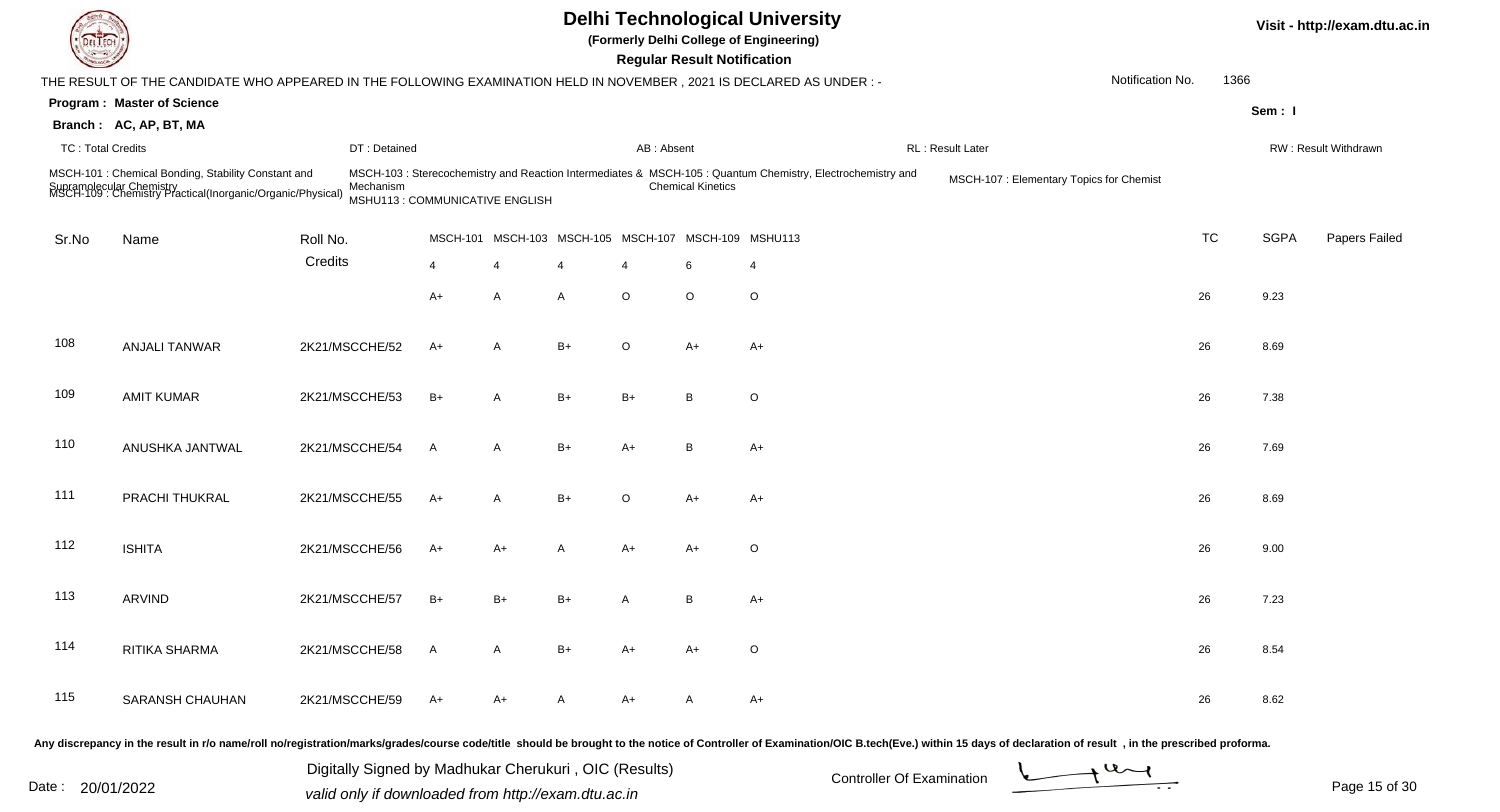|       |                                                                                                                                               |                |                                |              |                                             |                       | <b>Regular Result Notification</b> | <b>Delhi Technological University</b><br>(Formerly Delhi College of Engineering)                            |                                         |                  |      |             | Visit - http://exam.dtu.ac.in |
|-------|-----------------------------------------------------------------------------------------------------------------------------------------------|----------------|--------------------------------|--------------|---------------------------------------------|-----------------------|------------------------------------|-------------------------------------------------------------------------------------------------------------|-----------------------------------------|------------------|------|-------------|-------------------------------|
|       | THE RESULT OF THE CANDIDATE WHO APPEARED IN THE FOLLOWING EXAMINATION HELD IN NOVEMBER , 2021 IS DECLARED AS UNDER : -                        |                |                                |              |                                             |                       |                                    |                                                                                                             |                                         | Notification No. | 1366 |             |                               |
|       | <b>Program: Master of Science</b>                                                                                                             |                |                                |              |                                             |                       |                                    |                                                                                                             |                                         |                  |      | Sem: I      |                               |
|       | Branch: AC, AP, BT, MA                                                                                                                        |                |                                |              |                                             |                       |                                    |                                                                                                             |                                         |                  |      |             |                               |
|       | <b>TC: Total Credits</b>                                                                                                                      | DT: Detained   |                                |              |                                             | AB: Absent            |                                    |                                                                                                             | RL: Result Later                        |                  |      |             | RW: Result Withdrawn          |
|       | MSCH-101 : Chemical Bonding, Stability Constant and<br>Supramolecular Chemistry<br>MSCH-109 : Chemistry Practical(Inorganic/Organic/Physical) | Mechanism      | MSHU113: COMMUNICATIVE ENGLISH |              |                                             |                       | <b>Chemical Kinetics</b>           | MSCH-103 : Sterecochemistry and Reaction Intermediates & MSCH-105 : Quantum Chemistry, Electrochemistry and | MSCH-107: Elementary Topics for Chemist |                  |      |             |                               |
| Sr.No | Name                                                                                                                                          | Roll No.       | <b>MSCH-101</b>                |              | MSCH-103 MSCH-105 MSCH-107 MSCH-109 MSHU113 |                       |                                    |                                                                                                             |                                         | <b>TC</b>        |      | <b>SGPA</b> | Papers Failed                 |
|       |                                                                                                                                               | Credits        |                                |              |                                             | $\boldsymbol{\Delta}$ | 6                                  | $\overline{4}$                                                                                              |                                         |                  |      |             |                               |
|       |                                                                                                                                               |                | A+                             | $A+$         | A                                           | $A+$                  | A                                  | $A+$                                                                                                        |                                         | 26               |      | 8.62        |                               |
| 116   | <b>SUGANDH LUTHRA</b>                                                                                                                         | 2K21/MSCCHE/60 | A+                             | $\mathsf{A}$ | A                                           | $\circ$               | $A+$                               | $\circ$                                                                                                     |                                         | 26               |      | 9.00        |                               |
| 117   | KANISHKA KASHYAP                                                                                                                              | 2K21/MSCCHE/61 | A+                             | A            | $A+$                                        | $A+$                  | $A+$                               | $\circ$                                                                                                     |                                         | 26               |      | 9.00        |                               |
| 118   | <b>MEGHA</b>                                                                                                                                  | 2K21/MSCCHE/62 | A+                             | $\mathsf{A}$ | $A+$                                        | A+                    | O                                  | $\mathsf{A}$                                                                                                |                                         | 26               |      | 8.92        |                               |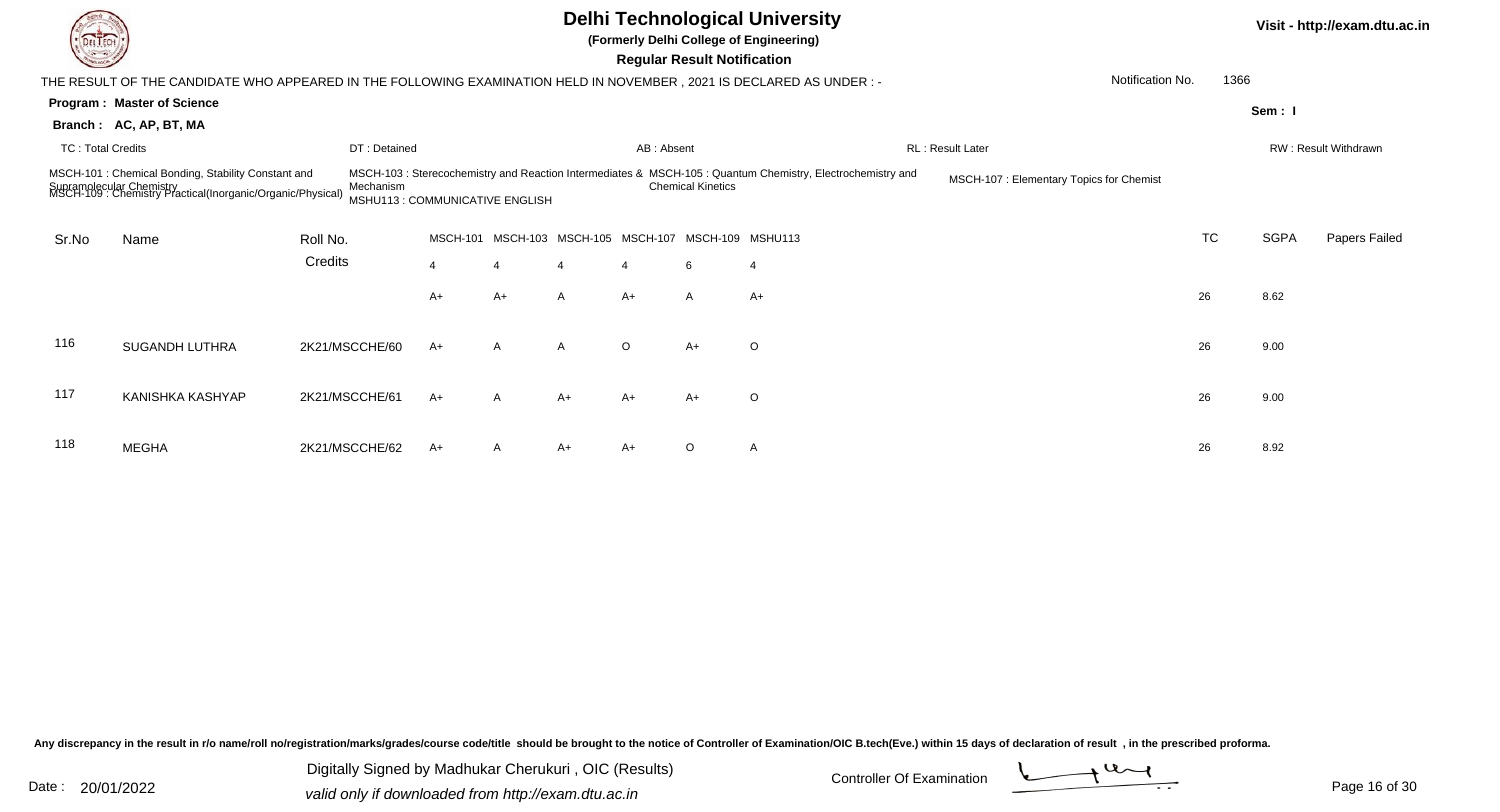

**(Formerly Delhi College of Engineering)**

 **Regular Result Notification**

**Visit - http://exam.dtu.ac.in**

| <b>Course Line</b>       |                                                                                                                       |                                                          |                |                                      |                |            | Regular Result Notification     |                      |                                           |                                |                          |             |                                                                   |
|--------------------------|-----------------------------------------------------------------------------------------------------------------------|----------------------------------------------------------|----------------|--------------------------------------|----------------|------------|---------------------------------|----------------------|-------------------------------------------|--------------------------------|--------------------------|-------------|-------------------------------------------------------------------|
|                          | THE RESULT OF THE CANDIDATE WHO APPEARED IN THE FOLLOWING EXAMINATION HELD IN NOVEMBER, 2021 IS DECLARED AS UNDER : - |                                                          |                |                                      |                |            |                                 |                      |                                           |                                | Notification No.<br>1366 |             |                                                                   |
|                          | <b>Program: Master of Science</b><br>Branch: AC, AP, BT, MA                                                           |                                                          |                |                                      |                |            |                                 |                      |                                           |                                |                          | Sem: I      |                                                                   |
| <b>TC: Total Credits</b> |                                                                                                                       | DT: Detained                                             |                |                                      |                | AB: Absent |                                 |                      |                                           | RL: Result Later               |                          |             | RW: Result Withdrawn                                              |
|                          | MSMA101: ABSTRACT ALGEBRA<br>MSMA109 : MATHEMATICAL STATISTICS                                                        | MSMA103 : REAL ANALYSIS<br>MSMA111 : PROGRAMMING LAB - I |                |                                      |                |            | MSHU113 : COMMUNICATIVE ENGLISH |                      | MSMA105 : ORDINARY DIFFERENTIAL EQUATIONS | MSMA107 : DISCRETE MATHEMATICS |                          |             |                                                                   |
| Sr.No                    | Name                                                                                                                  | Roll No.<br>Credits                                      | $\overline{4}$ | MSMA101 MSMA103 MSMA105 MSMA107<br>4 | $\overline{4}$ | 4          | $\overline{4}$                  | MSMA109 MSMA111<br>2 | MSHU113<br>$\overline{4}$                 |                                | <b>TC</b>                | <b>SGPA</b> | Papers Failed                                                     |
| 119                      | ANJALI                                                                                                                | 2K21/MSCMAT/01                                           | F              | F                                    | E              | F.         | F                               | F                    | F                                         |                                | $\mathbf 0$              | 0.00        | MSMA101MSMA103, MSMA105,<br>MSMA107, MSMA109, MSMA111<br>MSHU113, |
| 120                      | <b>ANKITA KOHLI</b>                                                                                                   | 2K21/MSCMAT/02                                           | <b>A</b>       | $A+$                                 | $\mathsf{A}$   | A          | A                               | $A+$                 | $\circ$                                   |                                | 26                       | 8.54        |                                                                   |
| 121                      | ANKUSH SINGH                                                                                                          | 2K21/MSCMAT/03                                           | $\mathsf{A}$   | $A+$                                 | $A+$           | $B+$       | B                               | $A+$                 | $A+$                                      |                                | 26                       | 8.08        |                                                                   |
| 122                      | ANSHU                                                                                                                 | 2K21/MSCMAT/04                                           | $\mathsf{A}$   | $\circ$                              | $B+$           | A          | $\overline{A}$                  | $\mathsf{A}$         | $A+$                                      |                                | 26                       | 8.31        |                                                                   |
| 123                      | ANSHU CHOUDHARY                                                                                                       | 2K21/MSCMAT/05                                           | $A+$           | $\overline{A}$                       | $A+$           | $A+$       | $A+$                            | $\circ$              | $A+$                                      |                                | 26                       | 8.92        |                                                                   |
| 124                      | <b>ANSHUL</b>                                                                                                         | 2K21/MSCMAT/07                                           | $A+$           | $\mathsf{A}$                         | $A+$           | A          | $A+$                            | $A+$                 | $\circ$                                   |                                | 26                       | 8.85        |                                                                   |
| 125                      | ANSHUL DHARIWAL                                                                                                       | 2K21/MSCMAT/08                                           | $\mathsf{A}$   | $B+$                                 | $\overline{A}$ | $B+$       | $B+$                            | $A+$                 | $A+$                                      |                                | 26                       | 7.77        |                                                                   |
| 126                      | <b>BIJESH YADAV</b>                                                                                                   | 2K21/MSCMAT/09                                           | $\mathsf{A}$   | $\mathsf{A}$                         | $A+$           | A          | $A+$                            | A+                   | $A+$                                      |                                | 26                       | 8.54        |                                                                   |
| 127                      | <b>CHAITANYA PATHAK</b>                                                                                               | 2K21/MSCMAT/10                                           | $A+$           | $A+$                                 | A+             | A          | A+                              | $A+$                 | A+                                        |                                | 26                       | 8.85        |                                                                   |
|                          |                                                                                                                       |                                                          |                |                                      |                |            |                                 |                      |                                           |                                |                          |             |                                                                   |

Any discrepancy in the result in r/o name/roll no/registration/marks/grades/course code/title should be brought to the notice of Controller of Examination/OIC B.tech(Eve.) within 15 days of declaration of result, in the pr

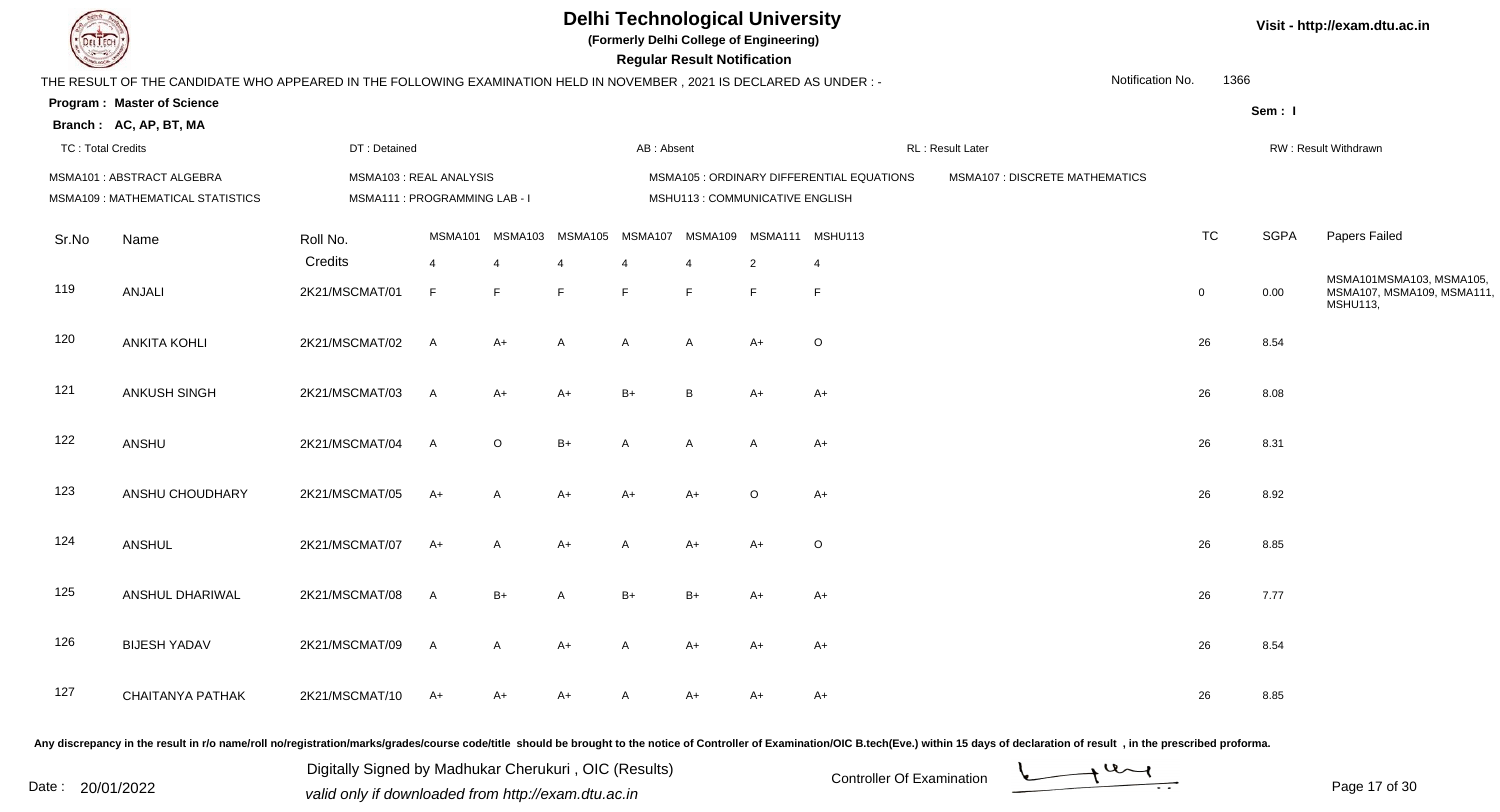

**(Formerly Delhi College of Engineering)**

 **Regular Result Notification**

| <b>Country</b>           |                                                                                                                      |                                                         |                           |                           |                           |              | <b>Regular Result Notification</b> |                                           |                                           |                                |                  |           |             |                      |
|--------------------------|----------------------------------------------------------------------------------------------------------------------|---------------------------------------------------------|---------------------------|---------------------------|---------------------------|--------------|------------------------------------|-------------------------------------------|-------------------------------------------|--------------------------------|------------------|-----------|-------------|----------------------|
|                          | THE RESULT OF THE CANDIDATE WHO APPEARED IN THE FOLLOWING EXAMINATION HELD IN NOVEMBER, 2021 IS DECLARED AS UNDER :- |                                                         |                           |                           |                           |              |                                    |                                           |                                           |                                | Notification No. | 1366      |             |                      |
|                          | <b>Program: Master of Science</b>                                                                                    |                                                         |                           |                           |                           |              |                                    |                                           |                                           |                                |                  |           | Sem: I      |                      |
|                          | Branch: AC, AP, BT, MA                                                                                               |                                                         |                           |                           |                           |              |                                    |                                           |                                           |                                |                  |           |             |                      |
| <b>TC: Total Credits</b> |                                                                                                                      | DT: Detained                                            |                           |                           |                           | AB: Absent   |                                    |                                           |                                           | RL: Result Later               |                  |           |             | RW: Result Withdrawn |
|                          | MSMA101: ABSTRACT ALGEBRA<br>MSMA109: MATHEMATICAL STATISTICS                                                        | MSMA103: REAL ANALYSIS<br>MSMA111 : PROGRAMMING LAB - I |                           |                           |                           |              | MSHU113 : COMMUNICATIVE ENGLISH    |                                           | MSMA105 : ORDINARY DIFFERENTIAL EQUATIONS | MSMA107 : DISCRETE MATHEMATICS |                  |           |             |                      |
| Sr.No                    | Name                                                                                                                 | Roll No.<br>Credits                                     | MSMA101<br>$\overline{4}$ | MSMA103<br>$\overline{4}$ | MSMA105<br>$\overline{4}$ | MSMA107<br>4 | $\overline{4}$                     | MSMA109 MSMA111 MSHU113<br>$\overline{2}$ | $\overline{4}$                            |                                |                  | <b>TC</b> | <b>SGPA</b> | Papers Failec        |
| 128                      | CHARU                                                                                                                | 2K21/MSCMAT/11                                          | $\circ$                   | A                         | A                         | Α            | A                                  | $A+$                                      | $A+$                                      |                                |                  | 26        | 8.54        |                      |
| 129                      | <b>DEEPAK KUMAR</b>                                                                                                  | 2K21/MSCMAT/12                                          | $A+$                      | A                         | A                         | $A+$         | $\circ$                            | $\circ$                                   | $A+$                                      |                                |                  | 26        | 8.92        |                      |
| 130                      | DEEPAK YADAV                                                                                                         | 2K21/MSCMAT/13                                          | $A+$                      | $\circ$                   | A                         | $B+$         | A                                  | $A+$                                      | $A+$                                      |                                |                  | 26        | 8.54        |                      |
| 131                      | DEEPRAJ ARYA                                                                                                         | 2K21/MSCMAT/14                                          | $\mathsf{A}$              | A                         | $A+$                      | $B+$         | A                                  | $A+$                                      | $A+$                                      |                                |                  | 26        | 8.23        |                      |
| 132                      | <b>DIKSHA GUPTA</b>                                                                                                  | 2K21/MSCMAT/15                                          | $A+$                      | $A+$                      | A                         | A            | A                                  | $A+$                                      | $A+$                                      |                                |                  | 26        | 8.54        |                      |
| 133                      | <b>DIVYA</b>                                                                                                         | 2K21/MSCMAT/16                                          | $\mathsf{A}$              | $A+$                      | A                         | Α            | $\circ$                            | $A+$                                      | $\circ$                                   |                                |                  | 26        | 8.85        |                      |
| 134                      | <b>GARIMA KUMARI</b>                                                                                                 | 2K21/MSCMAT/17                                          | $\circ$                   | $A+$                      | $A+$                      | $A+$         | $\circ$                            | $\circ$                                   | $A+$                                      |                                |                  | 26        | 9.38        |                      |
| 135                      | <b>GUNJAN SHARMA</b>                                                                                                 | 2K21/MSCMAT/18                                          | $A+$                      | A                         | $A+$                      | $B+$         | A                                  | $\circ$                                   | $A+$                                      |                                |                  | 26        | 8.46        |                      |
| 136                      | <b>HANSRAJ</b>                                                                                                       | 2K21/MSCMAT/19                                          | $\mathsf{A}$              | O                         | A+                        | A            | A                                  | $A+$                                      | $A+$                                      |                                |                  | 26        | 8.69        |                      |
|                          |                                                                                                                      |                                                         |                           |                           |                           |              |                                    |                                           |                                           |                                |                  |           |             |                      |

Any discrepancy in the result in r/o name/roll no/registration/marks/grades/course code/title should be brought to the notice of Controller of Examination/OIC B.tech(Eve.) within 15 days of declaration of result, in the pr

Date : 20/01/2022 Valid only if downloaded from http://exam.dtu.ac.in<br>valid only if downloaded from http://exam.dtu.ac.in Digitally Signed by Madhukar Cherukuri , OIC (Results)

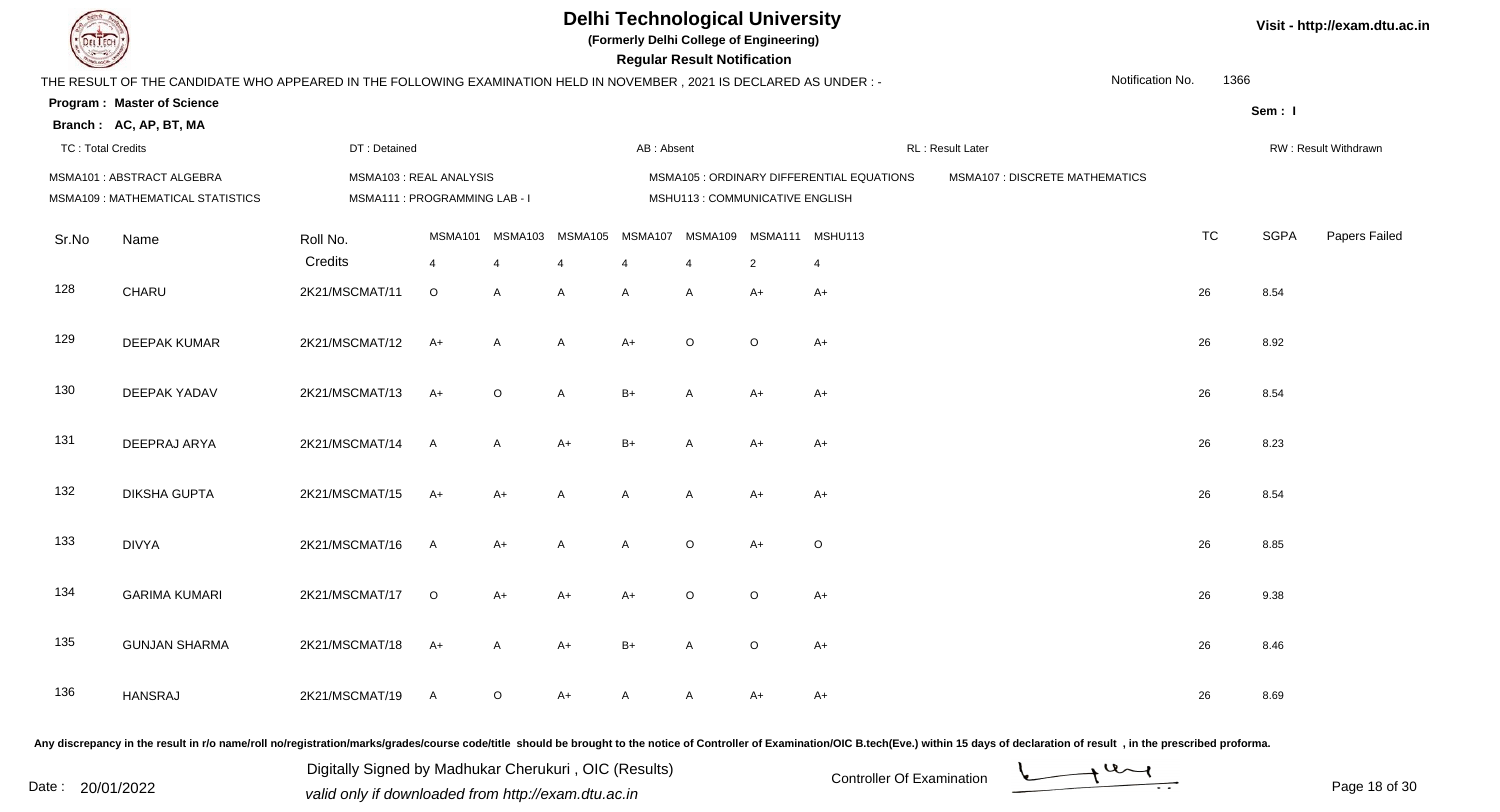

**(Formerly Delhi College of Engineering)**

| <b>Consultor of Persons</b> |                                                                                                                      |                                                         |              |                           |                           |              | <b>Regular Result Notification</b> |                                           |                                           |                                       |                  |           |             |                      |
|-----------------------------|----------------------------------------------------------------------------------------------------------------------|---------------------------------------------------------|--------------|---------------------------|---------------------------|--------------|------------------------------------|-------------------------------------------|-------------------------------------------|---------------------------------------|------------------|-----------|-------------|----------------------|
|                             | THE RESULT OF THE CANDIDATE WHO APPEARED IN THE FOLLOWING EXAMINATION HELD IN NOVEMBER, 2021 IS DECLARED AS UNDER :- |                                                         |              |                           |                           |              |                                    |                                           |                                           |                                       | Notification No. | 1366      |             |                      |
|                             | <b>Program: Master of Science</b>                                                                                    |                                                         |              |                           |                           |              |                                    |                                           |                                           |                                       |                  |           | Sem: I      |                      |
|                             | Branch: AC, AP, BT, MA                                                                                               |                                                         |              |                           |                           |              |                                    |                                           |                                           |                                       |                  |           |             |                      |
| <b>TC: Total Credits</b>    |                                                                                                                      | DT: Detained                                            |              |                           |                           | AB: Absent   |                                    |                                           |                                           | RL: Result Later                      |                  |           |             | RW: Result Withdrawn |
|                             | MSMA101: ABSTRACT ALGEBRA<br>MSMA109 : MATHEMATICAL STATISTICS                                                       | MSMA103: REAL ANALYSIS<br>MSMA111 : PROGRAMMING LAB - I |              |                           |                           |              | MSHU113 : COMMUNICATIVE ENGLISH    |                                           | MSMA105 : ORDINARY DIFFERENTIAL EQUATIONS | <b>MSMA107 : DISCRETE MATHEMATICS</b> |                  |           |             |                      |
| Sr.No                       | Name                                                                                                                 | Roll No.<br>Credits                                     | MSMA101<br>4 | MSMA103<br>$\overline{4}$ | MSMA105<br>$\overline{4}$ | MSMA107<br>4 | $\overline{4}$                     | MSMA109 MSMA111 MSHU113<br>$\overline{2}$ | $\overline{4}$                            |                                       |                  | <b>TC</b> | <b>SGPA</b> | Papers Failec        |
| 137                         | <b>HARSHITA</b>                                                                                                      | 2K21/MSCMAT/20                                          | $A+$         | A                         | $A+$                      | A            | Α                                  | $\circ$                                   | $A+$                                      |                                       |                  | 26        | 8.62        |                      |
| 138                         | HIMANSHU CHAUDHARY                                                                                                   | 2K21/MSCMAT/21                                          | $\mathsf O$  | A                         | $A+$                      | A            | $\circ$                            | $A+$                                      | $A+$                                      |                                       |                  | 26        | 9.00        |                      |
| 139                         | <b>HITESH YADAV</b>                                                                                                  | 2K21/MSCMAT/22                                          | $A+$         | A                         | A                         | Α            | A                                  | $A+$                                      | $A+$                                      |                                       |                  | 26        | 8.38        |                      |
| 140                         | <b>JASKIRAT KAUR</b>                                                                                                 | 2K21/MSCMAT/23                                          | $A+$         | A                         | $A+$                      | Α            | A                                  | $\circ$                                   | $A+$                                      |                                       |                  | 26        | 8.62        |                      |
| 141                         | JOSHUA NAHUM GIDEON                                                                                                  | 2K21/MSCMAT/24                                          | $B+$         | A+                        | Α                         | Α            | A                                  | $A+$                                      | A+                                        |                                       |                  | 26        | 8.23        |                      |
| 142                         | <b>JYOTI MISHRA</b>                                                                                                  | 2K21/MSCMAT/25                                          | $A+$         | A+                        | $A+$                      | Α            | A+                                 | $\circ$                                   | $A+$                                      |                                       |                  | 26        | 8.92        |                      |
| 143                         | JYOTI YADAV                                                                                                          | 2K21/MSCMAT/26                                          | $\mathsf{A}$ | $B+$                      | $A+$                      | Α            | $B+$                               | $A+$                                      | $A+$                                      |                                       |                  | 26        | 8.08        |                      |
| 144                         | <b>KIRTI</b>                                                                                                         | 2K21/MSCMAT/27                                          | $\mathsf{A}$ | A                         | $A+$                      | A            | A+                                 | $A+$                                      | $A+$                                      |                                       |                  | 26        | 8.54        |                      |
| 145                         | <b>LAKSHAY SAINI</b>                                                                                                 | 2K21/MSCMAT/28                                          | $\mathsf{A}$ | A                         | A+                        | $A+$         | Α                                  | $A+$                                      | $\mathsf O$                               |                                       |                  | 26        | 8.69        |                      |

Any discrepancy in the result in r/o name/roll no/registration/marks/grades/course code/title should be brought to the notice of Controller of Examination/OIC B.tech(Eve.) within 15 days of declaration of result, in the pr

Date : 20/01/2022 Valid only if downloaded from http://exam.dtu.ac.in<br>valid only if downloaded from http://exam.dtu.ac.in Digitally Signed by Madhukar Cherukuri , OIC (Results)

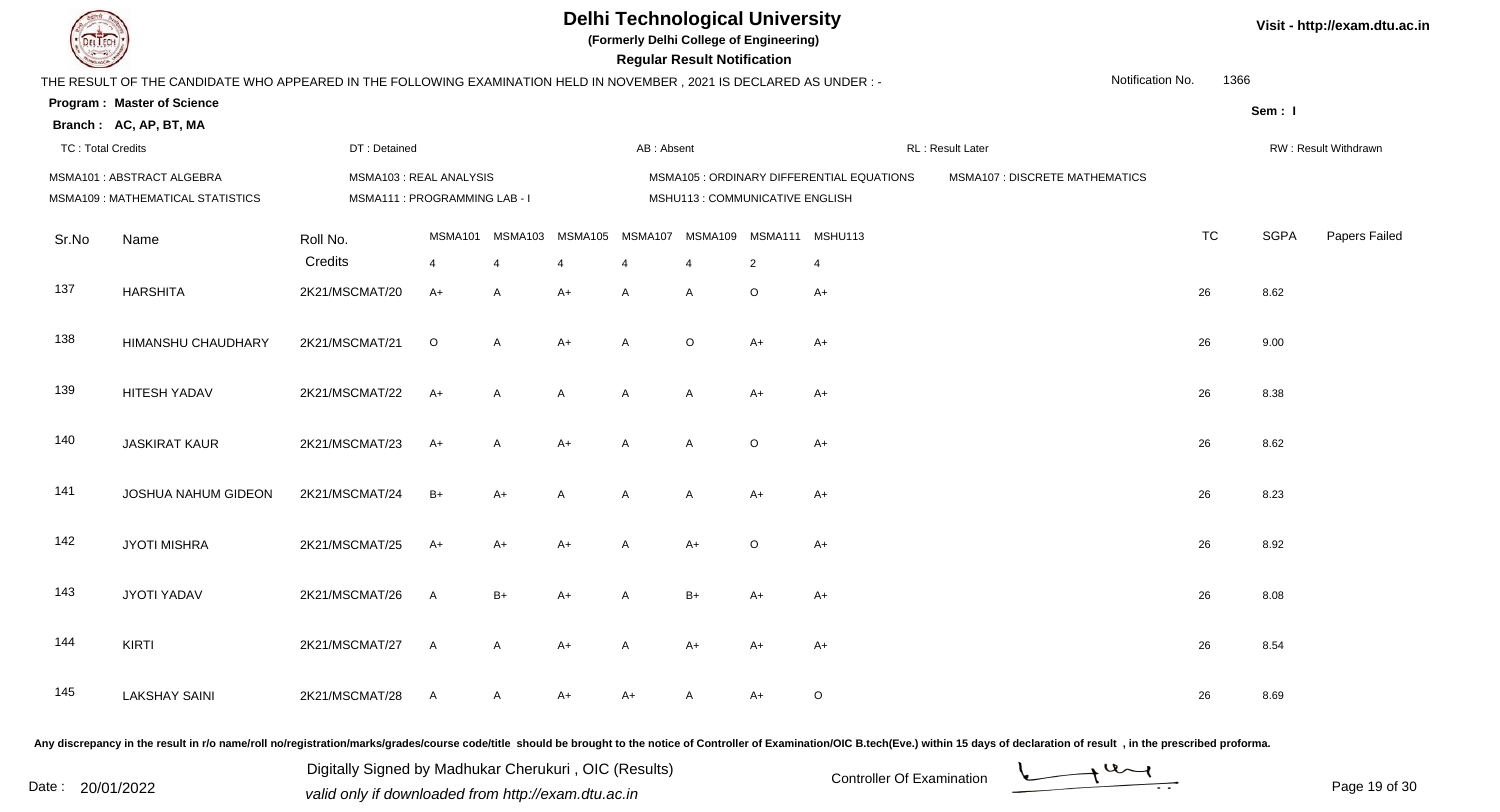

**(Formerly Delhi College of Engineering)**

| <b>Consumer of Personal Property</b> |                                                                                                                      |                |                                                         |         |         |                       | <b>Regular Result Notification</b> |                         |                                           |                                       |                  |           |             |                      |
|--------------------------------------|----------------------------------------------------------------------------------------------------------------------|----------------|---------------------------------------------------------|---------|---------|-----------------------|------------------------------------|-------------------------|-------------------------------------------|---------------------------------------|------------------|-----------|-------------|----------------------|
|                                      | THE RESULT OF THE CANDIDATE WHO APPEARED IN THE FOLLOWING EXAMINATION HELD IN NOVEMBER, 2021 IS DECLARED AS UNDER :- |                |                                                         |         |         |                       |                                    |                         |                                           |                                       | Notification No. | 1366      |             |                      |
|                                      | <b>Program: Master of Science</b><br>Branch: AC, AP, BT, MA                                                          |                |                                                         |         |         |                       |                                    |                         |                                           |                                       |                  |           | Sem: I      |                      |
| <b>TC: Total Credits</b>             |                                                                                                                      | DT: Detained   |                                                         |         |         | AB: Absent            |                                    |                         |                                           | RL: Result Later                      |                  |           |             | RW: Result Withdrawn |
|                                      | MSMA101: ABSTRACT ALGEBRA<br>MSMA109 : MATHEMATICAL STATISTICS                                                       |                | MSMA103: REAL ANALYSIS<br>MSMA111 : PROGRAMMING LAB - I |         |         |                       | MSHU113 : COMMUNICATIVE ENGLISH    |                         | MSMA105 : ORDINARY DIFFERENTIAL EQUATIONS | <b>MSMA107 : DISCRETE MATHEMATICS</b> |                  |           |             |                      |
| Sr.No                                | Name                                                                                                                 | Roll No.       | MSMA101                                                 | MSMA103 | MSMA105 | MSMA107               |                                    | MSMA109 MSMA111 MSHU113 |                                           |                                       |                  | <b>TC</b> | <b>SGPA</b> | Papers Failec        |
|                                      |                                                                                                                      | Credits        | $\overline{4}$                                          |         | 4       | $\boldsymbol{\Delta}$ | $\overline{4}$                     | 2                       | $\overline{4}$                            |                                       |                  |           |             |                      |
| 146                                  | LUBHAVIKA PARASHAR                                                                                                   | 2K21/MSCMAT/29 | $A+$                                                    | $\circ$ | $A+$    | Α                     | $\circ$                            | $\circ$                 | $\circ$                                   |                                       |                  | 26        | 9.38        |                      |
| 147                                  | <b>MANSI YADAV</b>                                                                                                   | 2K21/MSCMAT/30 | $\mathsf{A}$                                            | A       | A       | A                     | A                                  | $\circ$                 | $\mathsf O$                               |                                       |                  | 26        | 8.46        |                      |
| 148                                  | NEHA UPADHYAY                                                                                                        | 2K21/MSCMAT/31 | $A+$                                                    | $B+$    | A       | A                     | $\circ$                            | $\circ$                 | $A+$                                      |                                       |                  | 26        | 8.62        |                      |
| 149                                  | NISHTHA ARORA                                                                                                        | 2K21/MSCMAT/32 | $\circ$                                                 | $A+$    | $A+$    | $A+$                  | A+                                 | $A+$                    | $A+$                                      |                                       |                  | 26        | 9.15        |                      |
| 150                                  | POONAM YADAV                                                                                                         | 2K21/MSCMAT/33 | $\mathsf{A}$                                            | $B+$    | A       | $B+$                  | A                                  | $A+$                    | $B+$                                      |                                       |                  | 26        | 7.62        |                      |
| 151                                  | PRACHI VERMA                                                                                                         | 2K21/MSCMAT/34 | $\mathsf{A}$                                            | A       | $A+$    | A                     | $A+$                               | $A+$                    | $A+$                                      |                                       |                  | 26        | 8.54        |                      |
| 152                                  | PRIYANSHI SHARMA                                                                                                     | 2K21/MSCMAT/35 | $A+$                                                    | O       | $A+$    | Α                     | A+                                 | $A+$                    | A+                                        |                                       |                  | 26        | 9.00        |                      |
| 153                                  | PRUSHA                                                                                                               | 2K21/MSCMAT/36 | $A+$                                                    | A       | A       | Α                     | A+                                 | $A+$                    | $A+$                                      |                                       |                  | 26        | 8.54        |                      |
| 154                                  | PUSHPENDER KUMAR                                                                                                     | 2K21/MSCMAT/37 | $A+$                                                    | A+      | A+      | A                     | A                                  | O                       | $A+$                                      |                                       |                  | 26        | 8.77        |                      |

Any discrepancy in the result in r/o name/roll no/registration/marks/grades/course code/title should be brought to the notice of Controller of Examination/OIC B.tech(Eve.) within 15 days of declaration of result, in the pr

Date : 20/01/2022 Valid only if downloaded from http://exam.dtu.ac.in<br>valid only if downloaded from http://exam.dtu.ac.in Digitally Signed by Madhukar Cherukuri , OIC (Results)

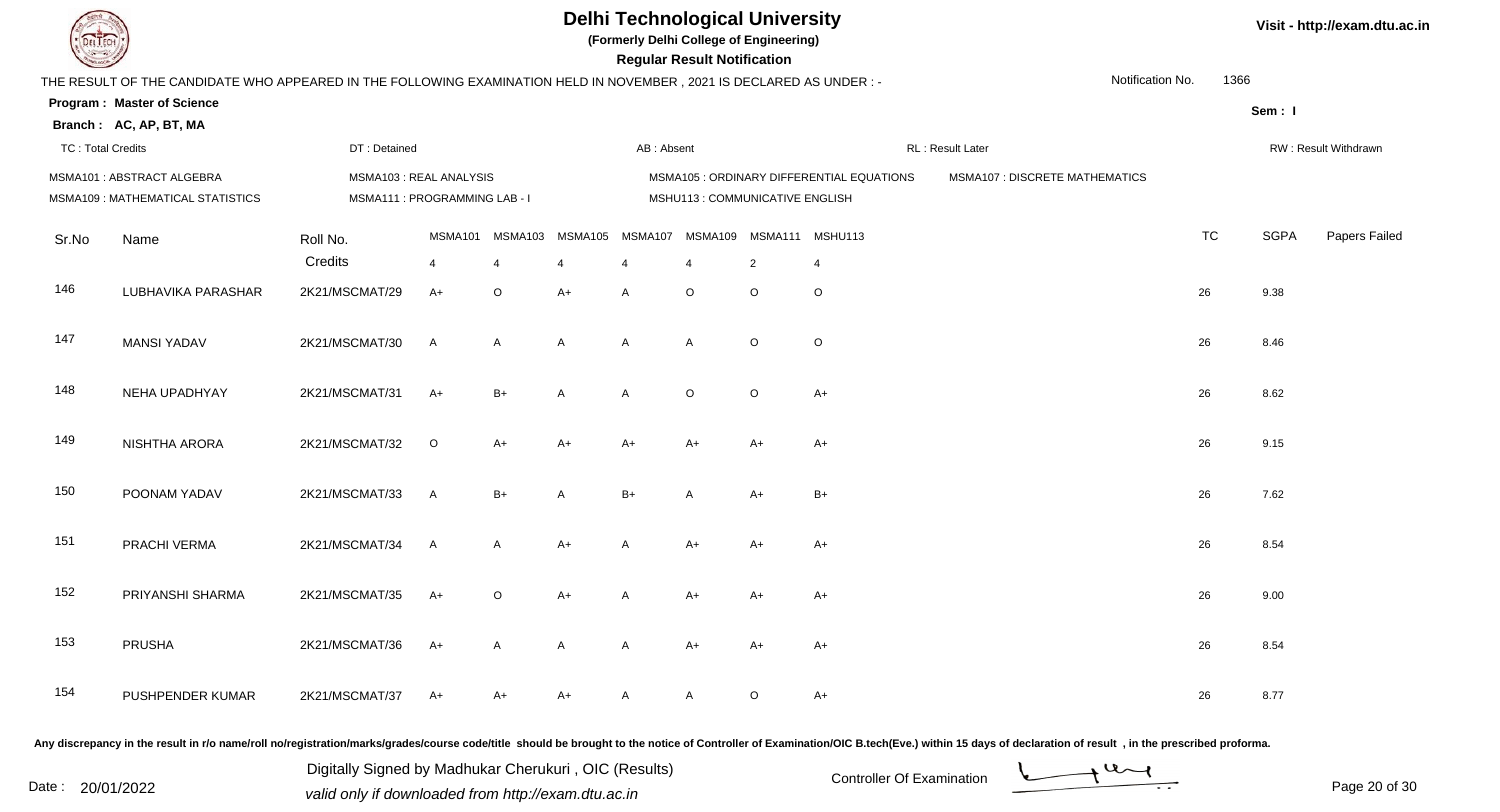

**(Formerly Delhi College of Engineering)**

| <b>County of Second Street</b> |                                                                                                                      |                     |                                                         |              |                           |              | <b>Regular Result Notification</b> |                              |                                           |                                       |                  |           |             |                      |
|--------------------------------|----------------------------------------------------------------------------------------------------------------------|---------------------|---------------------------------------------------------|--------------|---------------------------|--------------|------------------------------------|------------------------------|-------------------------------------------|---------------------------------------|------------------|-----------|-------------|----------------------|
|                                | THE RESULT OF THE CANDIDATE WHO APPEARED IN THE FOLLOWING EXAMINATION HELD IN NOVEMBER, 2021 IS DECLARED AS UNDER :- |                     |                                                         |              |                           |              |                                    |                              |                                           |                                       | Notification No. | 1366      |             |                      |
|                                | <b>Program: Master of Science</b><br>Branch: AC, AP, BT, MA                                                          |                     |                                                         |              |                           |              |                                    |                              |                                           |                                       |                  |           | Sem: I      |                      |
| <b>TC: Total Credits</b>       |                                                                                                                      | DT: Detained        |                                                         |              |                           | AB: Absent   |                                    |                              |                                           | RL: Result Later                      |                  |           |             | RW: Result Withdrawn |
|                                | MSMA101: ABSTRACT ALGEBRA<br>MSMA109 : MATHEMATICAL STATISTICS                                                       |                     | MSMA103: REAL ANALYSIS<br>MSMA111 : PROGRAMMING LAB - I |              |                           |              | MSHU113 : COMMUNICATIVE ENGLISH    |                              | MSMA105 : ORDINARY DIFFERENTIAL EQUATIONS | <b>MSMA107 : DISCRETE MATHEMATICS</b> |                  |           |             |                      |
| Sr.No                          | Name                                                                                                                 | Roll No.<br>Credits | MSMA101<br>$\overline{4}$                               | MSMA103<br>4 | MSMA105<br>$\overline{4}$ | MSMA107<br>4 | $\overline{4}$                     | MSMA109 MSMA111 MSHU113<br>2 | 4                                         |                                       |                  | <b>TC</b> | <b>SGPA</b> | Papers Failec        |
| 155                            | RAHUL ANAND                                                                                                          | 2K21/MSCMAT/38      | $A+$                                                    | A            | A                         | $A+$         | A                                  | $\circ$                      | $A+$                                      |                                       |                  | 26        | 8.62        |                      |
| 156                            | RANJEETA KUMARI                                                                                                      | 2K21/MSCMAT/39      | $B+$                                                    | $B+$         | $B+$                      | $B+$         | $B+$                               | $\Omega$                     | $\circ$                                   |                                       |                  | 26        | 7.69        |                      |
| 157                            | <b>RASHI JAIN</b>                                                                                                    | 2K21/MSCMAT/40      | $\circ$                                                 | $\circ$      | $A+$                      | $\circ$      | $A+$                               | $\circ$                      | $\circ$                                   |                                       |                  | 26        | 9.69        |                      |
| 158                            | <b>RUMI KUMARI</b>                                                                                                   | 2K21/MSCMAT/41      | $\mathsf{A}$                                            | A            | $B+$                      | $B+$         | $B+$                               | $A+$                         | $A+$                                      |                                       |                  | 26        | 7.77        |                      |
| 159                            | SACHIN KUMAR SINGHAL                                                                                                 | 2K21/MSCMAT/42      | $B+$                                                    | $B+$         | A                         | Α            | A                                  | $A+$                         | $A+$                                      |                                       |                  | 26        | 7.92        |                      |
| 160                            | SANDEEP NEGI                                                                                                         | 2K21/MSCMAT/43      | $B+$                                                    | $B+$         | $B+$                      | Α            | $\, {\bf B}$                       | A                            | $A+$                                      |                                       |                  | 26        | 7.38        |                      |
| 161                            | <b>SARITA</b>                                                                                                        | 2K21/MSCMAT/44      | $A+$                                                    | A            | $A+$                      | $A+$         | A+                                 | $A+$                         | $A+$                                      |                                       |                  | 26        | 8.85        |                      |
| 162                            | <b>SAURABH</b>                                                                                                       | 2K21/MSCMAT/45      | $A+$                                                    | $A+$         | A                         | Α            | A                                  | $A+$                         | $\circ$                                   |                                       |                  | 26        | 8.69        |                      |
| 163                            | <b>SEEMA</b>                                                                                                         | 2K21/MSCMAT/46      | $A+$                                                    | A            | Α                         | A            | $\mathsf{A}$                       | $A+$                         | A                                         |                                       |                  | 26        | 8.23        |                      |
|                                |                                                                                                                      |                     |                                                         |              |                           |              |                                    |                              |                                           |                                       |                  |           |             |                      |

Any discrepancy in the result in r/o name/roll no/registration/marks/grades/course code/title should be brought to the notice of Controller of Examination/OIC B.tech(Eve.) within 15 days of declaration of result, in the pr

Date : 20/01/2022 Valid only if downloaded from http://exam.dtu.ac.in<br>valid only if downloaded from http://exam.dtu.ac.in Digitally Signed by Madhukar Cherukuri , OIC (Results)

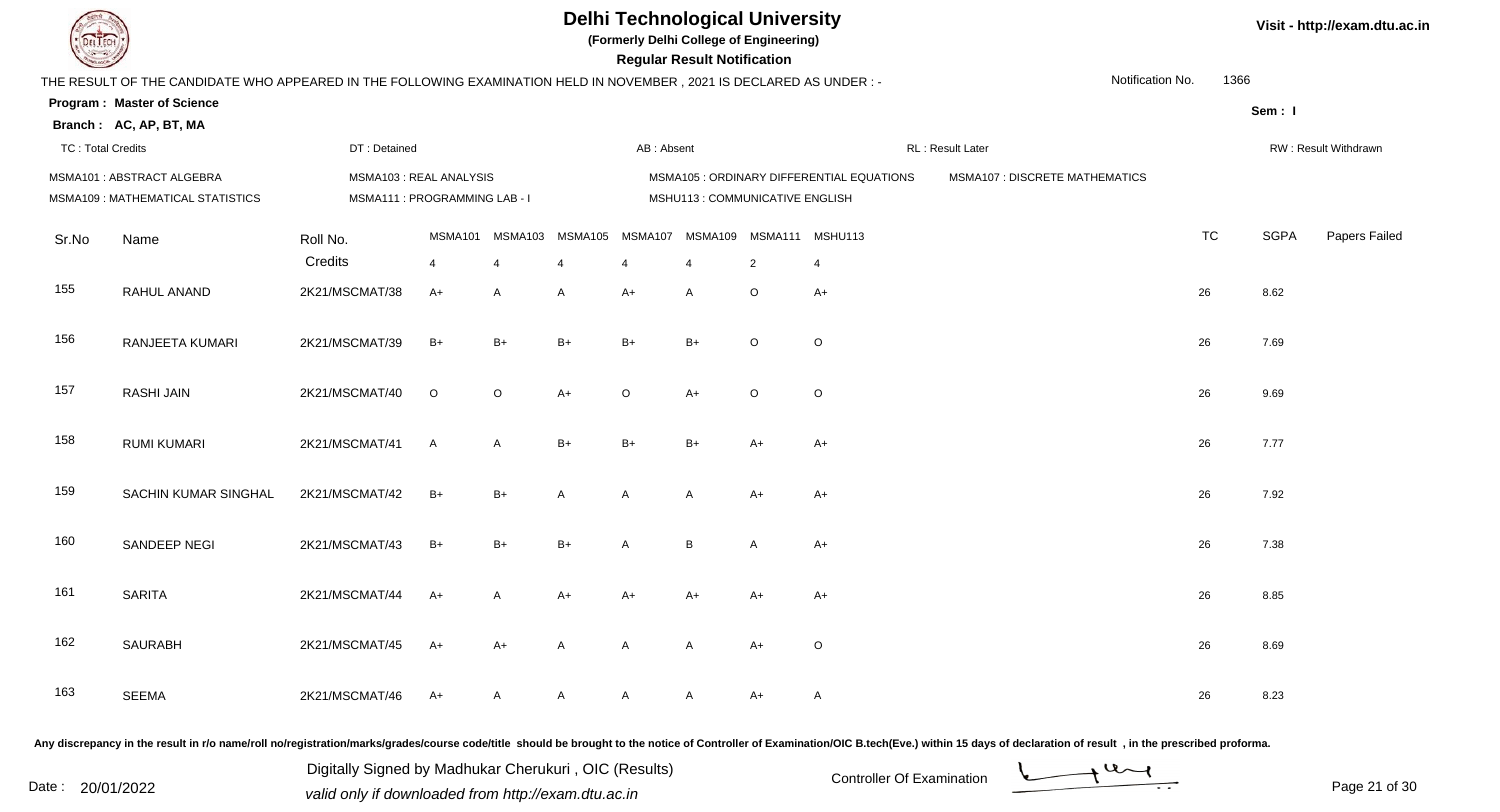

**(Formerly Delhi College of Engineering)**

**Visit - http://exam.dtu.ac.in**

| <b>Courses of</b> |                                                                                                                      |                                                         |                |                 |         |                | <b>Regular Result Notification</b> |                |                                           |                                |                  |        |                                                                          |
|-------------------|----------------------------------------------------------------------------------------------------------------------|---------------------------------------------------------|----------------|-----------------|---------|----------------|------------------------------------|----------------|-------------------------------------------|--------------------------------|------------------|--------|--------------------------------------------------------------------------|
|                   | THE RESULT OF THE CANDIDATE WHO APPEARED IN THE FOLLOWING EXAMINATION HELD IN NOVEMBER, 2021 IS DECLARED AS UNDER :- |                                                         |                |                 |         |                |                                    |                |                                           |                                | Notification No. | 1366   |                                                                          |
|                   | <b>Program: Master of Science</b>                                                                                    |                                                         |                |                 |         |                |                                    |                |                                           |                                |                  | Sem: I |                                                                          |
|                   | Branch: AC, AP, BT, MA                                                                                               |                                                         |                |                 |         |                |                                    |                |                                           |                                |                  |        |                                                                          |
| TC: Total Credits |                                                                                                                      | DT: Detained                                            |                |                 |         | AB: Absent     |                                    |                |                                           | RL: Result Later               |                  |        | <b>RW: Result Withdrawn</b>                                              |
|                   | MSMA101: ABSTRACT ALGEBRA<br>MSMA109 : MATHEMATICAL STATISTICS                                                       | MSMA103: REAL ANALYSIS<br>MSMA111 : PROGRAMMING LAB - I |                |                 |         |                | MSHU113 : COMMUNICATIVE ENGLISH    |                | MSMA105 : ORDINARY DIFFERENTIAL EQUATIONS | MSMA107 : DISCRETE MATHEMATICS |                  |        |                                                                          |
| Sr.No             | Name                                                                                                                 | Roll No.                                                |                | MSMA101 MSMA103 | MSMA105 |                | MSMA107 MSMA109 MSMA111 MSHU113    |                |                                           |                                | <b>TC</b>        | SGPA   | Papers Failed                                                            |
|                   |                                                                                                                      | Credits                                                 | 4              | 4               |         |                |                                    | $\overline{2}$ | $\overline{4}$                            |                                |                  |        |                                                                          |
| 164               | <b>SHAGUN</b>                                                                                                        | 2K21/MSCMAT/47                                          | $A+$           | $\circ$         | A       | A              | $\overline{A}$                     | $\circ$        | $A+$                                      |                                | 26               | 8.77   |                                                                          |
| 165               | <b>SHAGUN SINGH</b>                                                                                                  | 2K21/MSCMAT/48                                          | $\overline{A}$ | A               | A       | A              | $\overline{A}$                     | $\circ$        | $\circ$                                   |                                | 26               | 8.46   |                                                                          |
| 166               | <b>SHAHIN</b>                                                                                                        | 2K21/MSCMAT/49                                          | $\mathsf{F}$   | F               | F       | F              | F                                  | F              | F                                         |                                | $\mathbf 0$      | 0.00   | MSMA101MSMA103, MSMA105,<br>MSMA107, MSMA109, MSMA111<br><b>MSHU113,</b> |
| 167               | SHIVAM SHARMA                                                                                                        | 2K21/MSCMAT/50                                          | $B+$           | $A+$            | A       | B              | A                                  | $\circ$        | $A+$                                      |                                | 26               | 8.00   |                                                                          |
| 168               | SONU                                                                                                                 | 2K21/MSCMAT/51                                          | $A+$           | $\circ$         | A       | $B+$           | $\circ$                            | $A+$           | $A+$                                      |                                | 26               | 8.85   |                                                                          |
| 169               | <b>SUSHANT DHINGRA</b>                                                                                               | 2K21/MSCMAT/52                                          | $\overline{A}$ | $A+$            | A       | A              | $\overline{A}$                     | $A+$           | $A+$                                      |                                | 26               | 8.38   |                                                                          |
| 170               | <b>UJJWAL KAUSHIK</b>                                                                                                | 2K21/MSCMAT/53                                          | $A+$           | $A+$            | A       | $\overline{A}$ | $\overline{A}$                     | $\circ$        | $A+$                                      |                                | 26               | 8.62   |                                                                          |
| 171               | <b>VIRENDRA SINGH</b>                                                                                                | 2K21/MSCMAT/54                                          | F              | E               | F       | P              | $\mathsf{F}$                       | $\mathsf{F}$   | $\mathsf F$                               |                                | $\overline{4}$   | 0.62   | MSMA101MSMA103, MSMA105,<br>MSMA109, MSMA111,<br><b>MSHU113,</b>         |
| 172               | JACKLINE GREGORY JULIA 2K21/MSCMAT/55                                                                                |                                                         | F              | F               | F       | E              | E                                  | E              | F                                         |                                | $\mathbf 0$      | 0.00   | MSMA101MSMA103, MSMA105,<br>MSMA107, MSMA109, MSMA111<br><b>MSHU113,</b> |

Any discrepancy in the result in r/o name/roll no/registration/marks/grades/course code/title should be brought to the notice of Controller of Examination/OIC B.tech(Eve.) within 15 days of declaration of result, in the pr

Date : 20/01/2022 Valid only if downloaded from http://exam.dtu.ac.in<br>valid only if downloaded from http://exam.dtu.ac.in Digitally Signed by Madhukar Cherukuri , OIC (Results)



Page 22 of 30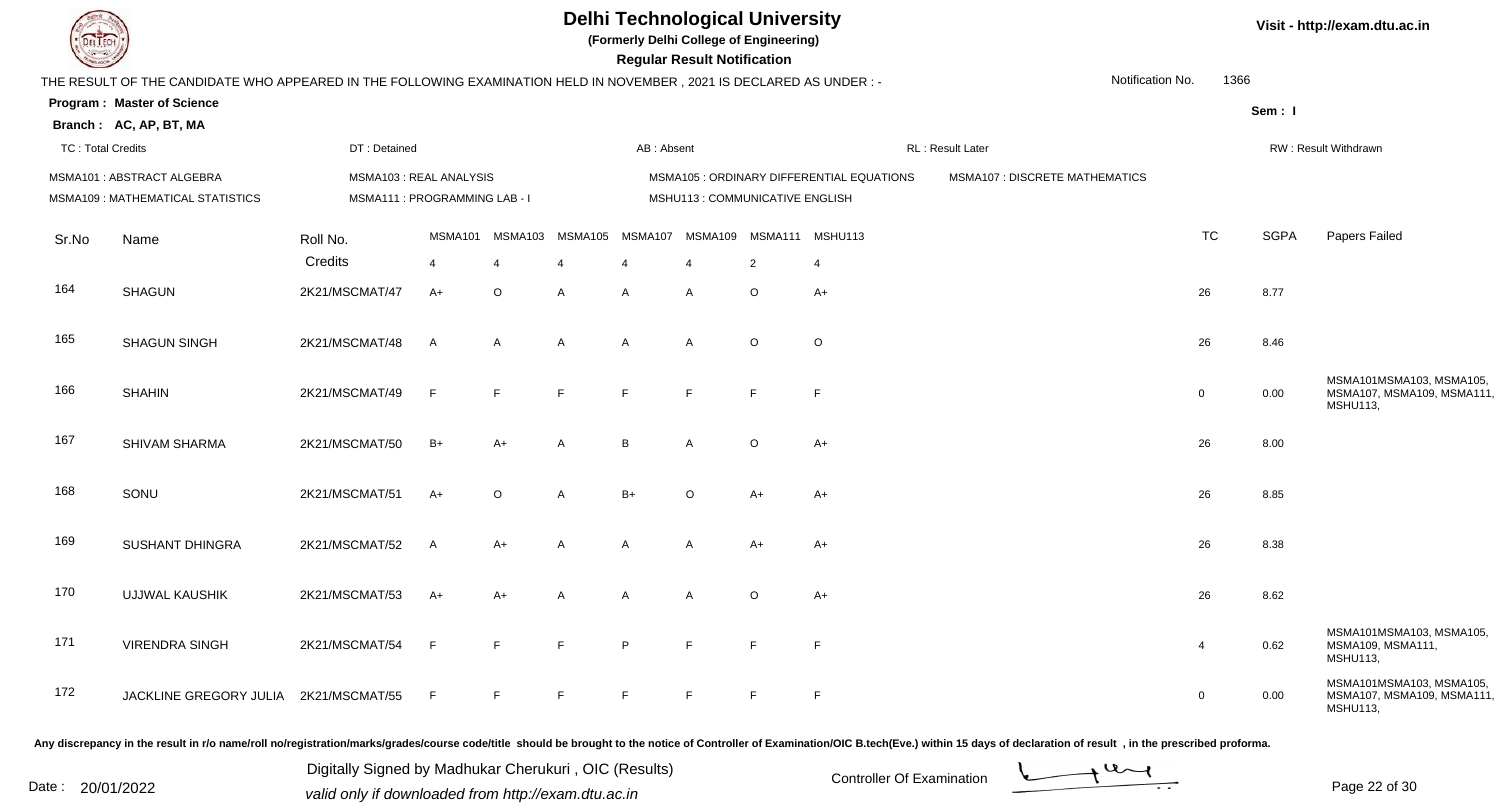

**(Formerly Delhi College of Engineering)**

| <b>Courses of</b>        |                                                                                                                                                           |                                                         |              |              |                           |              | <b>Regular Result Notification</b> |                                           |                                           |                                       |                  |           |             |                      |
|--------------------------|-----------------------------------------------------------------------------------------------------------------------------------------------------------|---------------------------------------------------------|--------------|--------------|---------------------------|--------------|------------------------------------|-------------------------------------------|-------------------------------------------|---------------------------------------|------------------|-----------|-------------|----------------------|
|                          | THE RESULT OF THE CANDIDATE WHO APPEARED IN THE FOLLOWING EXAMINATION HELD IN NOVEMBER, 2021 IS DECLARED AS UNDER :-<br><b>Program: Master of Science</b> |                                                         |              |              |                           |              |                                    |                                           |                                           |                                       | Notification No. | 1366      | Sem: I      |                      |
| <b>TC: Total Credits</b> | Branch: AC, AP, BT, MA                                                                                                                                    | DT: Detained                                            |              |              |                           | AB: Absent   |                                    |                                           |                                           | RL: Result Later                      |                  |           |             | RW: Result Withdrawn |
|                          | MSMA101: ABSTRACT ALGEBRA<br>MSMA109: MATHEMATICAL STATISTICS                                                                                             | MSMA103: REAL ANALYSIS<br>MSMA111 : PROGRAMMING LAB - I |              |              |                           |              | MSHU113 : COMMUNICATIVE ENGLISH    |                                           | MSMA105 : ORDINARY DIFFERENTIAL EQUATIONS | <b>MSMA107 : DISCRETE MATHEMATICS</b> |                  |           |             |                      |
| Sr.No                    | Name                                                                                                                                                      | Roll No.<br>Credits                                     | MSMA101<br>4 | MSMA103<br>4 | MSMA105<br>$\overline{4}$ | MSMA107<br>4 | $\overline{4}$                     | MSMA109 MSMA111 MSHU113<br>$\overline{2}$ | $\overline{4}$                            |                                       |                  | <b>TC</b> | <b>SGPA</b> | Papers Failec        |
| 173                      | SOMAL VERMA                                                                                                                                               | 2K21/MSCMAT/56                                          | $\mathsf{A}$ | $\mathsf{A}$ | $\mathsf{A}$              | $A+$         | $\mathsf{A}$                       | $A+$                                      | $B+$                                      |                                       |                  | 26        | 8.08        |                      |
| 174                      | SAWAN                                                                                                                                                     | 2K21/MSCMAT/57                                          | $A+$         | A            | A                         | Α            | $B+$                               | $\circ$                                   | $A+$                                      |                                       |                  | 26        | 8.31        |                      |
| 175                      | <b>KISHOR KUMAR</b>                                                                                                                                       | 2K21/MSCMAT/58                                          | $\mathsf{A}$ | $\mathsf{A}$ | A                         | A            | $B+$                               | $\Omega$                                  | $A+$                                      |                                       |                  | 26        | 8.15        |                      |
| 176                      | <b>AMAN GAUTAM</b>                                                                                                                                        | 2K21/MSCMAT/59                                          | $A+$         | $A+$         | A                         | Α            | Α                                  | $A+$                                      | $A+$                                      |                                       |                  | 26        | 8.54        |                      |
| 177                      | <b>RENU MEGHWAL</b>                                                                                                                                       | 2K21/MSCMAT/60                                          | $A+$         | $\circ$      | $B+$                      | A            | $B+$                               | $A+$                                      | $A+$                                      |                                       |                  | 26        | 8.38        |                      |
| 178                      | SHWETA SINGH                                                                                                                                              | 2K21/MSCMAT/61                                          | $A+$         | A+           | $A+$                      | $A+$         | $A+$                               | $\Omega$                                  | $A+$                                      |                                       |                  | 26        | 9.08        |                      |
| 179                      | RIYA KADIAN                                                                                                                                               | 2K21/MSCMAT/62                                          | $\circ$      | A+           | Α                         | A            | A+                                 | $\circ$                                   | $\mathsf O$                               |                                       |                  | 26        | 9.08        |                      |

Any discrepancy in the result in r/o name/roll no/registration/marks/grades/course code/title should be brought to the notice of Controller of Examination/OIC B.tech(Eve.) within 15 days of declaration of result, in the pr

Date : 20/01/2022 Valid only if downloaded from http://exam.dtu.ac.in<br>valid only if downloaded from http://exam.dtu.ac.in Digitally Signed by Madhukar Cherukuri , OIC (Results)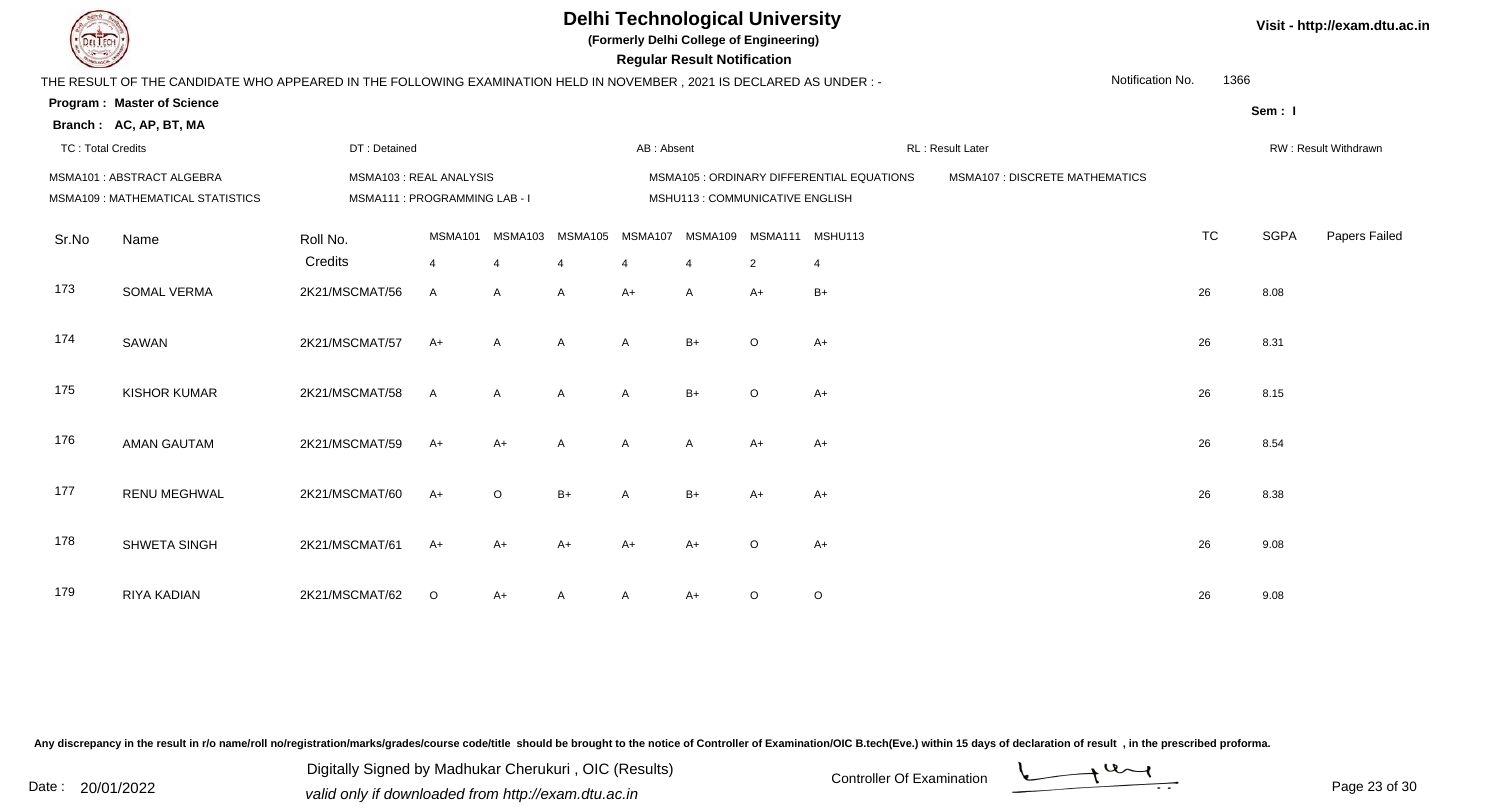**(Formerly Delhi College of Engineering)**

 **Regular Result Notification**

|  | Visit - http://exam.dtu.ac.in |  |
|--|-------------------------------|--|
|--|-------------------------------|--|

| <b>Courses Lines</b>     |                                                                                                                      |                               |                |                |                |                | Regular Result Notification     |                |         |                         |                  |           |             |                      |
|--------------------------|----------------------------------------------------------------------------------------------------------------------|-------------------------------|----------------|----------------|----------------|----------------|---------------------------------|----------------|---------|-------------------------|------------------|-----------|-------------|----------------------|
|                          | THE RESULT OF THE CANDIDATE WHO APPEARED IN THE FOLLOWING EXAMINATION HELD IN NOVEMBER, 2021 IS DECLARED AS UNDER :- |                               |                |                |                |                |                                 |                |         |                         | Notification No. | 1366      |             |                      |
|                          | <b>Program: Master of Science</b>                                                                                    |                               |                |                |                |                |                                 |                |         |                         |                  |           | Sem: I      |                      |
|                          | Branch: AC, AP, BT, MA                                                                                               |                               |                |                |                |                |                                 |                |         |                         |                  |           |             |                      |
| <b>TC: Total Credits</b> |                                                                                                                      | DT: Detained                  |                |                |                | AB: Absent     |                                 |                |         | RL: Result Later        |                  |           |             | RW: Result Withdrawn |
|                          | MSPH101: MATHEMATICAL PHYSICS                                                                                        | MSPH103 : CLASSICAL MECHANICS |                |                |                |                | MSPH105 : QUANTUM MECHANICS     |                |         | MSPH107: APPLIED OPTICS |                  |           |             |                      |
|                          | MSPH109 : ELECTRONICS                                                                                                | MSPH111: PHYSICS LAB - I      |                |                |                |                | MSHU113 : COMMUNICATIVE ENGLISH |                |         |                         |                  |           |             |                      |
| Sr.No                    | Name                                                                                                                 | Roll No.                      | MSPH101        | MSPH103        | MSPH105        | MSPH107        | MSPH109                         | MSPH111        | MSHU113 |                         |                  | <b>TC</b> | <b>SGPA</b> | Papers Failed        |
|                          |                                                                                                                      | Credits                       | $\overline{4}$ | $\overline{4}$ | $\overline{4}$ | $\overline{4}$ | $\overline{4}$                  | $\overline{2}$ | 4       |                         |                  |           |             |                      |
| 180                      | <b>AASTITVA</b>                                                                                                      | 2K21/MSCPHY/01                | $A+$           | $\mathsf{A}$   | A              | $\circ$        | $\overline{A}$                  | $A+$           | $B+$    |                         |                  | 26        | 8.38        |                      |
| 181                      | <b>ABHISHEK KUMAR</b>                                                                                                | 2K21/MSCPHY/02                | $\circ$        | $A+$           | $\overline{A}$ | $A+$           | $A+$                            | $A+$           | A       |                         |                  | 26        | 8.85        |                      |
| 182                      | <b>AKSHAY YADAV</b>                                                                                                  | 2K21/MSCPHY/03                | $A+$           | $A+$           | A              | $A+$           | A                               | $A+$           | A       |                         |                  | 26        | 8.54        |                      |
| 183                      | ANKITA                                                                                                               | 2K21/MSCPHY/04                | $\circ$        | $A+$           | $\overline{A}$ | $\mathsf O$    | $A+$                            | $A+$           | $A+$    |                         |                  | 26        | 9.15        |                      |
| 184                      | ANSHU GANGWAR                                                                                                        | 2K21/MSCPHY/05                | $\circ$        | $A+$           | A              | $\circ$        | $A+$                            | $\mathsf{A}$   | $A+$    |                         |                  | 26        | 9.08        |                      |
| 185                      | ANUSHKA SINGH                                                                                                        | 2K21/MSCPHY/06                | $\mathsf O$    | $A+$           | $B+$           | $A+$           | A                               | A              | $A+$    |                         |                  | 26        | 8.62        |                      |
| 186                      | <b>ASHI MITTAL</b>                                                                                                   | 2K21/MSCPHY/07                | $\circ$        | $A+$           | $\circ$        | $\circ$        | $A+$                            | $A+$           | $A+$    |                         |                  | 26        | 9.46        |                      |
| 187                      | <b>ASHISH ROHILLA</b>                                                                                                | 2K21/MSCPHY/08                | $B+$           | $A+$           | ${\bf C}$      | A              | B                               | $B+$           | $A+$    |                         |                  | 26        | 7.31        |                      |
| 188                      | AVANEESH KUMAR MISHRA 2K21/MSCPHY/09                                                                                 |                               | $\circ$        | $A+$           | $B+$           | $\circ$        | A                               | $A+$           | $B+$    |                         |                  | 26        | 8.54        |                      |

Any discrepancy in the result in r/o name/roll no/registration/marks/grades/course code/title should be brought to the notice of Controller of Examination/OIC B.tech(Eve.) within 15 days of declaration of result, in the pr

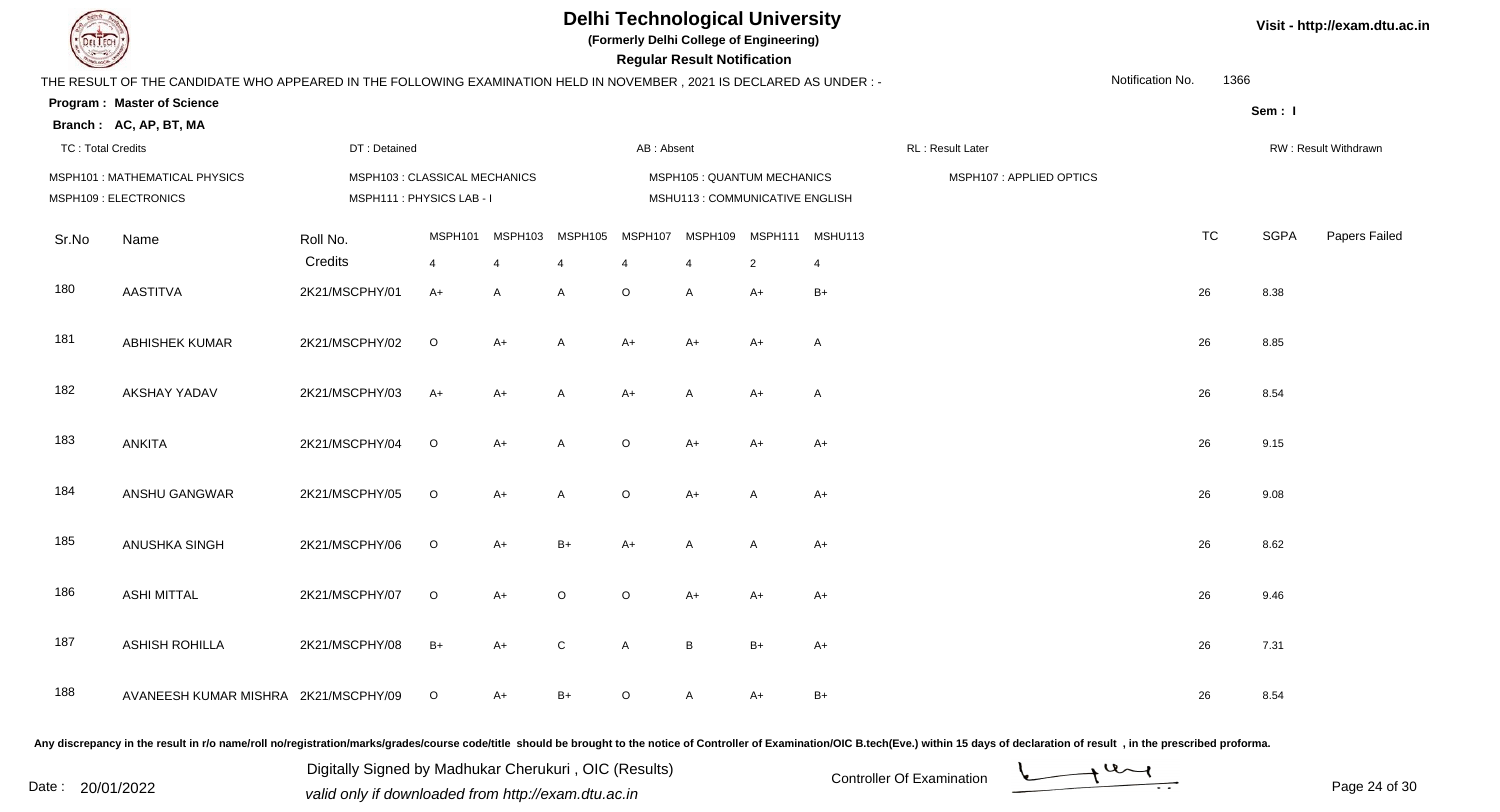**(Formerly Delhi College of Engineering)**

 **Regular Result Notification**

|  | Visit - http://exam.dtu.ac.in |  |
|--|-------------------------------|--|
|--|-------------------------------|--|

| THE RESULT OF THE CANDIDATE WHO APPEARED IN THE FOLLOWING EXAMINATION HELD IN NOVEMBER, 2021 IS DECLARED AS UNDER :-<br><b>Program: Master of Science</b><br>Branch: AC, AP, BT, MA<br><b>TC: Total Credits</b><br>MSPH101 : MATHEMATICAL PHYSICS<br>MSPH109 : ELECTRONICS | DT: Detained<br>MSPH103 : CLASSICAL MECHANICS |                           |                |                           | AB: Absent   |                           |                             |                           |                                            | Notification No. | 1366      | Sem: I                           |                             |
|----------------------------------------------------------------------------------------------------------------------------------------------------------------------------------------------------------------------------------------------------------------------------|-----------------------------------------------|---------------------------|----------------|---------------------------|--------------|---------------------------|-----------------------------|---------------------------|--------------------------------------------|------------------|-----------|----------------------------------|-----------------------------|
|                                                                                                                                                                                                                                                                            |                                               |                           |                |                           |              |                           |                             |                           |                                            |                  |           |                                  |                             |
|                                                                                                                                                                                                                                                                            |                                               |                           |                |                           |              |                           |                             |                           |                                            |                  |           |                                  |                             |
|                                                                                                                                                                                                                                                                            |                                               |                           |                |                           |              |                           |                             |                           |                                            |                  |           |                                  |                             |
|                                                                                                                                                                                                                                                                            |                                               |                           |                |                           |              |                           |                             |                           | RL: Result Later                           |                  |           |                                  | RW: Result Withdrawn        |
|                                                                                                                                                                                                                                                                            |                                               |                           |                |                           |              |                           | MSPH105 : QUANTUM MECHANICS |                           | MSPH107: APPLIED OPTICS                    |                  |           |                                  |                             |
|                                                                                                                                                                                                                                                                            | Roll No.<br>Credits                           | MSPH101<br>$\overline{4}$ | MSPH103<br>4   | MSPH105<br>$\overline{4}$ | MSPH107<br>4 | MSPH109<br>$\overline{4}$ | $\overline{2}$              | MSHU113<br>$\overline{4}$ |                                            |                  | <b>TC</b> | <b>SGPA</b>                      | Papers Failed               |
| AYUSH ANAND                                                                                                                                                                                                                                                                | 2K21/MSCPHY/10                                | $\circ$                   | $A+$           | $\mathsf{A}$              | $A+$         | A+                        | $A+$                        | A                         |                                            |                  |           | 8.85                             |                             |
| <b>BHOODEV</b>                                                                                                                                                                                                                                                             | 2K21/MSCPHY/11                                | $\circ$                   | $A+$           | $A+$                      | $A+$         | $A+$                      | $A+$                        | $A+$                      |                                            |                  |           | 9.15                             |                             |
| CHANCHAL MEENA                                                                                                                                                                                                                                                             | 2K21/MSCPHY/12                                | A+                        | A+             | $B+$                      | $A+$         | A+                        | A                           | $A+$                      |                                            |                  | 26        | 8.62                             |                             |
| CHONGTHAM JAYSHRI                                                                                                                                                                                                                                                          | 2K21/MSCPHY/13                                | $\mathsf{A}$              | A              | F                         | B            | $\, {\bf B} \,$           | B                           | F.                        |                                            |                  |           | 4.77                             | MSPH105,<br><b>MSHU113,</b> |
| <b>GOPAL SAINI</b>                                                                                                                                                                                                                                                         | 2K21/MSCPHY/14                                | $\circ$                   | $\overline{A}$ | $B+$                      | $A+$         | A                         | $A+$                        | $A+$                      |                                            |                  |           | 8.54                             |                             |
| <b>GURMEET SINGH</b>                                                                                                                                                                                                                                                       | 2K21/MSCPHY/15                                | $A+$                      | $A+$           | $A+$                      | $\circ$      | $B+$                      | $A+$                        | $\mathsf O$               |                                            |                  | 26        | 9.00                             |                             |
| <b>HARDIK</b>                                                                                                                                                                                                                                                              | 2K21/MSCPHY/16                                | $A+$                      | A+             | $B+$                      | $A+$         | A                         | A                           | $A+$                      |                                            |                  |           | 8.46                             |                             |
| <b>HARSH</b>                                                                                                                                                                                                                                                               | 2K21/MSCPHY/17                                | $\circ$                   | $A+$           | $\, {\bf B}$              | $A+$         | A                         | $A+$                        | A+                        |                                            |                  |           | 8.54                             |                             |
| HARSHVARDHAN                                                                                                                                                                                                                                                               | 2K21/MSCPHY/20                                | $\circ$                   | $A+$           | $\overline{A}$            | A+           | A                         | Α                           | $A+$                      |                                            |                  | 26        | 8.77                             |                             |
|                                                                                                                                                                                                                                                                            | Name                                          |                           |                | MSPH111 : PHYSICS LAB - I |              |                           |                             |                           | MSHU113 : COMMUNICATIVE ENGLISH<br>MSPH111 |                  |           | 26<br>26<br>18<br>26<br>26<br>26 |                             |

Any discrepancy in the result in r/o name/roll no/registration/marks/grades/course code/title should be brought to the notice of Controller of Examination/OIC B.tech(Eve.) within 15 days of declaration of result, in the pr

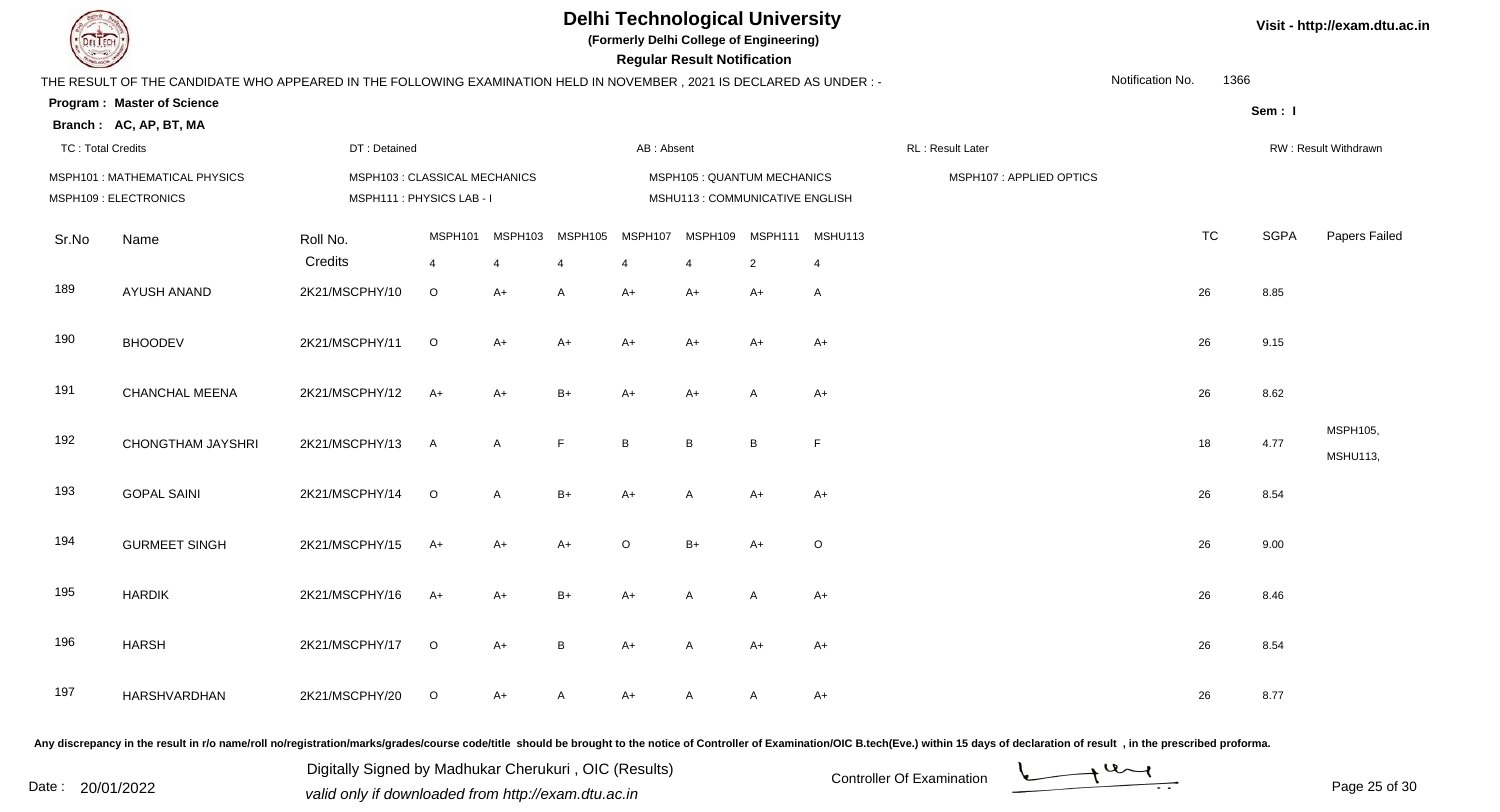**(Formerly Delhi College of Engineering)**

 **Regular Result Notification**

|  | Visit - http://exam.dtu.ac.in |  |
|--|-------------------------------|--|
|--|-------------------------------|--|

| <b>Course Line</b>       |                                                                                                                      |                               |                |                |         |                | Regular Result Notification |                                 |                 |                  |                         |                  |           |             |                                                  |
|--------------------------|----------------------------------------------------------------------------------------------------------------------|-------------------------------|----------------|----------------|---------|----------------|-----------------------------|---------------------------------|-----------------|------------------|-------------------------|------------------|-----------|-------------|--------------------------------------------------|
|                          | THE RESULT OF THE CANDIDATE WHO APPEARED IN THE FOLLOWING EXAMINATION HELD IN NOVEMBER, 2021 IS DECLARED AS UNDER :- |                               |                |                |         |                |                             |                                 |                 |                  |                         | Notification No. | 1366      |             |                                                  |
|                          | <b>Program: Master of Science</b>                                                                                    |                               |                |                |         |                |                             |                                 |                 |                  |                         |                  |           | Sem: I      |                                                  |
|                          | Branch: AC, AP, BT, MA                                                                                               |                               |                |                |         |                |                             |                                 |                 |                  |                         |                  |           |             |                                                  |
| <b>TC: Total Credits</b> |                                                                                                                      | DT: Detained                  |                |                |         | AB: Absent     |                             |                                 |                 | RL: Result Later |                         |                  |           |             | RW: Result Withdrawn                             |
|                          | MSPH101: MATHEMATICAL PHYSICS                                                                                        | MSPH103 : CLASSICAL MECHANICS |                |                |         |                |                             | MSPH105 : QUANTUM MECHANICS     |                 |                  | MSPH107: APPLIED OPTICS |                  |           |             |                                                  |
|                          | MSPH109 : ELECTRONICS                                                                                                | MSPH111: PHYSICS LAB-I        |                |                |         |                |                             | MSHU113 : COMMUNICATIVE ENGLISH |                 |                  |                         |                  |           |             |                                                  |
| Sr.No                    | Name                                                                                                                 | Roll No.                      | MSPH101        | MSPH103        | MSPH105 | MSPH107        | MSPH109                     |                                 | MSPH111 MSHU113 |                  |                         |                  | <b>TC</b> | <b>SGPA</b> | Papers Failed                                    |
|                          |                                                                                                                      | Credits                       | $\overline{4}$ | $\overline{4}$ | 4       | $\overline{4}$ | $\overline{4}$              | 2                               | 4               |                  |                         |                  |           |             |                                                  |
| 198                      | <b>HIMANK SAGAR</b>                                                                                                  | 2K21/MSCPHY/21                | $\circ$        | $A+$           | $\circ$ | $A+$           | $A+$                        | A                               | A               |                  |                         |                  | 26        | 9.08        |                                                  |
| 199                      | <b>HIMANSHI SAHU</b>                                                                                                 | 2K21/MSCPHY/22                | $\circ$        | $A+$           | $A+$    | $A+$           | $A+$                        | $\mathsf{A}$                    | $A+$            |                  |                         |                  | 26        | 9.08        |                                                  |
|                          |                                                                                                                      |                               |                |                |         |                |                             |                                 |                 |                  |                         |                  |           |             |                                                  |
| 200                      | HITESH KHICHAR                                                                                                       | 2K21/MSCPHY/23                | $\circ$        | $A+$           | $B+$    | $A+$           | $A+$                        | A                               | $A+$            |                  |                         |                  | 26        | 8.77        |                                                  |
| 201                      | KAILASH CHANDRA                                                                                                      | 2K21/MSCPHY/24                | $\mathsf O$    | $A+$           | B       | $A+$           | $\mathsf{A}$                | A                               | A+              |                  |                         |                  | 26        | 8.46        |                                                  |
|                          |                                                                                                                      |                               |                |                |         |                |                             |                                 |                 |                  |                         |                  |           |             |                                                  |
| 202                      | <b>LAXITA LATA</b>                                                                                                   | 2K21/MSCPHY/26                | $B+$           | $B+$           | P       | $\mathsf{C}$   | $\mathsf{C}$                | F                               | F.              |                  |                         |                  | 20        | 4.31        | MSPH111,<br><b>MSHU113,</b>                      |
|                          |                                                                                                                      |                               |                |                |         |                |                             |                                 |                 |                  |                         |                  |           |             |                                                  |
| 203                      | <b>MADHUR</b>                                                                                                        | 2K21/MSCPHY/27                | $\circ$        | $A+$           | $A+$    | $A+$           | $A+$                        | $A+$                            | $A+$            |                  |                         |                  | 26        | 9.15        |                                                  |
| 204                      | <b>MANISH</b>                                                                                                        | 2K21/MSCPHY/28                | $\circ$        | $A+$           | $B+$    | $A+$           | $\overline{A}$              | A                               | $A+$            |                  |                         |                  | 26        | 8.62        |                                                  |
|                          |                                                                                                                      |                               |                |                |         |                |                             |                                 |                 |                  |                         |                  |           |             |                                                  |
| 205                      | MUDIT KUMAR MADHUR                                                                                                   | 2K21/MSCPHY/29                | $\mathsf C$    | $\sf P$        | F.      | F              | F                           | ${\bf C}$                       | $\mathsf F$     |                  |                         |                  | 10        | 1.77        | MSPH105,<br>MSPH107, MSPH109,<br><b>MSHU113,</b> |
| 206                      | <b>MUSKAN</b>                                                                                                        | 2K21/MSCPHY/30                | $\circ$        | $A+$           |         | $\circ$        | $A+$                        | $A+$                            | $A+$            |                  |                         |                  | 26        | 9.31        |                                                  |
|                          |                                                                                                                      |                               |                |                | A+      |                |                             |                                 |                 |                  |                         |                  |           |             |                                                  |

Any discrepancy in the result in r/o name/roll no/registration/marks/grades/course code/title should be brought to the notice of Controller of Examination/OIC B.tech(Eve.) within 15 days of declaration of result, in the pr

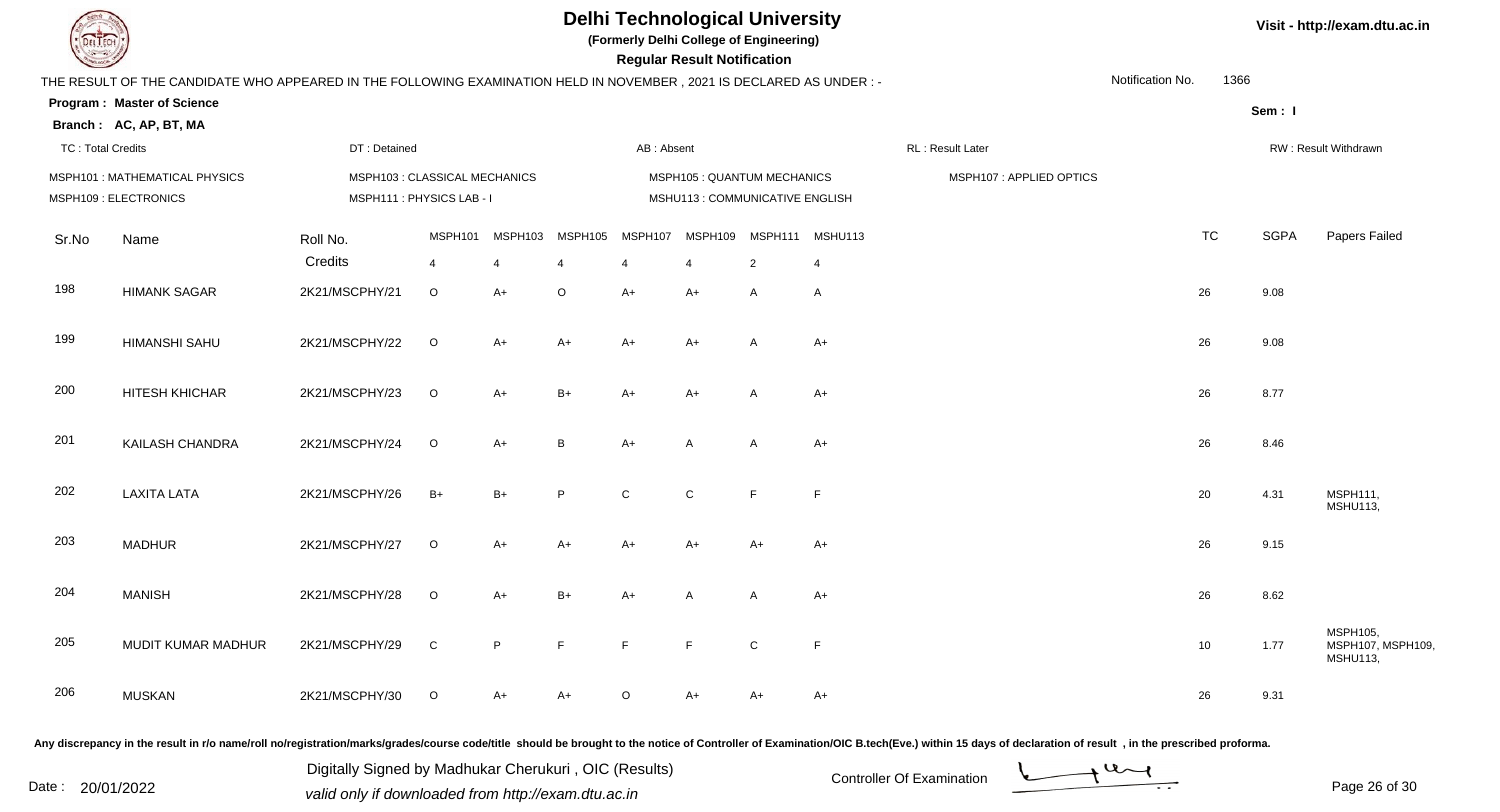**(Formerly Delhi College of Engineering)**

 **Regular Result Notification**

|  |  |  | Visit - http://exam.dtu.ac.in |
|--|--|--|-------------------------------|
|--|--|--|-------------------------------|

| <b>Courses A</b>         |                                                                                                                      |                                                         |         |                |                                                                |                | <b>Regular Result Notification</b> |                 |                |                         |  |                  |                |             |                                                                          |
|--------------------------|----------------------------------------------------------------------------------------------------------------------|---------------------------------------------------------|---------|----------------|----------------------------------------------------------------|----------------|------------------------------------|-----------------|----------------|-------------------------|--|------------------|----------------|-------------|--------------------------------------------------------------------------|
|                          | THE RESULT OF THE CANDIDATE WHO APPEARED IN THE FOLLOWING EXAMINATION HELD IN NOVEMBER, 2021 IS DECLARED AS UNDER :- |                                                         |         |                |                                                                |                |                                    |                 |                |                         |  | Notification No. | 1366           |             |                                                                          |
|                          | <b>Program: Master of Science</b>                                                                                    |                                                         |         |                |                                                                |                |                                    |                 |                |                         |  |                  |                | Sem: I      |                                                                          |
|                          | Branch: AC, AP, BT, MA                                                                                               |                                                         |         |                |                                                                |                |                                    |                 |                |                         |  |                  |                |             |                                                                          |
| <b>TC: Total Credits</b> |                                                                                                                      | DT: Detained                                            |         |                |                                                                | AB: Absent     |                                    |                 |                | RL: Result Later        |  |                  |                |             | RW: Result Withdrawn                                                     |
|                          | MSPH101: MATHEMATICAL PHYSICS<br>MSPH109 : ELECTRONICS                                                               | MSPH103 : CLASSICAL MECHANICS<br>MSPH111: PHYSICS LAB-I |         |                | MSPH105 : QUANTUM MECHANICS<br>MSHU113 : COMMUNICATIVE ENGLISH |                |                                    |                 |                | MSPH107: APPLIED OPTICS |  |                  |                |             |                                                                          |
| Sr.No                    | Name                                                                                                                 | Roll No.                                                | MSPH101 | MSPH103        | MSPH105                                                        | MSPH107        | MSPH109                            | MSPH111 MSHU113 |                |                         |  |                  | <b>TC</b>      | <b>SGPA</b> | Papers Failed                                                            |
|                          |                                                                                                                      | Credits                                                 | 4       | $\overline{4}$ |                                                                | $\overline{4}$ | $\overline{\mathbf{4}}$            | $\overline{2}$  | $\overline{4}$ |                         |  |                  |                |             |                                                                          |
| 207                      | <b>NAVEEN</b>                                                                                                        | 2K21/MSCPHY/31                                          | $A+$    | A              | $B+$                                                           | $A+$           | A+                                 | $\mathsf{A}$    | $A+$           |                         |  |                  | 26             | 8.46        |                                                                          |
| 208                      | <b>NEHA BHATT</b>                                                                                                    | 2K21/MSCPHY/32                                          | $\circ$ | $\circ$        | $A+$                                                           | $A+$           | $A+$                               | $\mathsf{A}$    | $\circ$        |                         |  |                  | 26             | 9.38        |                                                                          |
| 209                      | <b>NEHA KUMARI</b>                                                                                                   | 2K21/MSCPHY/33                                          | $\circ$ | $A+$           | $\mathsf{A}$                                                   | $A+$           | $A+$                               | $\overline{A}$  | $A+$           |                         |  |                  | 26             | 8.92        |                                                                          |
| 210                      | NIKHIL BHARDWAJ                                                                                                      | 2K21/MSCPHY/34                                          | F       | F.             | E                                                              | E              |                                    | E               | E              |                         |  |                  | $\overline{0}$ | 0.00        | MSPH101MSPH103, MSPH105,<br>MSPH107, MSPH109, MSPH111<br><b>MSHU113,</b> |
| 211                      | NITIKA SACHDEVA                                                                                                      | 2K21/MSCPHY/35                                          | $\circ$ | $\circ$        | $\mathsf{A}$                                                   | $A+$           | A+                                 | $A+$            | $\circ$        |                         |  |                  | 26             | 9.31        |                                                                          |
| 212                      | PALKIN YADAV                                                                                                         | 2K21/MSCPHY/36                                          | $\circ$ | A+             | $A+$                                                           | $A+$           | A+                                 | A+              | $A+$           |                         |  |                  | 26             | 9.15        |                                                                          |
| 213                      | <b>PINKI</b>                                                                                                         | 2K21/MSCPHY/37                                          | $A+$    | $A+$           | A                                                              | $A+$           | $A+$                               | $B+$            | $A+$           |                         |  |                  | 26             | 8.69        |                                                                          |
| 214                      | PRANJALI SHARMA                                                                                                      | 2K21/MSCPHY/38                                          | $\circ$ | $A+$           | $\mathsf{A}$                                                   | $A+$           | $A+$                               | $A+$            | $A+$           |                         |  |                  | 26             | 9.00        |                                                                          |
| 215                      | <b>RAM KRISHAN SAINI</b>                                                                                             | 2K21/MSCPHY/39                                          | $A+$    | A+             | $A+$                                                           | A+             | A+                                 |                 | $A+$           |                         |  |                  | 26             | 8.92        |                                                                          |
|                          |                                                                                                                      |                                                         |         |                |                                                                |                |                                    |                 |                |                         |  |                  |                |             |                                                                          |

Any discrepancy in the result in r/o name/roll no/registration/marks/grades/course code/title should be brought to the notice of Controller of Examination/OIC B.tech(Eve.) within 15 days of declaration of result, in the pr

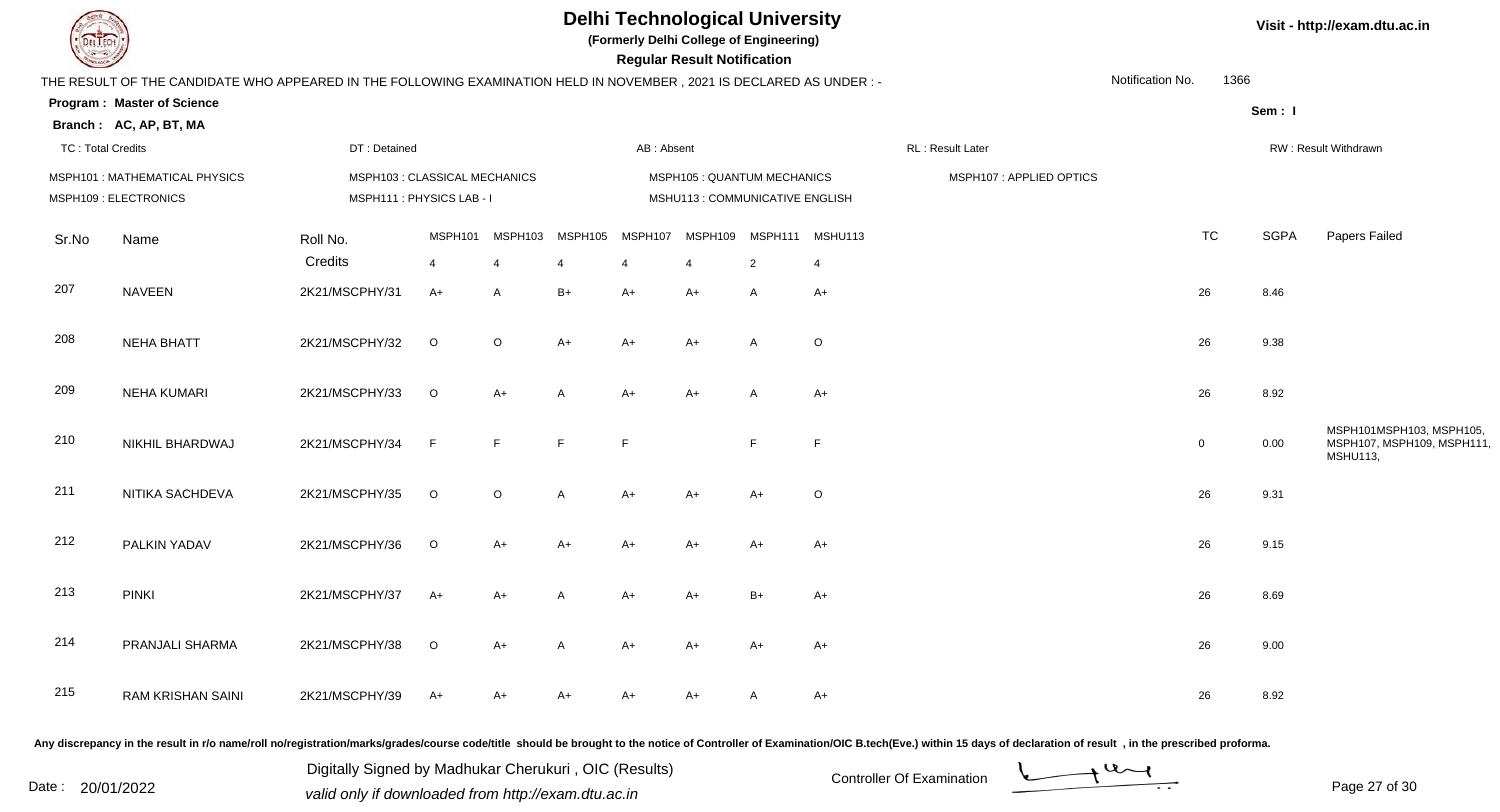**(Formerly Delhi College of Engineering)**

**Regular Regular Results** 

|  | Visit - http://exam.dtu.ac.in |  |
|--|-------------------------------|--|
|--|-------------------------------|--|

| <b>Consultor of Designation of the Consultant Property and South Designation of the Consultant Property and South Property</b> |                                                                                                                      |                     |                           |                           |                                                                |                           | <b>Regular Result Notification</b> |                                   |                         |                  |  |                  |                |             |                                                                          |
|--------------------------------------------------------------------------------------------------------------------------------|----------------------------------------------------------------------------------------------------------------------|---------------------|---------------------------|---------------------------|----------------------------------------------------------------|---------------------------|------------------------------------|-----------------------------------|-------------------------|------------------|--|------------------|----------------|-------------|--------------------------------------------------------------------------|
|                                                                                                                                | THE RESULT OF THE CANDIDATE WHO APPEARED IN THE FOLLOWING EXAMINATION HELD IN NOVEMBER, 2021 IS DECLARED AS UNDER :- |                     |                           |                           |                                                                |                           |                                    |                                   |                         |                  |  | Notification No. | 1366           |             |                                                                          |
|                                                                                                                                | <b>Program: Master of Science</b>                                                                                    |                     |                           |                           |                                                                |                           |                                    |                                   |                         |                  |  |                  |                | Sem: I      |                                                                          |
|                                                                                                                                | Branch: AC, AP, BT, MA                                                                                               |                     |                           |                           |                                                                |                           |                                    |                                   |                         |                  |  |                  |                |             |                                                                          |
| <b>TC: Total Credits</b>                                                                                                       |                                                                                                                      | DT: Detained        |                           |                           |                                                                | AB: Absent                |                                    |                                   |                         | RL: Result Later |  |                  |                |             | RW: Result Withdrawn                                                     |
|                                                                                                                                | MSPH101: MATHEMATICAL PHYSICS<br>MSPH103 : CLASSICAL MECHANICS<br>MSPH111: PHYSICS LAB - I<br>MSPH109 : ELECTRONICS  |                     |                           |                           | MSPH105 : QUANTUM MECHANICS<br>MSHU113 : COMMUNICATIVE ENGLISH |                           |                                    |                                   | MSPH107: APPLIED OPTICS |                  |  |                  |                |             |                                                                          |
| Sr.No                                                                                                                          | Name                                                                                                                 | Roll No.<br>Credits | MSPH101<br>$\overline{4}$ | MSPH103<br>$\overline{4}$ | MSPH105<br>$\overline{4}$                                      | MSPH107<br>$\overline{4}$ | MSPH109<br>$\overline{4}$          | MSPH111 MSHU113<br>$\overline{2}$ | $\overline{4}$          |                  |  |                  | <b>TC</b>      | <b>SGPA</b> | Papers Failed                                                            |
| 216                                                                                                                            | <b>RISHIKESH RAJ</b>                                                                                                 | 2K21/MSCPHY/40      | $\circ$                   | $A+$                      | $B+$                                                           | $A+$                      | $A+$                               | $\mathsf{A}$                      | $A+$                    |                  |  |                  | 26             | 8.77        |                                                                          |
| 217                                                                                                                            | <b>SATYA MISHRA</b>                                                                                                  | 2K21/MSCPHY/42      | $\circ$                   | $A+$                      | $A+$                                                           | $A+$                      | $A+$                               | $A+$                              | $A+$                    |                  |  |                  | 26             | 9.15        |                                                                          |
| 218                                                                                                                            | SHREYA MAURYA                                                                                                        | 2K21/MSCPHY/43      | $\circ$                   | $A+$                      | $\circ$                                                        | $A+$                      | $A+$                               | $\circ$                           | $\circ$                 |                  |  |                  | 26             | 9.54        |                                                                          |
| 219                                                                                                                            | SHREYA SONI                                                                                                          | 2K21/MSCPHY/44      | $A+$                      | $A+$                      | A                                                              | $A+$                      | $A+$                               | $\circ$                           | $A+$                    |                  |  |                  | 26             | 8.92        |                                                                          |
| 220                                                                                                                            | SHUBHAM SHARMA                                                                                                       | 2K21/MSCPHY/45      | $\circ$                   | $A+$                      | A                                                              | $\circ$                   | $A+$                               | $\circ$                           | $A+$                    |                  |  |                  | 26             | 9.23        |                                                                          |
| 221                                                                                                                            | <b>SHUBHDA</b>                                                                                                       | 2K21/MSCPHY/46      | $A+$                      | $A+$                      | A                                                              | $A+$                      | $A+$                               | $A+$                              | $A+$                    |                  |  |                  | 26             | 8.85        |                                                                          |
| 222                                                                                                                            | SOURAV MEENA                                                                                                         | 2K21/MSCPHY/47      | $B+$                      | $\overline{A}$            | $\mathsf{C}$                                                   | A                         | P                                  | F                                 | $\overline{A}$          |                  |  |                  | 24             | 6.15        | MSPH111,                                                                 |
| 223                                                                                                                            | SURYA PRATAP SINGH                                                                                                   | 2K21/MSCPHY/48      | $\circ$                   | $A+$                      | $A+$                                                           | $A+$                      | $A+$                               | $A+$                              | $\overline{A}$          |                  |  |                  | 26             | 9.00        |                                                                          |
| 224                                                                                                                            | <b>UTTAM</b>                                                                                                         | 2K21/MSCPHY/49      | E                         | F                         | F                                                              | F                         | F                                  |                                   | F                       |                  |  |                  | $\overline{0}$ | 0.00        | MSPH101MSPH103, MSPH105,<br>MSPH107, MSPH109, MSPH111<br><b>MSHU113,</b> |
|                                                                                                                                |                                                                                                                      |                     |                           |                           |                                                                |                           |                                    |                                   |                         |                  |  |                  |                |             |                                                                          |

Any discrepancy in the result in r/o name/roll no/registration/marks/grades/course code/title should be brought to the notice of Controller of Examination/OIC B.tech(Eve.) within 15 days of declaration of result, in the pr

Date : 20/01/2022 Valid only if downloaded from http://exam.dtu.ac.in<br>valid only if downloaded from http://exam.dtu.ac.in Digitally Signed by Madhukar Cherukuri , OIC (Results)

Page 28 of 30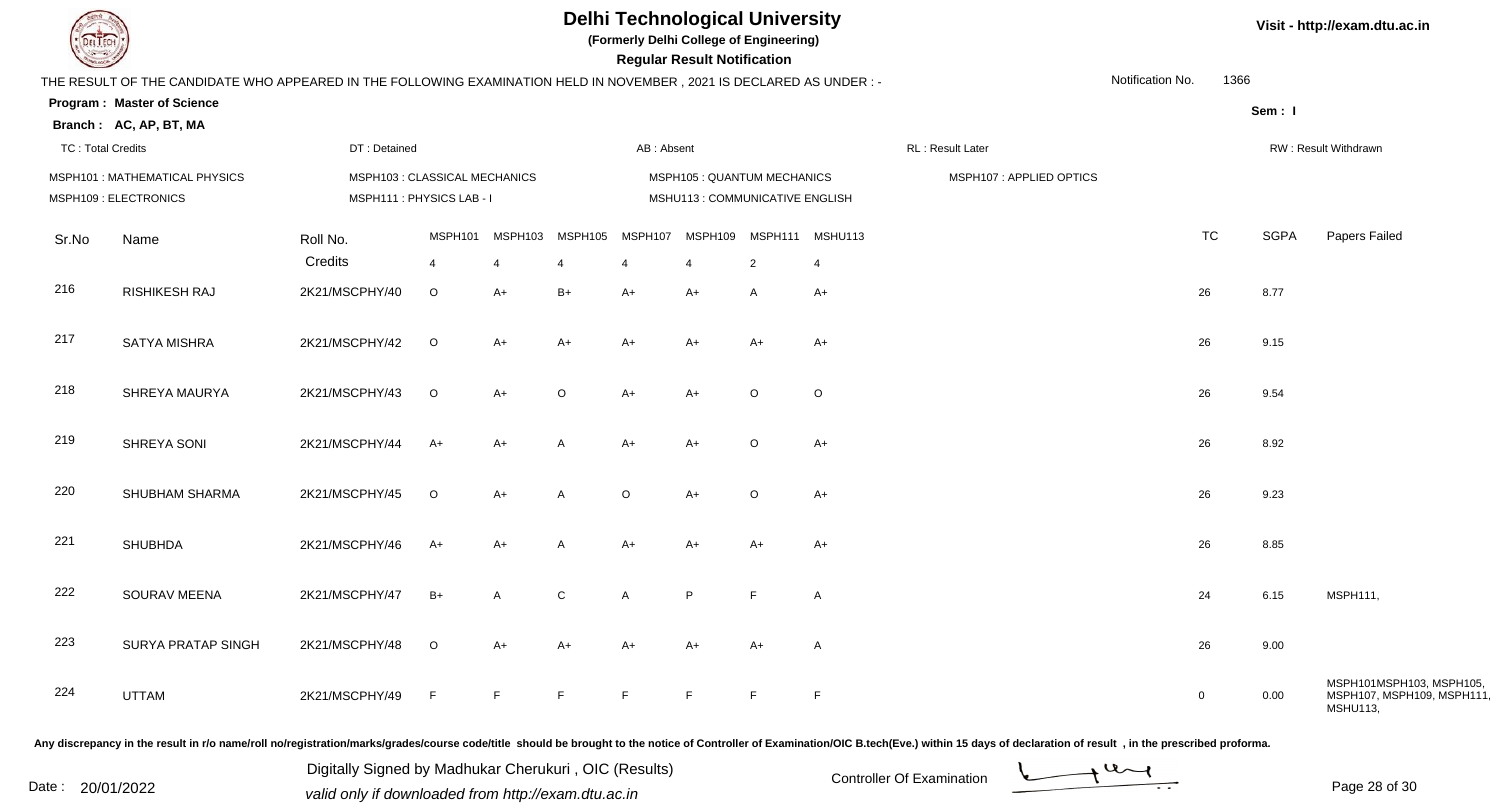**(Formerly Delhi College of Engineering)**

**Regular Regular Results Notification** 

|  | Visit - http://exam.dtu.ac.in |  |
|--|-------------------------------|--|
|--|-------------------------------|--|

| <b>Consultor of Designation of the Consultant Property and South Designation of the Consultant Property and South Property</b> |                                                                                                                     |                                                           |                           |                           |                           |              | <b>Regular Result Notification</b>                             |                                   |                |                  |                         |                  |             |             |                                                                          |
|--------------------------------------------------------------------------------------------------------------------------------|---------------------------------------------------------------------------------------------------------------------|-----------------------------------------------------------|---------------------------|---------------------------|---------------------------|--------------|----------------------------------------------------------------|-----------------------------------|----------------|------------------|-------------------------|------------------|-------------|-------------|--------------------------------------------------------------------------|
|                                                                                                                                | THE RESULT OF THE CANDIDATE WHO APPEARED IN THE FOLLOWING EXAMINATION HELD IN NOVEMBER, 2021 IS DECLARED AS UNDER:- |                                                           |                           |                           |                           |              |                                                                |                                   |                |                  |                         | Notification No. | 1366        |             |                                                                          |
|                                                                                                                                | <b>Program: Master of Science</b>                                                                                   |                                                           |                           |                           |                           |              |                                                                |                                   |                |                  |                         |                  |             | Sem: I      |                                                                          |
|                                                                                                                                | Branch: AC, AP, BT, MA                                                                                              |                                                           |                           |                           |                           |              |                                                                |                                   |                |                  |                         |                  |             |             |                                                                          |
| <b>TC: Total Credits</b>                                                                                                       |                                                                                                                     | DT: Detained                                              |                           |                           |                           | AB: Absent   |                                                                |                                   |                | RL: Result Later |                         |                  |             |             | RW: Result Withdrawn                                                     |
|                                                                                                                                | MSPH101 : MATHEMATICAL PHYSICS<br>MSPH109 : ELECTRONICS                                                             | MSPH103 : CLASSICAL MECHANICS<br>MSPH111: PHYSICS LAB - I |                           |                           |                           |              | MSPH105 : QUANTUM MECHANICS<br>MSHU113 : COMMUNICATIVE ENGLISH |                                   |                |                  | MSPH107: APPLIED OPTICS |                  |             |             |                                                                          |
| Sr.No                                                                                                                          | Name                                                                                                                | Roll No.<br>Credits                                       | MSPH101<br>$\overline{4}$ | MSPH103<br>$\overline{4}$ | MSPH105<br>$\overline{4}$ | MSPH107<br>4 | MSPH109<br>$\overline{4}$                                      | MSPH111 MSHU113<br>$\overline{2}$ | $\overline{4}$ |                  |                         |                  | <b>TC</b>   | <b>SGPA</b> | Papers Failed                                                            |
| 225                                                                                                                            | VANSHIKA                                                                                                            | 2K21/MSCPHY/50                                            | $\circ$                   | $A+$                      | $A+$                      | $A+$         | $A+$                                                           | $A+$                              | $A+$           |                  |                         |                  | 26          | 9.15        |                                                                          |
| 226                                                                                                                            | <b>VIBHA SHARMA</b>                                                                                                 | 2K21/MSCPHY/51                                            | $\circ$                   | $A+$                      | $A+$                      | $A+$         | A+                                                             | $A+$                              | $A+$           |                  |                         |                  | 26          | 9.15        |                                                                          |
| 227                                                                                                                            | VISHAL DESWAL                                                                                                       | 2K21/MSCPHY/52                                            | $\circ$                   | $\overline{A}$            | $B+$                      | $A+$         | A+                                                             | $A+$                              | $\mathsf O$    |                  |                         |                  | 26          | 8.85        |                                                                          |
| 228                                                                                                                            | <b>VISHWAS KUMAR</b>                                                                                                | 2K21/MSCPHY/53                                            | $\circ$                   | $A+$                      | $A+$                      | $A+$         | $A+$                                                           | $\circ$                           | $\overline{A}$ |                  |                         |                  | 26          | 9.08        |                                                                          |
| 229                                                                                                                            | YASH YADAV                                                                                                          | 2K21/MSCPHY/54                                            | $\circ$                   | $A+$                      | $B+$                      | $A+$         | $A+$                                                           | $\circ$                           | $A+$           |                  |                         |                  | 26          | 8.92        |                                                                          |
| 230                                                                                                                            | ANMOL AGGARWAL                                                                                                      | 2K21/MSCPHY/55                                            | $\circ$                   | $A+$                      | A                         | $A+$         | $A+$                                                           | $\circ$                           | $\mathsf O$    |                  |                         |                  | 26          | 9.23        |                                                                          |
| 231                                                                                                                            | MUSKAN VARSHNEY                                                                                                     | 2K21/MSCPHY/56                                            | $\circ$                   | $\circ$                   | A                         | $A+$         | $A+$                                                           | $\circ$                           | $\circ$        |                  |                         |                  | 26          | 9.38        |                                                                          |
| 232                                                                                                                            | <b>GRACE L HAOKIP</b>                                                                                               | 2K21/MSCPHY/57                                            | $\circ$                   | $A+$                      | $\mathsf{A}$              | $A+$         | $\overline{A}$                                                 | $A+$                              | $A+$           |                  |                         |                  | 26          | 8.85        |                                                                          |
| 233                                                                                                                            | ARUNPANDIAN K                                                                                                       | 2K21/MSCPHY/58                                            | F                         | F                         | E                         | F            | F                                                              | E                                 | $\mathsf F$    |                  |                         |                  | $\mathbf 0$ | 0.00        | MSPH101MSPH103, MSPH105,<br>MSPH107, MSPH109, MSPH111<br><b>MSHU113,</b> |
|                                                                                                                                |                                                                                                                     |                                                           |                           |                           |                           |              |                                                                |                                   |                |                  |                         |                  |             |             |                                                                          |

Any discrepancy in the result in r/o name/roll no/registration/marks/grades/course code/title should be brought to the notice of Controller of Examination/OIC B.tech(Eve.) within 15 days of declaration of result, in the pr

Digitally Signed by Madhukar Cherukuri, OIC (Results)<br>Date : 20/01/2022 valid only if downloaded from http://oxam.dtu.ac.in Digitally Signed by Madhukar Cherukuri , OIC (Results)valid only if downloaded from http://exam.dtu.ac.in

Page 29 of 30